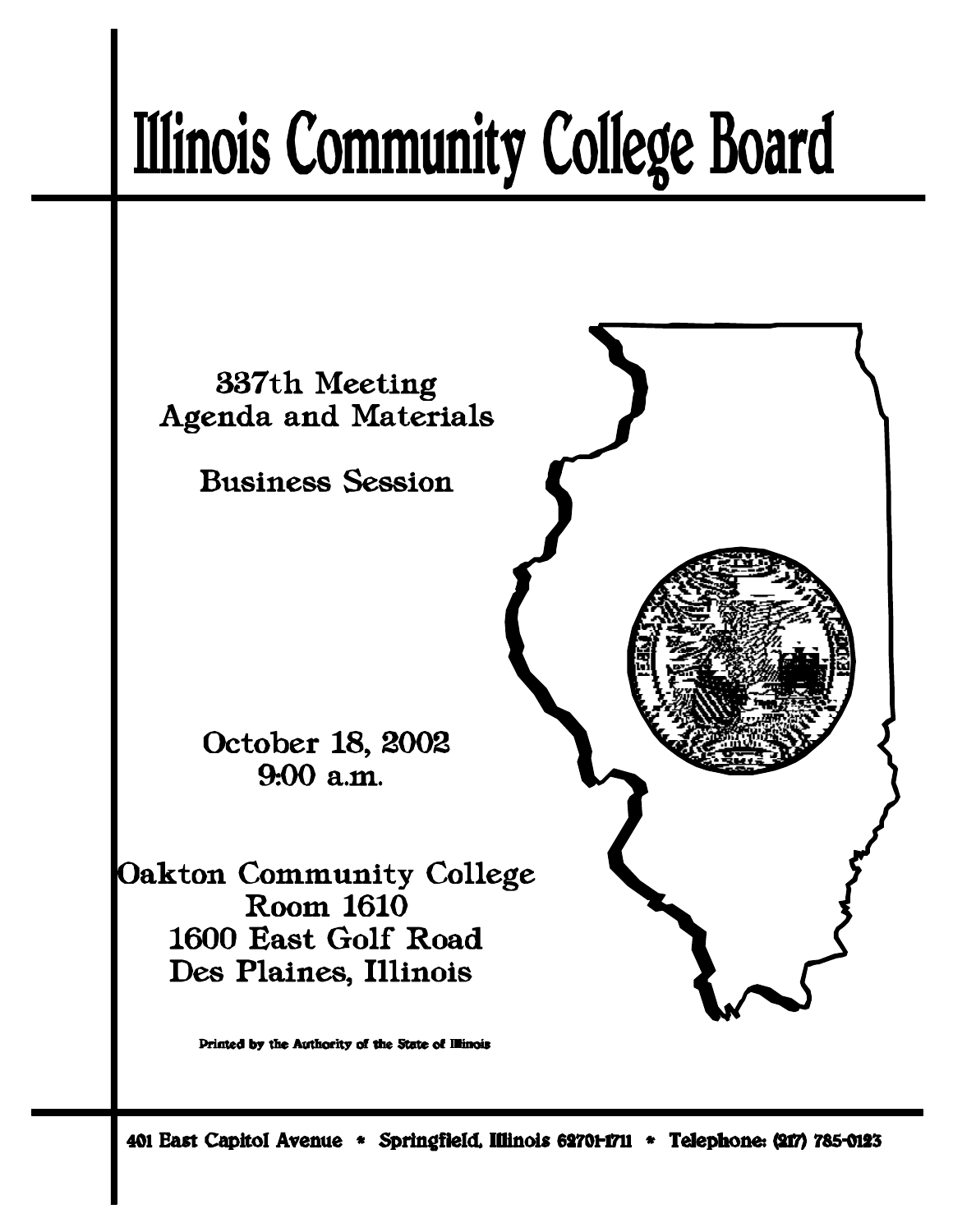| Agenda                                  |
|-----------------------------------------|
| 337th Meeting of the                    |
| <b>Illinois Community College Board</b> |
| <b>Business Session</b>                 |
| <b>Oakton Community College</b>         |
| Room 1610                               |
| 1600 East Golf Road                     |
| Des Plaines, Illinois                   |
| October 18, 2002                        |
| 9:00 a.m.                               |

|    |     |                                                     | <u>Page</u> |
|----|-----|-----------------------------------------------------|-------------|
| 1. |     | Roll Call and Declaration of Quorum                 |             |
| 2. |     | Announcements and Remarks by Edward T. Duffy, Chair |             |
| 3. |     | Remarks by Dr. Margaret Lee, President              |             |
|    |     | <b>Oakton Community College</b>                     |             |
| 4. |     | <b>Committee Reports</b>                            |             |
|    | 4.1 | <b>Adult Education Transition Committee</b>         |             |
|    | 4.2 | <b>Budget and Finance Committee</b>                 |             |
|    |     | 4.2.1 Fiscal Year 2004 Illinois Community           |             |
|    |     | <b>College Board Office Budget Request</b>          |             |
| 5. |     | President/CEO Report                                |             |
| 6. |     | <b>Advisory Organizations</b>                       |             |
|    | 6.1 | <b>Student Advisory Committee</b>                   |             |
|    | 6.2 | Illinois Community College Trustees Association     |             |
|    | 6.3 | <b>Presidents Council</b>                           |             |
|    | 6.4 | Illinois Community College Faculty Association      |             |
| 7. |     | Illinois Community College System Funding Study     |             |
|    |     | <b>Task Force Report</b>                            | $1 - 3$     |
| 8. |     | Fiscal Year 2004 Illinois Community College Board   |             |
|    |     | <b>Budget Requests</b>                              |             |
|    | 8.1 | Fiscal Year 2004 Community College System           |             |
|    |     | <b>Operating Budget Request</b>                     | $4 - 14$    |
|    | 8.2 | Fiscal Year 2004 Community College System           |             |
|    |     | <b>Capital Budget Request</b>                       | $15-16$     |
|    | 8.3 | Fiscal Year 2004 Adult Education and Family         |             |
|    |     | <b>Literacy System Operating Budget Request</b>     | $17 - 20$   |
|    | 8.4 | Fiscal Year 2004 Career and Technical Education     |             |
|    |     | <b>System Operating Budget Request</b>              | $21-23$     |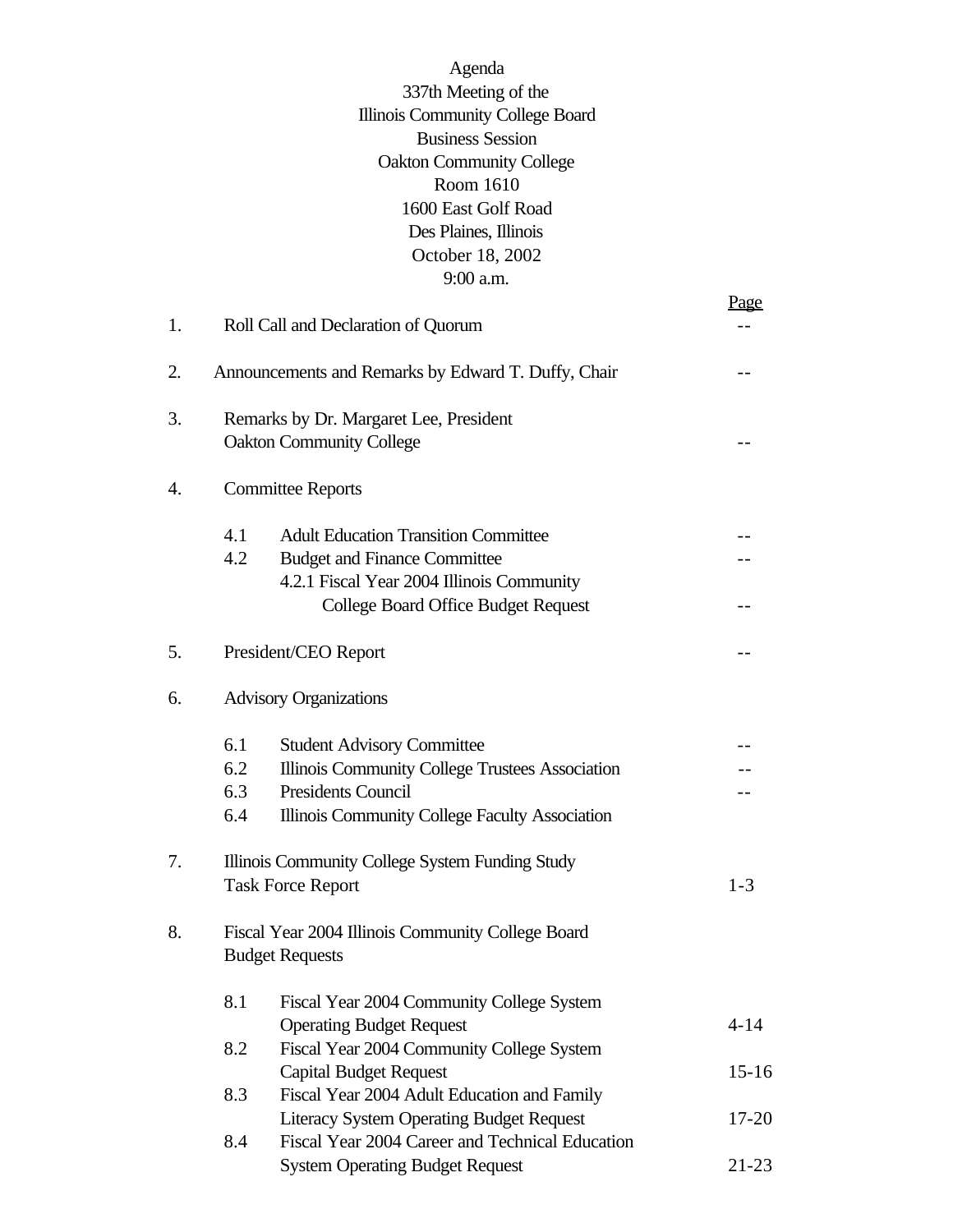# Agenda 337th Meeting of the Illinois Community College Board

| 9.  |              | Accountability and Productivity in the Illinois<br>Community College System — Fiscal Year 2002             | $24 - 30$          |
|-----|--------------|------------------------------------------------------------------------------------------------------------|--------------------|
| 10. |              | Follow-Up Study of Fiscal Year 2001<br><b>Occupational Program Graduates</b>                               | $31 - 35$          |
| 11. |              | <b>Consent Agenda</b>                                                                                      |                    |
|     | 11.1<br>11.2 | Minutes of the September 20, 2002 Meeting<br>New Units of Instruction                                      | $36 - 42$<br>43-48 |
| 12. |              | <b>Information Items</b>                                                                                   |                    |
|     | 12.1         | Fiscal Year 2002 Financial Statements                                                                      |                    |
|     | 12.2<br>12.3 | (Final Expenditures)<br>Fiscal Year 2003 Financial Statements<br>Illinois Community College Board Advisory |                    |
|     |              | <b>Committee Member Appointments</b>                                                                       | 49-52              |
|     | 12.4         | Status Report on the Plan for Enhancing the Role of<br>Community Colleges in Teacher Preparation/Quality   | 53-57              |
|     | 12.5         | Report on Leadership and Core Values Initiative                                                            | 58-60              |
| 13. |              | <b>Executive Session</b>                                                                                   |                    |
| 14. |              | <b>Other Business</b>                                                                                      |                    |
| 15. | Adjournment  |                                                                                                            |                    |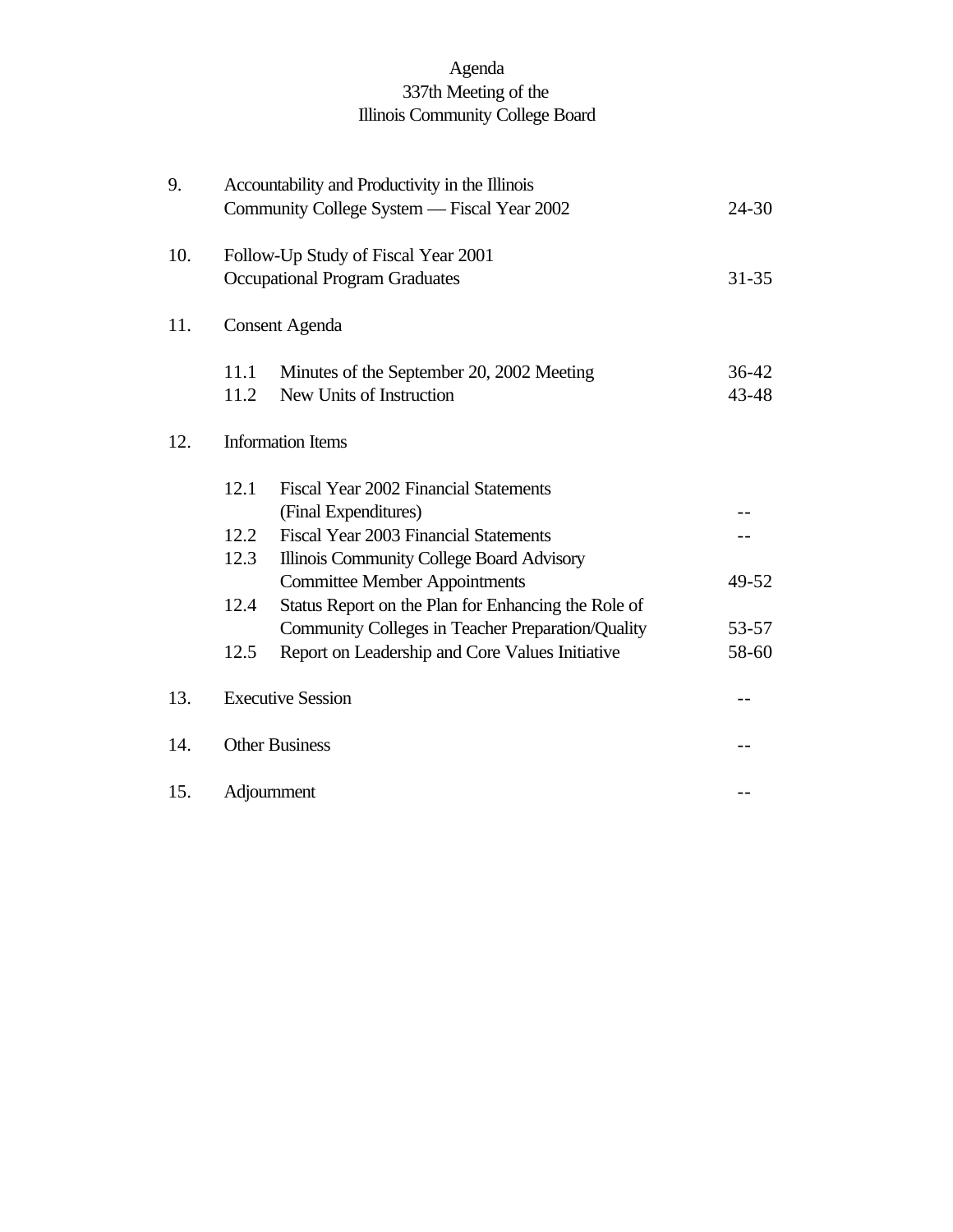Illinois Community College Board

# **ILLINOIS COMMUNITY COLLEGE SYSTEM FUNDING STUDY TASK FORCE REPORT**

**BACKGROUND:** The Illinois Community College Board, inconjunction with the Illinois Council of Community College Presidents (ICCCP) and the Illinois Community College Trustees Association (ICCTA), has conducted a study of the current Illinois community college funding system. The composition of the task force for this study included the ICCB Finance Advisory Committee, the Presidents Council Finance Committee and other individuals appointed by ICCCP and ICCTA. The task force was co-chaired by Bob Luther, President, Lake Land College and Lin Warfel, Trustee, Parkland College. In addition, Brenda Albright of the Franklin Education Group served as facilitator and consultant on this project. The task force was staffed by Don Wilske, ICCB Chief Financial Officer and the ICCB System Finances staff.

The task force was given the charge to conduct a study of the current Illinois community college funding system. This study focused on a review of the current methodologies used to allocate financialresourcesto the Illinois communitycollege system. The task force met on six occasions between December 2001 and June 2002. The Board has been given updates onthe task force's progress at its February, Mayand September 2002 meetings. Recommendations are nowbeing made for modifications and enhancements to the current funding system. Attached is a copy of the report issued by the task force. The Illinois Council of Community College Presidents and the Illinois Community College Trustees Association gave their unanimous endorsements of the task force's report at their regularly scheduled meetings in September 2002. The task force is scheduled to meet in January 2003 to complete its work on the residual nature of the Base Operating Grant and is currently scheduled to make additional recommendations to the Board at its February 2003 meeting.

## **RECOMMENDED ACTION**

It is recommended that the following motion be adopted:

The Illinois Community College Board hereby approves the July 2002 report of the Illinois Community College System Funding Study Task Force and authorizes its President/CEO to take the necessary steps to implement the recommendations outlined below:

Recommendation 1: Changes to Equalization Approach. This recommendation, which requires legislative action, would become effective in fiscal year 2005.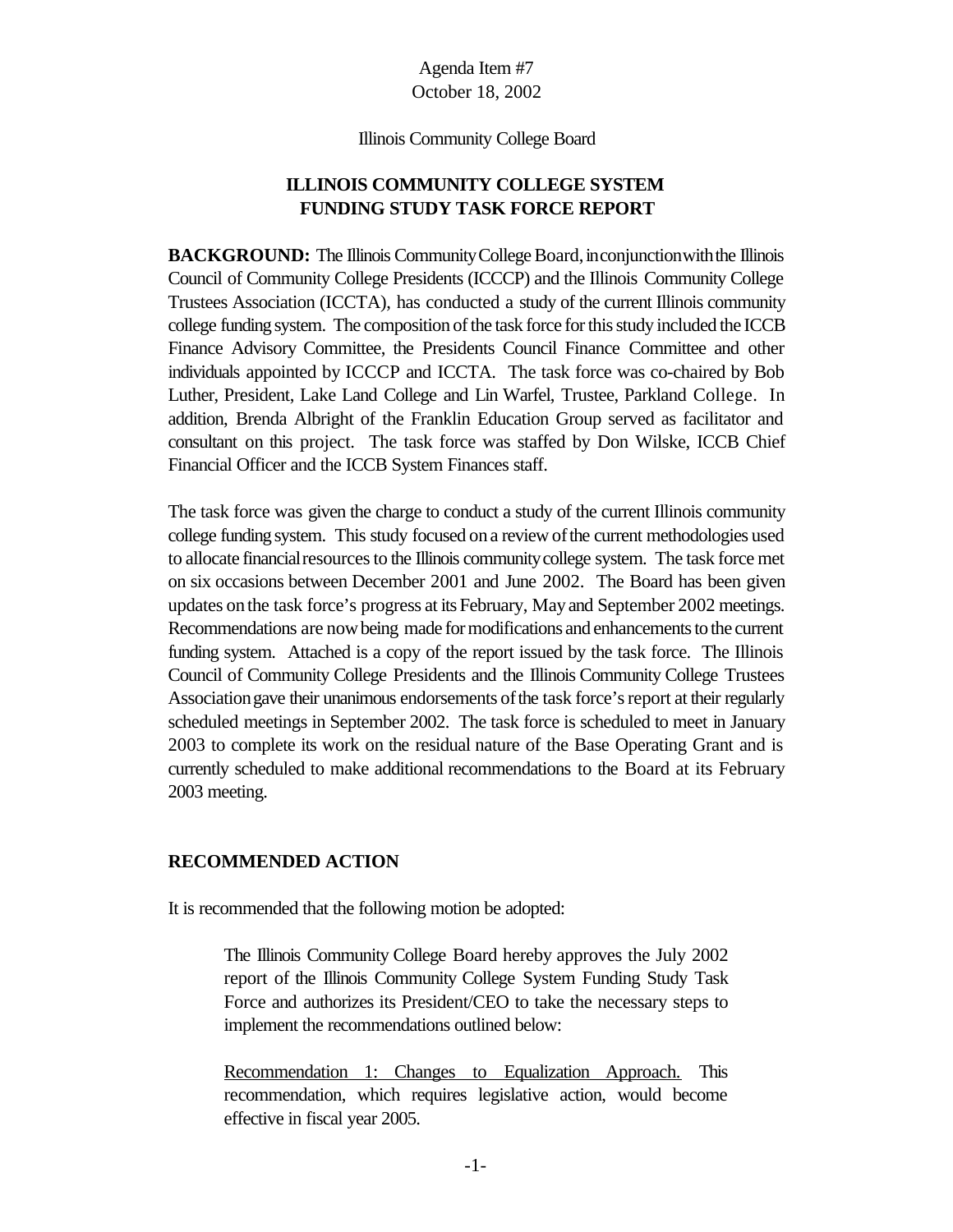It is recommended that colleges seeking equalization funds meet the following two criteria:

- 1. The college shall be taxing at 95 percent of the legal maximum operating tax rate for boththe Educationand the Operations and Maintenance funds, which includes the equity tax provision if applicable. Colleges that do not tax at 95 percent of the legal maximum operating rate due to not utilizing the equity tax provision must make a public notification of their intent to levy the equity tax provision once everyfive years. The first effective date of this recommendation is 2005, and then this criterion would be reviewed again in 2010.
- 2. The college shall be charging tuition and universal fees at 85 percent of the state average based on an analysis of data two years prior to allocating the equalization funds. Currently, the criterion is 85 percent of the state average for tuition only.

## Recommendation 2: Changes to Small College Grant Award

It is recommended that colleges: a) that qualify for equalization, b) have an Equalized Assessed Evaluation (EAV) less than \$850 million, and c) that have fewer than 2000 non-correctional FTE students shall receive an additional \$60,000 Small College Grant Award. Currently, the Small College Grant Award is \$60,000. Based on current year information, five small colleges would be affected by this recommendation.

## Recommendation 3: Restricted Grants

The Task Force recommends that no specific percentage limit for restricted grants be sought. Further, the systemshould seek opportunities for these special initiatives consistent with meeting the educational needs of local communities and the state.

The Task Force recommends that colleges should have flexibility of allocating 50 percent of funds among the various categories within a single restricted grant. Currently, colleges may allocate one-third of funds within a single restricted grant. More flexibility in expending these resources allows each district to target funds to areas of greatest need. The ICCB has implemented this recommendation for fiscal year 2003.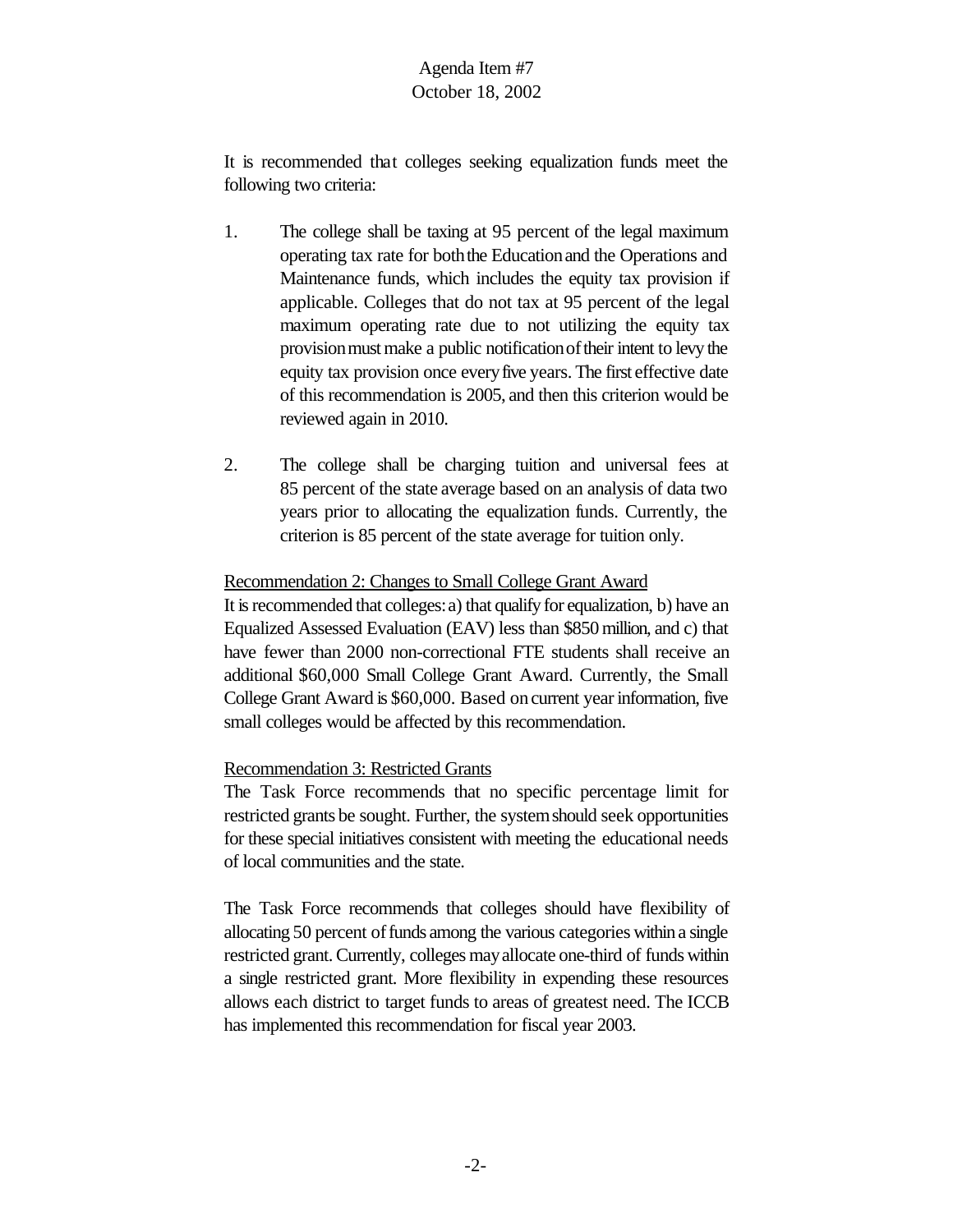## Recommendation 4: Funding Priorities

The ICCB has established five priorities for funding – Basic Operating Grants, Equalization, Advanced Technology Grants, P-16 Initiative Grants, and Workforce Development Grants. The Task Force endorsed the ICCB funding priorities, and emphasized the importance of the P-16 Initiative Grants.

### Recommendation 5: Data Recommendations

The Task Force recommends that:

- a. Data submissions should be accurate, consistent, and timely with problems handled through the ICCB recognition process.
- b. Requests for data should be limited to what are necessary to support information needs. Collecting data for collection's sake should not be the norm.
- c. ICCB should work with colleges to expand pre-final submission data edit capabilities to help ensure accuracy, consistency, and timeliness.
- d. Data must be collected in a consistent manner to provide fairness for all institutions.

## Recommendation 6: Residual Funding

The Task Force recommends that inthe fall 2002 all community colleges submit cost data that remove all restricted funds and associated enrollments, except flow-through funds to the Department of Corrections.

The ICCB has agreed that the work of the Task Force should continue, and the Task Force plans to meet again onJanuary10, 2003 to determine whether a modification to the formula to exclude restricted funds is appropriate. A primary rationale in considering this change is that restricted funds are provided as anincentive to motivate behavior and, in many instances, are not enrollment-driven. Restricted funds are intended to be anadditionto, rather than a subtractionfrom, funding allocations.In other words, they are intended to supplement rather than supplant existing resources. The amount of restricted grants varies significantly among the various colleges. Consequently, when restricted funds and associated enrollments are included inthe cost analysis, theymayskew the allocation of funds among campuses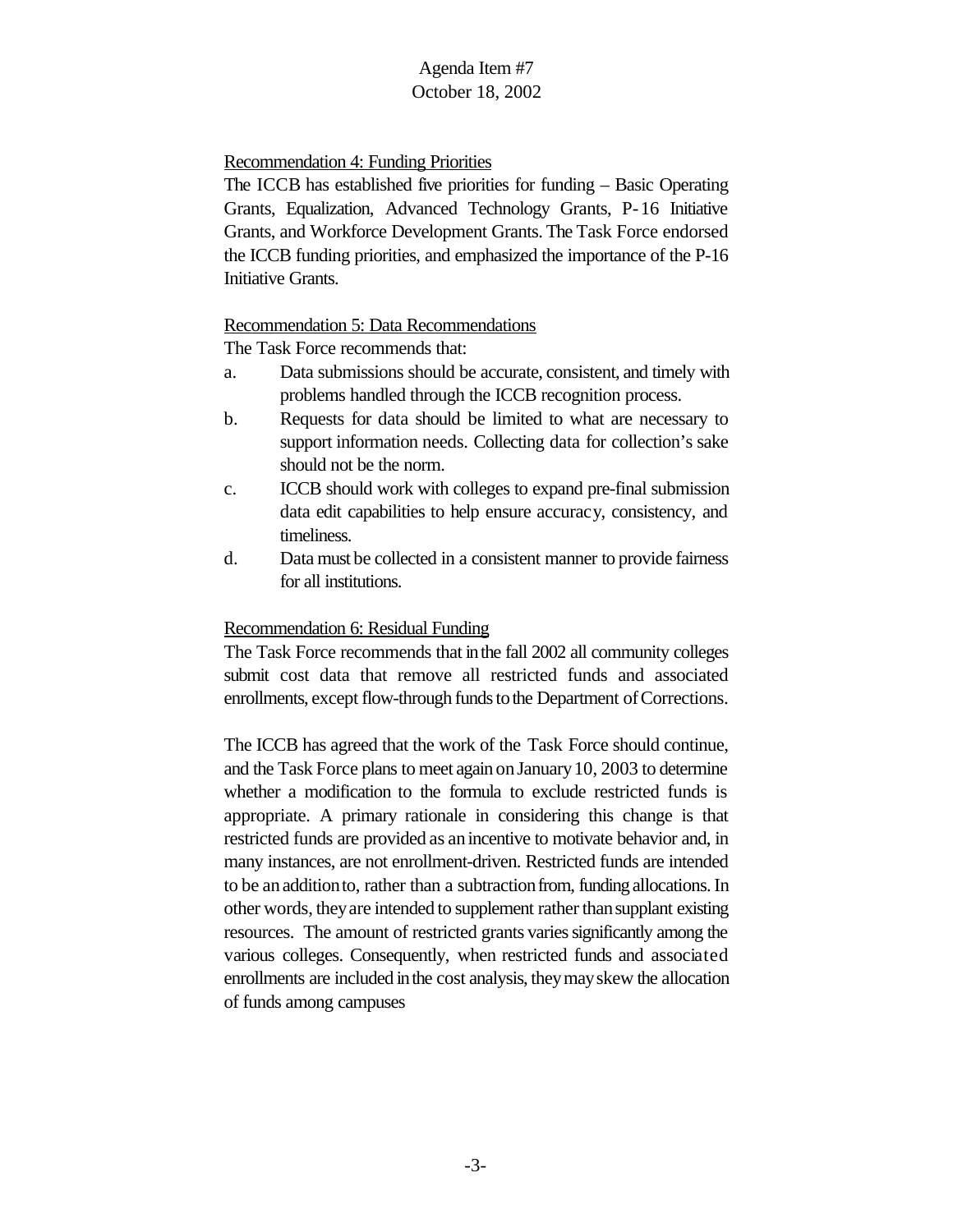#### Illinois Community College Board

# **FISCAL YEAR 2004 COMMUNITY COLLEGE SYSTEM OPERATING BUDGET REQUEST**

The Illinois Community College Board fiscal year 2004 operating budget request, presented in Table 1, includes funding for all grants appropriated to the ICCB for the communitycollege system, as well as other community college grants administered bythe ICCB office. The operating grants to colleges are presented in total as allocations to individual districts are not finalized. Much of the data necessary to complete district allocations were not available at the time of this request. The concepts and/or amounts included in the budget request were discussed with the Presidents' Council and with the Trustees' Association.

The total fiscal year 2004 operating budget request for the community college systemtotals \$339.2 million. This is a \$21.8 million (6.9 percent) increase over fiscal year 2003 appropriated grants of\$317.4 million. This includes a \$15.4 million (5.1 percent) increase in direct grants to colleges. This also includes an increase of \$16.3 million (6.0 percent) in unrestricted grants to colleges.

The Illinois Community College Systems: *Promise for Illinois* was considered in developing the fiscal year 2004 operating budget request. The sevengoals outlined inthe document are:

| Pledge 1. | Address workforce development needs with flexible, responsive and       |
|-----------|-------------------------------------------------------------------------|
|           | progressive programs.                                                   |
| Pledge 2. | Offer rigorous courses and programs designed for college and university |
|           | transfer.                                                               |
| Pledge 3. | Expand adult education and literacy programs necessary for individuals  |
|           | and families to have high quality work and life in Illinois.            |
| Pledge 4. | Equip Illinois residents with the technology skills they need to be     |
|           | successful in the $21st$ century.                                       |
| Pledge 5. | Emphasize high quality in all programs, services, and operations.       |
| Pledge 6. | Deliver affordable learning opportunities to the doorstep of Illinois   |
|           | residents.                                                              |
| Pledge 7. | Model and promote leadership and ethical decision-making.               |

Also, significant consideration was given in developing the fiscal year 2004 operating budget request to the Illinois Board of Higher Education's *The Illinois Commitment: Partnerships, Opportunities, and Excellence*. The goals outlined in this document are: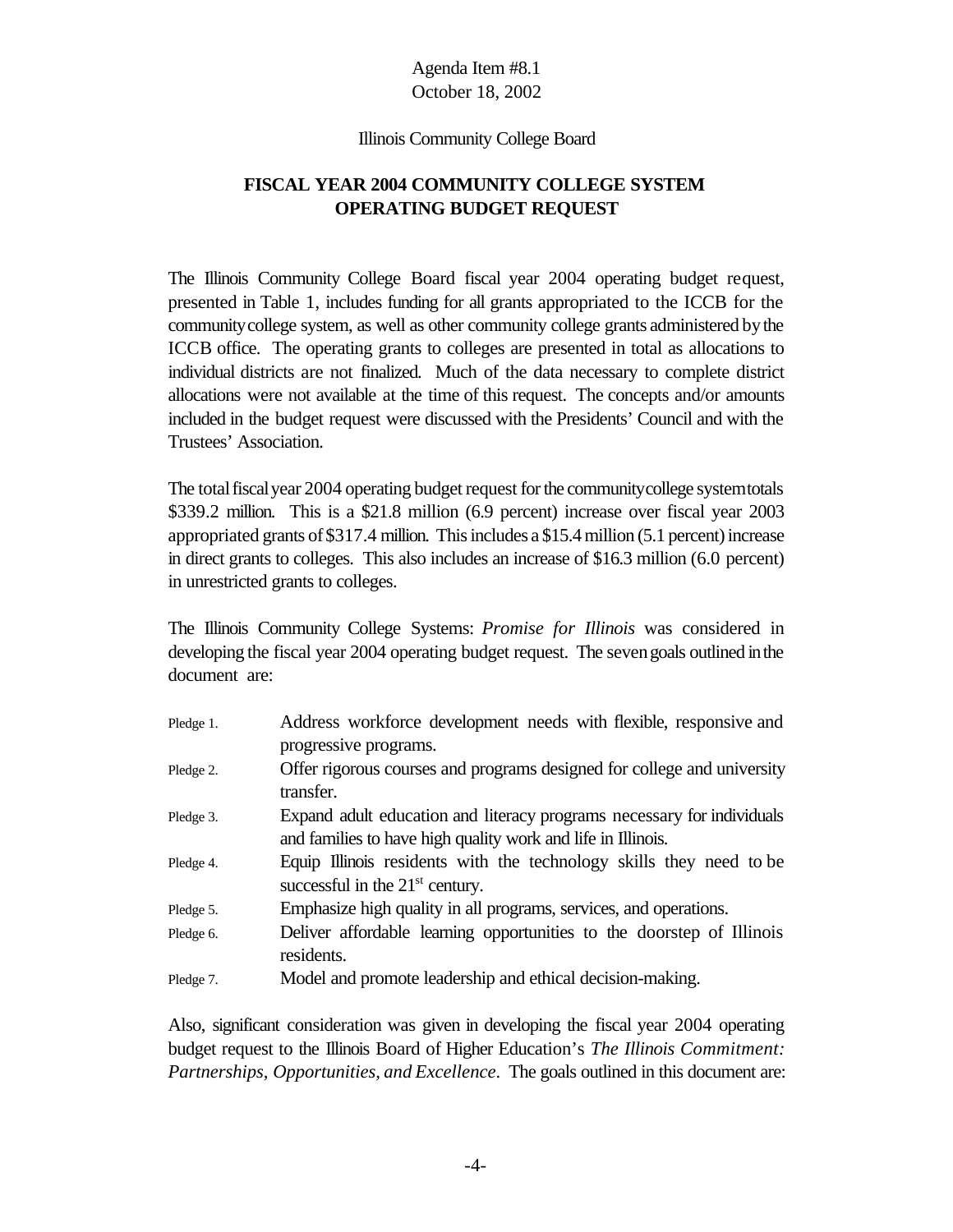- < Help Illinois business and industry sustain strong economic growth,
- < Joining elementary and secondary education to improve teaching and learning at all levels,
- < Assure that no Illinois citizen is denied an opportunity for a college education because of financial need,
- < Increase the number and diversity of citizens completing training and educational programs,
- < Hold students to even higher expectations for learning and be accountable forthe quality of academic programs and the assessment of learning, and
- < Continually improve productivity, cost-effectiveness, and accountability.

### **RECOMMENDED ACTION**

It is recommended that the following motions be adopted:

The Illinois Community College Board hereby:

- 1. approves the fiscal year 2004 Community College System Operating Budget Request for grants to colleges and other community college grants administered by the ICCB office as presented in the attached Table 1;
- 2. authorizes the submission of the request to the Illinois Board of Higher Education; and
- 3. authorizes its President/CEO, with concurrence of the Chair, to make necessary adjustments and reallocation based on information received subsequent to approval of this budget request.

**BACKGROUND.** Submission of higher education budget requests are due to the Illinois Board of Higher Education (IBHE). In order to comply, the ICCB budget request must be approved by the board. While it is possible to determine recommendations for restricted/special initiative grants, additional data is needed to finalize district allocations, especially inthe areas of base operating grants and equalization grants. Table 1 presents the total dollar amount requested for grants to colleges, as well as other community college grants administered by the ICCB office. Table 1A presents the components of the Workforce Development Grant, Advanced Technology Grant, and the Student Success Grant. Recommendations contained in this item have been developed by ICCB staff in conjunction with the Presidents' Council and Trustees' Association.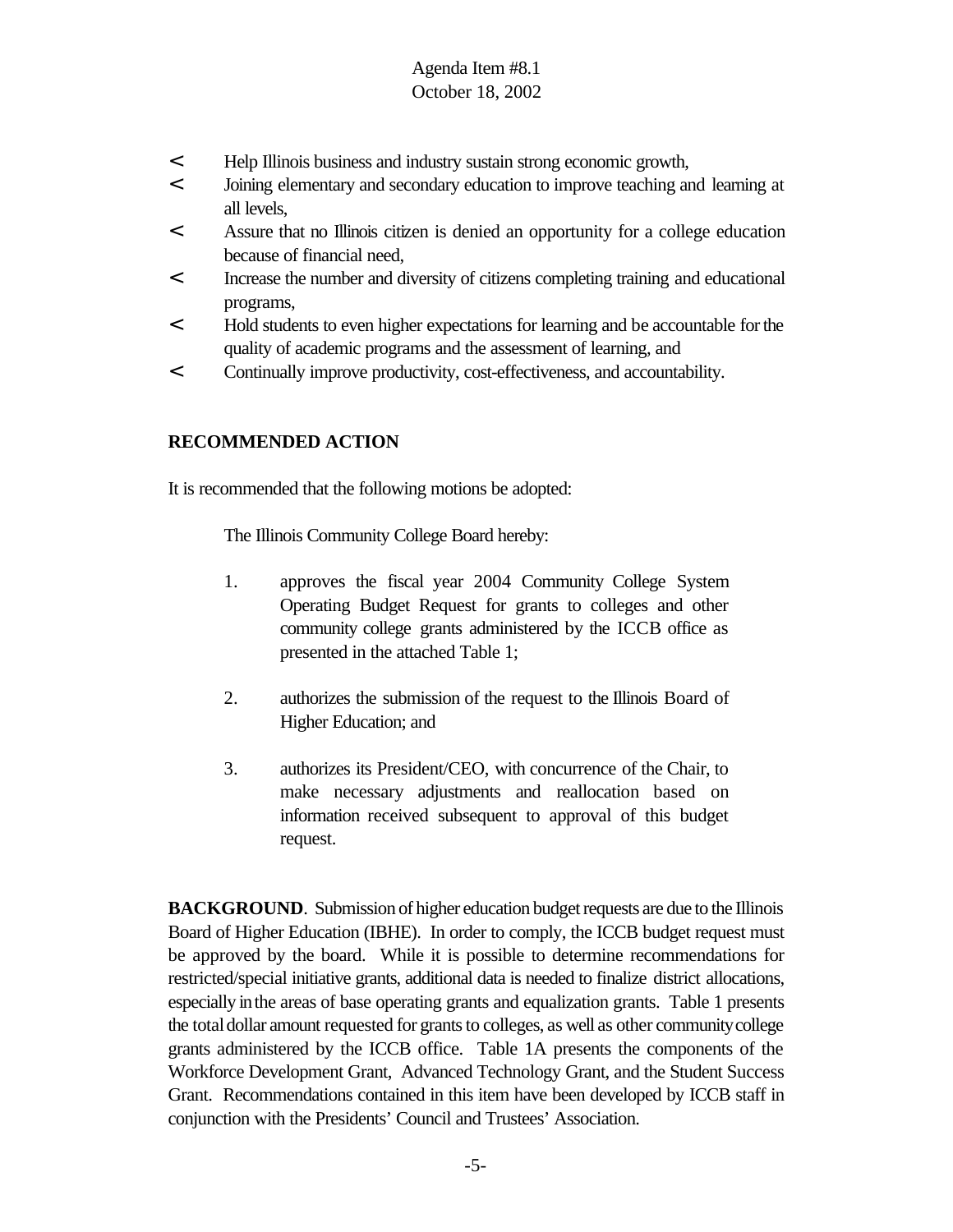Following is a discussion of issues and preliminary recommendations for each of the categorical grants.

**Base Operating Grant**. In fiscal year 2003, \$191.8 million was appropriated for the base operating grant. Recommendations for the fiscal year 2004 base operating grant is \$199.9 million, an increase of \$8.1 million, or 4.2 percent.

The major portion of this grant is allocated to districts based upon credit hour enrollment in six instructional funding categories. After unit cost and enrollment information is finalized, programimprovement dollars maybe added tothe formula invarious areasto generate the recommended funding amount.

Fiscal year 1999 was the first year that this grant was not allocated totally on credit hour enrollments. In fiscal year 2003, \$2.3 million was allocated based on gross square footage and student enrollment at the district. For fiscal year 2004, it is recommended that \$2.2 million be distributed on this basis.

< The Base Operating grant works to achieve all seven pledges of the *Promise For Illinois*.

**Small College Grant**. The small college grant is distributed to districts with less than 2,500 non-correctional full-time equivalent students. This grant is intended to assist small colleges with the fixed costs of operating a community college. Grants of \$60,000 are distributed to qualifying colleges. No increase is recommended for fiscal year 2004, leaving the total budget request for the small college grant at \$900,000.

< The Small College grant is designed to help the colleges deliver affordable learning opportunities to the doorstep of Illinois residents. (Pledge 6)

**Equalization Grant**. The fiscal year 2003 appropriation included \$76.6 million in the equalization grant. The final equalization grant appropriation for fiscal year 2003 was at 98% of fully funding the equalization formula. Recommendations for fiscal year 2004 include an equalization grant of \$84.7 million, an increase of 10.6 percent. This represents funding the formula at an estimated 99% level.

The Equalization grant is based on the difference between a district's available local tax revenue per student and the statewide average amount available per student. This grant attempts to reduce the disparity among districts in local property tax available per student. In fiscal year 2003, 30 out of the 39 districts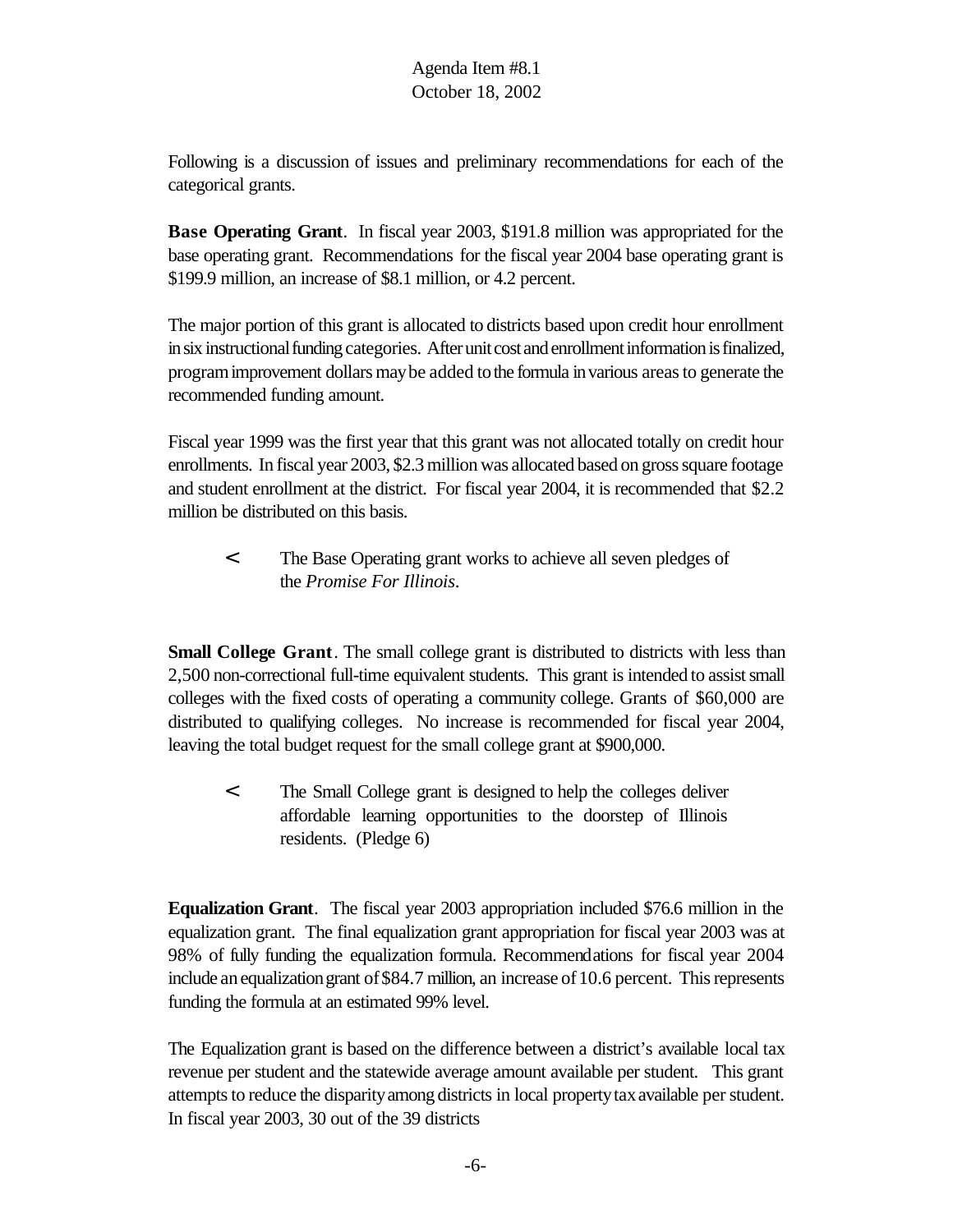qualified for equalization funding. It is currently anticipated that 31 districts will qualify for equalization funding in fiscal year 2004.

The Equalization grant is designed to help the colleges deliver affordable learning opportunities to the doorstep of Illinois residents. (Pledge 6)

**Workforce Development Grant**. The workforce development area consists of four separate grant components: current workforce training, business/industry services, education-to-careers, and welfare-to-work. All of these areas continue to be a high priority for the state and the community college system. In fiscal year 2003, the ICCB granted districts the authority to transfer up to 50 percent of any workforce development grant component to another workforce development grant component. This allows local districts to make the determination of the best use of these funds given the individual needs of their district.

The recommended funding for fiscal year 2004 is \$10.1 million.

**Current Workforce Training**. This component is designed to provide funds to the community college system in a manner which will allow colleges to be more price competitive in providing noncredit training for existing employees at local businesses and industries, especially forsmall and mid-sized companies. Colleges will be allowed to charge direct training costs to this component, which will in turn allow them to reduce the training cost to the local area businesses. The recommendation for funding in fiscal year 2004 is \$2.6 million.

*Basis for Allocation: Number of district residents in the labor force that are currently employed. A minimum grant of \$30,000 will be distributed to each district.*

**Business/Industry Services**. Recommendations for fiscal year 2004 is \$3.3 million. The business/industry services component provides funding for a business/industry center and/or involvement with state and local economic development efforts. This funding enables the community college system to assist local business, associations, labor, government and others to develop and enhance a qualified, well-trained labor force. The flat grant per district is provided to enable districts to maintain the business/industry center.

*Basis for Allocation: \$35,000 flat grant per district with the remaining funds distributed on the basis of occupational and vocational credit hours*.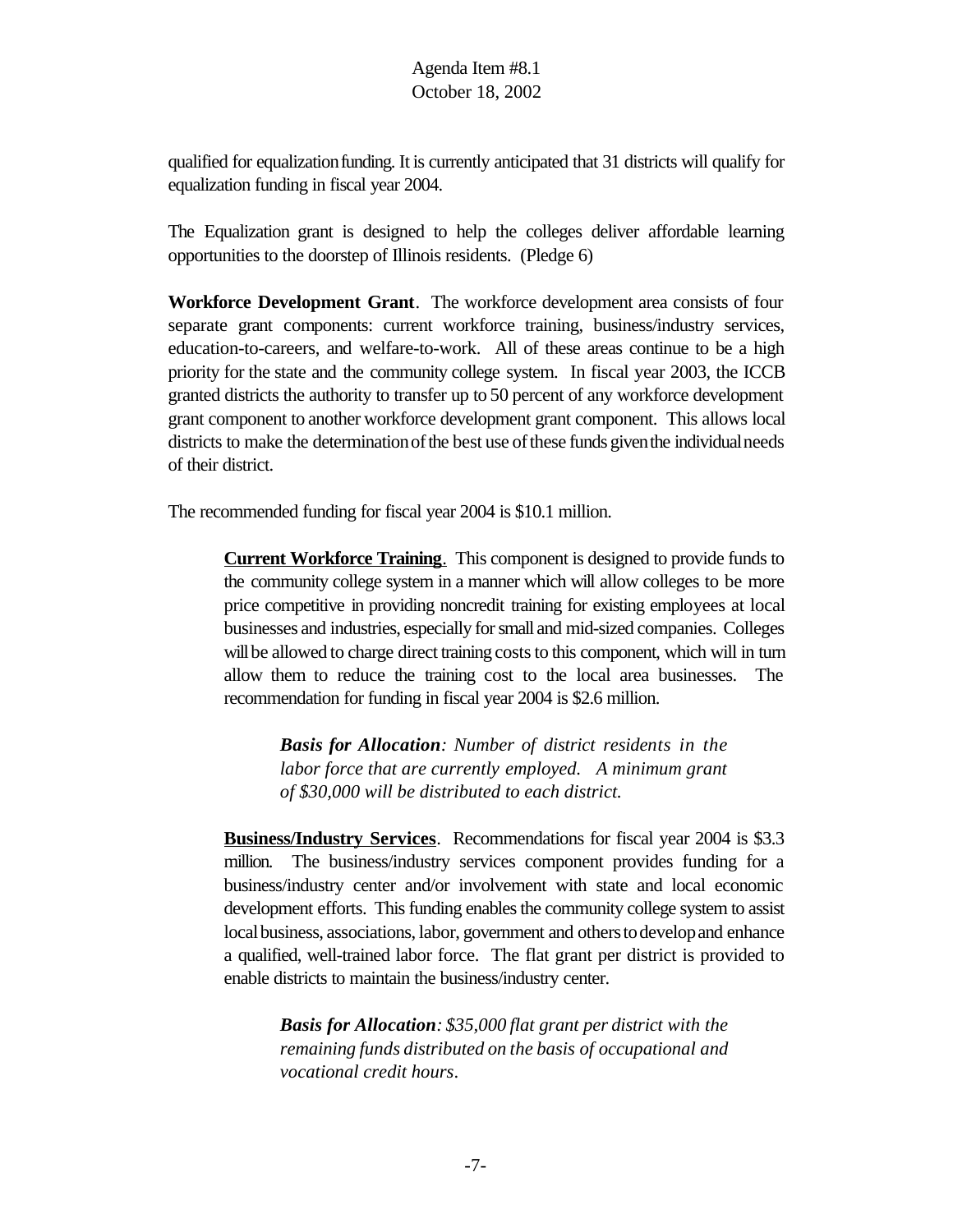**Education-to-Careers**. \$2.2 million is included for the education-to-careers component in fiscal year 2004. The education-to-careers component isintended to allow the community college system to develop a fully integrated education/employment system in order to assure that students can move easily from education to work and from work to continuing education.

> *Basis for Allocation: \$45,000 flat grant per district with the remaining funds distributed on the basis of (1) number of district residents in labor force and (2) the unemployment rate of the district*.

**Welfare-to-Work**. A total of \$2.0 million is recommended for the welfare-towork component. This component is intended to provide funds to be used in conjunction with existing federal funds to develop an infrastructure necessary to work with welfare recipients and the working poor at each community college to provide employment training and job placement assistance services.

*Basisfor Allocation: \$35,000 flat grant per district with the remaining funds distributed on the basis of the number of welfare caseloads in the district*.

**<** The Workforce Development grant allows collegesto address workforce development needs with flexible, responsive, and progressive programs. (Pledge 1)

**Student Success Grant.** The student success grant is a new umbrella grant for the fiscal year 2004 budget. It consists of two components: special populations and P-16 initiative. Infiscalyear 2003, these two components were separate grants. The same transfer ability as discussed in the workforce development area will be permitted in the student success grant to allow districts to transfer up to 50 percent of one component to another depending on where there is the greatest need. The recommendationfor 2004 isto fund this grant at \$12.1 million.

**SpecialPopulations**. This component is used to provide special or extra services to assist special population students to initiate, continue, or resume their education and to offer courses designed to provide the academic skills necessaryto remedy or correct educational deficiencies. The fiscal year 2004 recommendation is \$11.3 million.

> *Basis for Allocation: \$20,000 flat grant per college. Remaining funds are distributed on the basis of adult basic/secondary education and remedial credit hours.*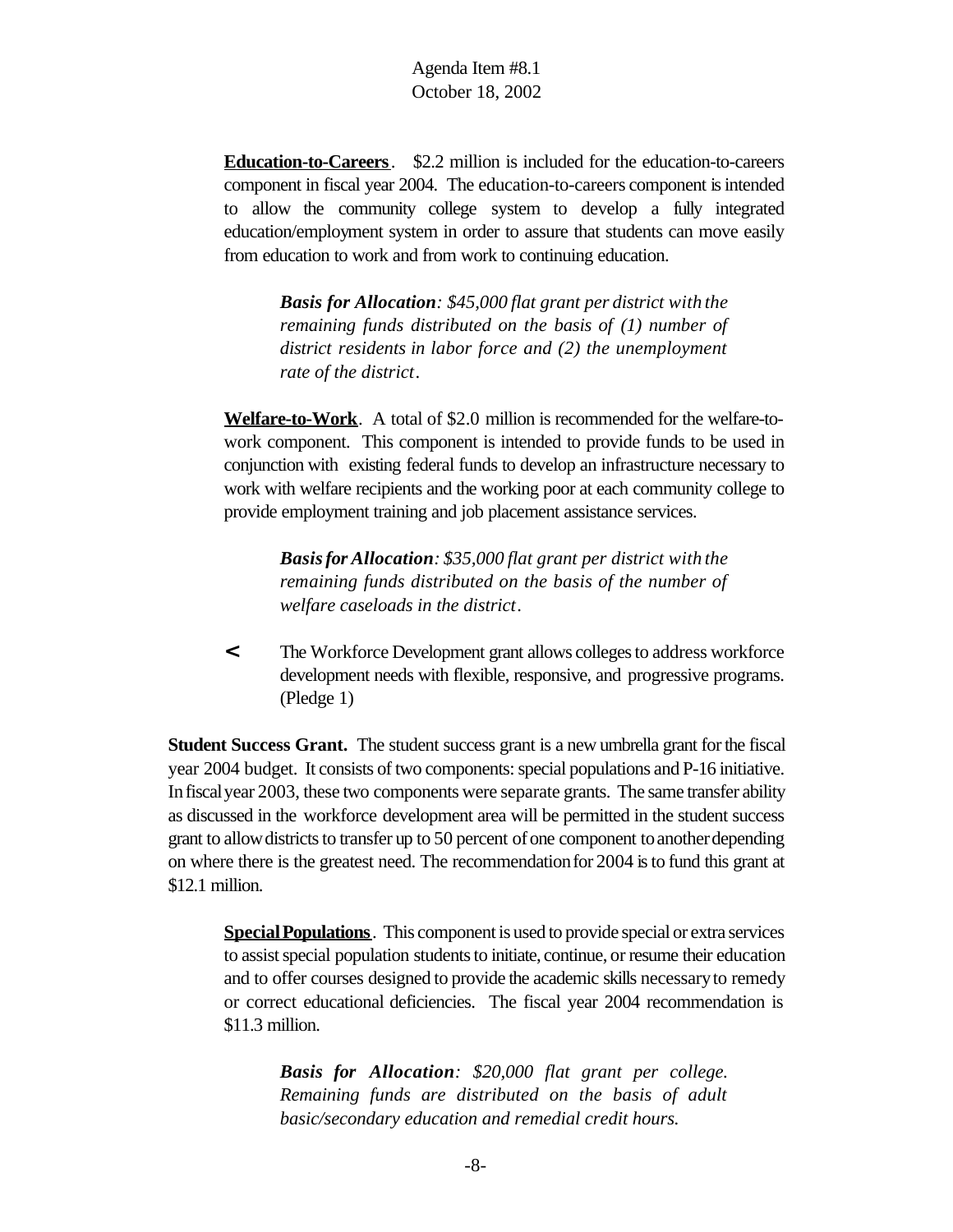< The Special Populations grant allows colleges to expand adult education and literacy programs necessary for individuals and families to have high-quality work and life in Illinois while also delivering affordable learning opportunities to the doorstep of Illinois residents. (Pledges 3 and 6)

**P-16 Initiative.** The fiscal year 2004 recommendation is \$0.8 million. This component allows community colleges to expand their services to high school students desiring to take college-level classes while still in high school. This component will be used to subsidize the cost to the college of offering courses to high school students without charging tuition and fees. This component will also allow the implementation and/or expansion of programs and services that relate to teacher preparation (certification) and professional development (recertification).

*Basis for Allocation: The number of junior and senior high school students in the district. A minimum grant of \$12,500 will be distributed to each district.*

< The P-16 Initiative grant will address workforce development needs with flexible, responsive, and progressive programs and offer rigorous courses and programs designed for college and university transfer. This grant will also emphasize high quality in all programs, services, and operations. (Pledges 1, 2, and 5)

**Advanced Technology Grant**. The advanced technology area comprises four grant components: Illinois community college online, advanced technology equipment, technology support, and staff technical skills. The same transfer ability as discussed in the workforce development area is permitted in the advanced technology area to allow districts to transfer up to 50 percent of one component to another depending on where there is the greatest need. The fiscal year 2004 recommendation is \$7.6 million.

**Illinois Community Colleges Online** . The fiscal year 2004 budget includes a request of \$0.3 million to allow all community colleges to establish and maintain the necessary student support services for the Illinois Community Colleges Online and the Illinois Virtual Campus activities.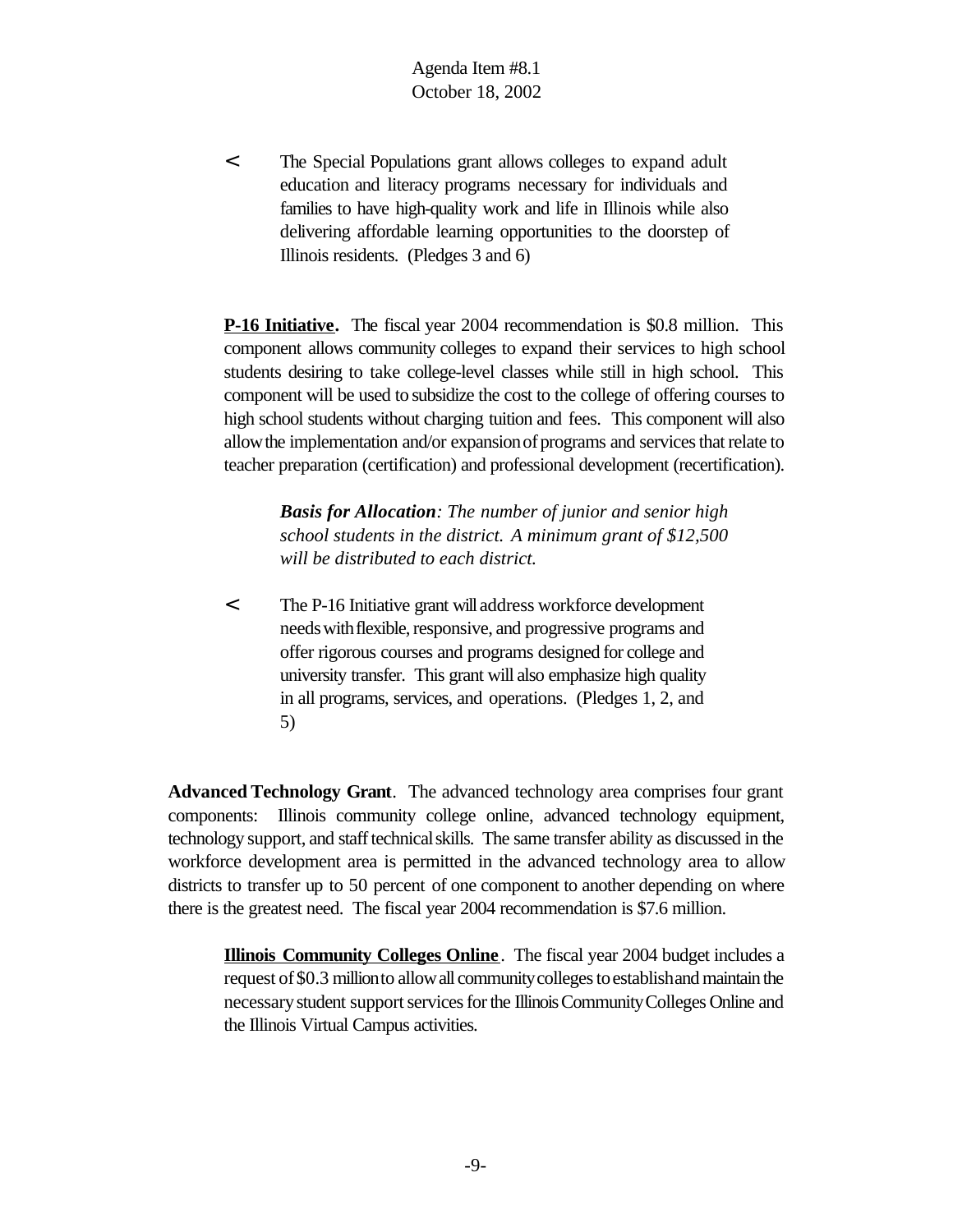*Basis for Allocation: \$7,358 grant per district.*

**InstructionalEquipment**. The fiscal year 2004 recommendation is \$3.1 million. The colleges need to continue to upgrade and purchase new specialized advanced technology equipment for training programs and to purchase new computer hardware and software for instructional and student use.

*Basis for Allocation: Funds distributed on the basis of occupational and vocational credit hours.*

**Technology Support**. Fiscal year 2004 recommendations include \$3.2 million for technology support. This component is provided, in addition to the advanced technology equipment grant, inorder to enable colleges to meet the rising costs of technology infrastructure, transmission, and maintenance costs.

*Basisfor Allocation: \$50,000 flat grant per district with the remaining funds distributed on the basis of (1) square miles within the district, (2) number of market service delivery areas within the regional consortia, and (3) annual student headcount.*

**Staff Technical Skills Enhancement**. The fiscal year 2004 recommendation is \$1.1 million to provide funding to support training in all areas of technology and especially in the areas of distance learning.

*Basis for Allocation: Number of faculty and staff FTE*.

< The Advanced Technology grant will address workforce development needs with flexible, responsive, and progressive programs and offer rigorous courses and programs designed for college and university transfer The grant will also equip Illinois residents with the technology skills they need to be successful in the  $21<sup>st</sup>$  century and allow the colleges to deliver affordable learning opportunities to the doorstep of Illinois residents. (Pledges 1,4, and 6)

**Deferred Maintenance Grant**. This grant provides districts with flexible funding for facility needs that are not covered by capital renewal or protection, health, and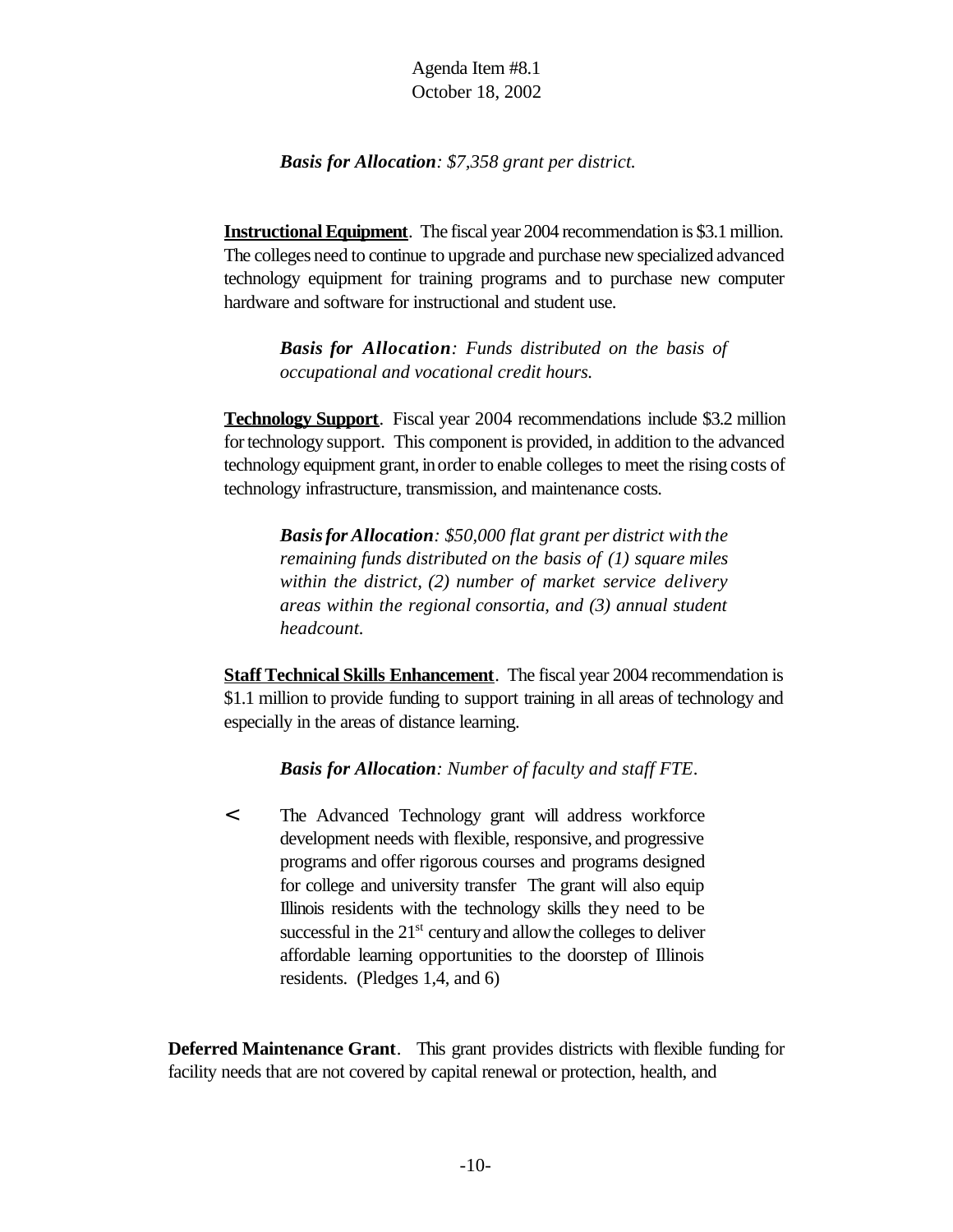safety funding. This grant is intended to help reduce the backlog of previously neglected or accumulatedmaintenance projects needed inexisting buildings and structures. The fiscal year 2004 recommendation is \$2.5 million.

*Basis for Allocation: \$10,000 flat grant per district with the remaining funds distributed on the weighted grosssquare footage of the college (same gross square footage used in the base operating grant)*

< The Deferred Maintenance grant allowsthe collegesto emphasize high quality in all programs, services, and operations. (Pledge 5)

**Retirees Health Insurance Grant**. No increase is recommended for fiscal year 2004, leaving the total budget request for this grant at \$626,600. Only the City Colleges of Chicago participates in this program. All other districts are eligible to participate in the College Insurance Program administered by Central Management Services.

## **Statewide Initiatives and Other Grants**

**EastSt. Louis Community College Center(ESLCCC)**. \$2.1 million is included in the fiscal year 2004 request.

**<** The ESLCCC grant will help to emphasize high quality in all programs, services, and operation. It will also assist in delivering affordable learning opportunities to the doorstep of Illinois residents.(Pledges 5 and 6)

**Lincoln's Challenge Grant**. The Lincoln's Challenge Program is a military style boot camp for at-risk teenagers who have not completed high school. Students successfully completing the programare eligible toreceive a scholarship to attend a communitycollege. Recommendations for fiscal year 2004 include \$120,100 in funding.

**<** The Lincoln's Challenge grant will help to emphasize high quality in all programs, services, and operation. It will also assist in delivering affordable learning opportunities to the doorstep of Illinois residents. (Pledges 5 and 6)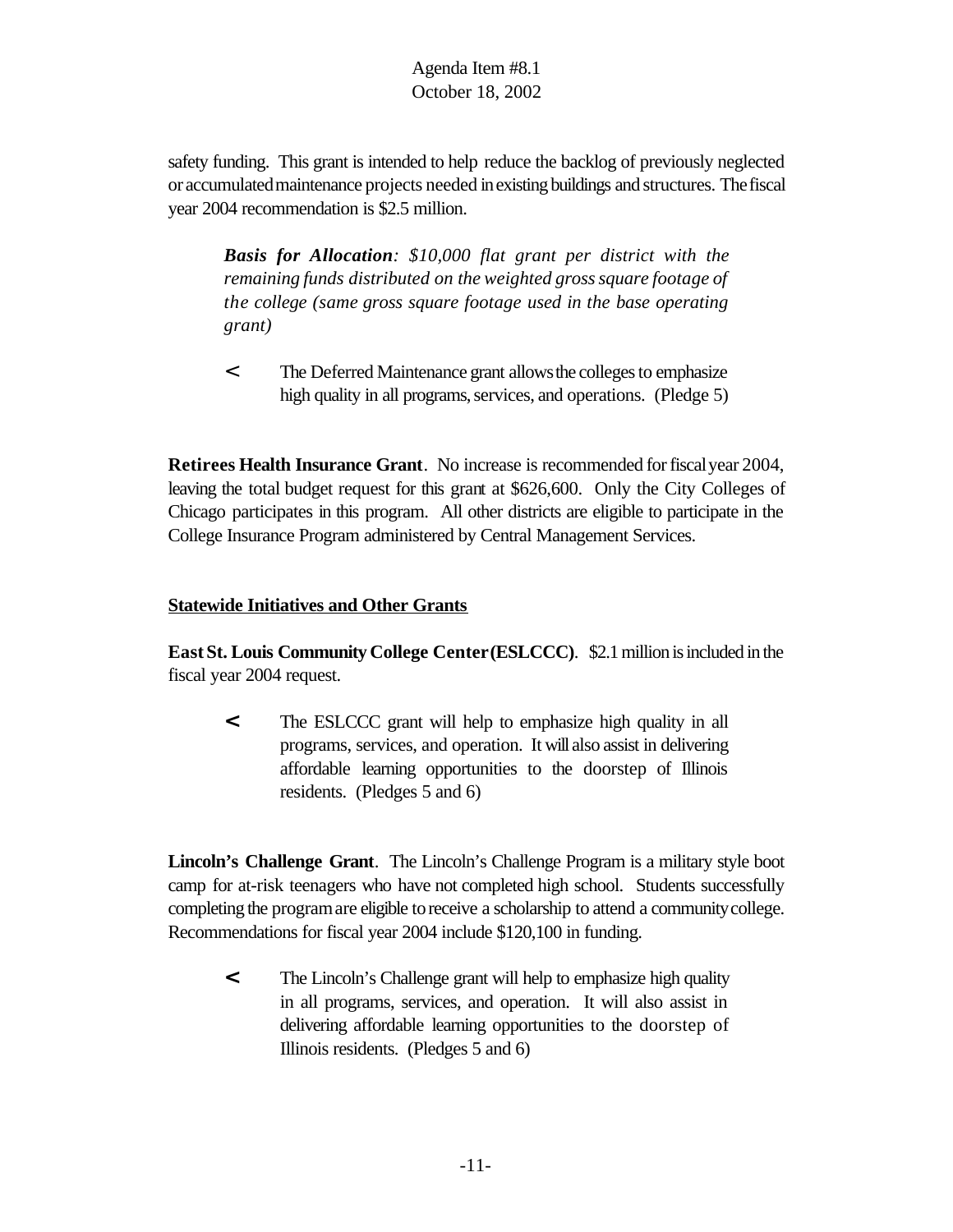**Special Initiative Grant**. The fiscal year 2004 request includes \$0.5 million to fund the special initiative grant for the community college system. These grants will be awarded on a Request for Proposal basis and would provide flexible funding for unique initiatives needed in the community college system. The grants will focus on higher education priorities as identified by the *Promise for Illinois.*

**<** The Special Initiative grants are designed to address allof the seven pledges of the *Promise For Illinois*.

**City Colleges of Chicago CORE Program, City Colleges of Chicago Designated Grant, and the Downstate DesignatedGrant.** These three grants were appropriated in the fiscal year 2003 budget. The ICCB recommends that these grants be maintained at the same level in the fiscal year 2004 budget request. These three grants total \$12.0 million.

**Minimum Adjustment Grant.** This grant is designed to provide all colleges a minimum 3 percent increase in funding from fiscal year 2004**.** If a college is below a 3 percent increase from fiscal year 2003, after all total grants to colleges are calculated, then there total amount will be adjusted with funds from this grant to achieve a 3 percent funding increase.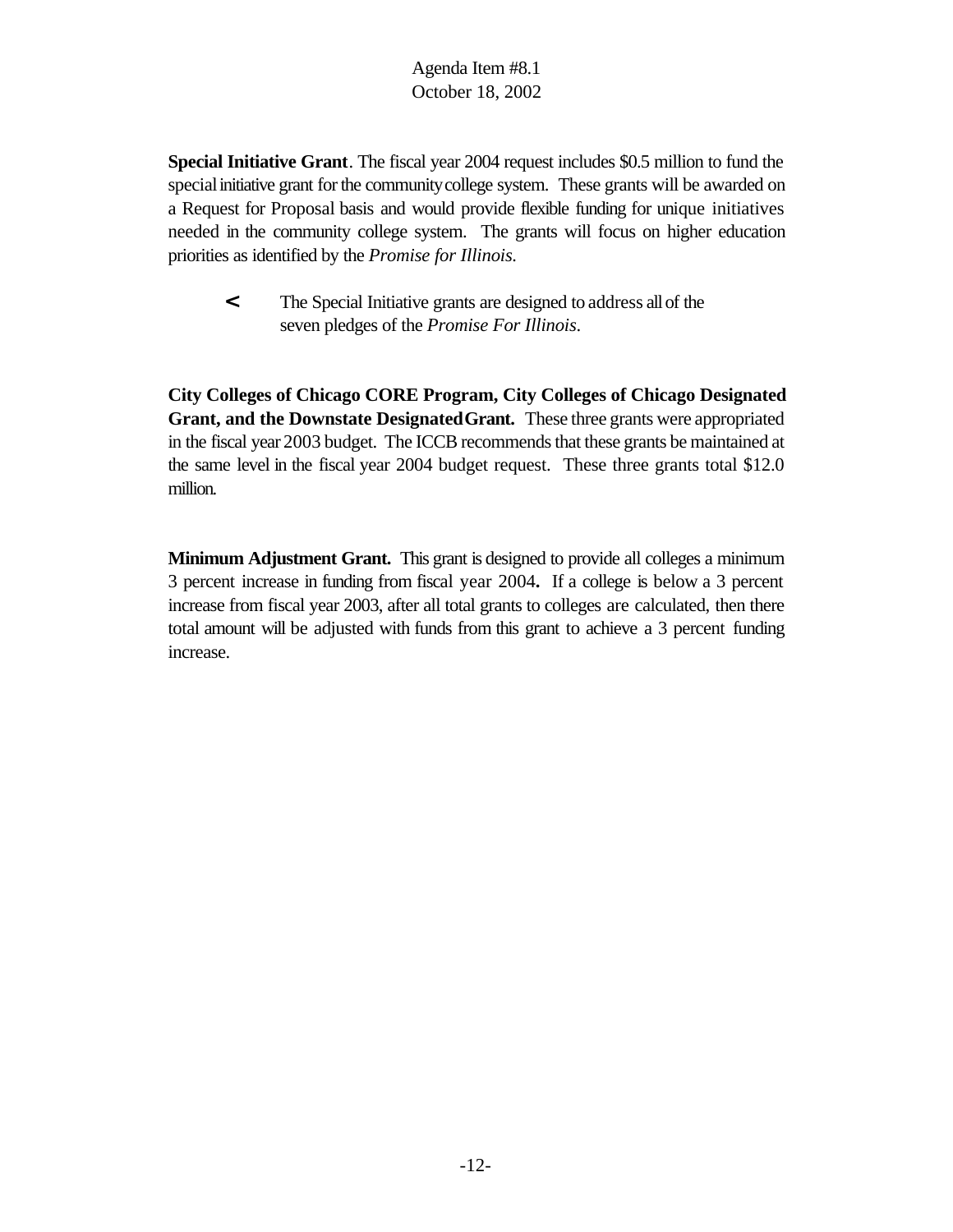#### **Illinois Community College Board Table 1 Fiscal Year 2004 Operating Grants to Colleges**

|                                                                                                                                                        |              | FY 2003        |              | <b>FY 2004</b>  |                   | <b>Difference</b> |                          |
|--------------------------------------------------------------------------------------------------------------------------------------------------------|--------------|----------------|--------------|-----------------|-------------------|-------------------|--------------------------|
|                                                                                                                                                        |              | Final          |              | <b>ICCB</b>     |                   | from              | <b>Percent</b>           |
| <b>Grants to Colleges</b>                                                                                                                              |              | Appropriation  |              | <b>Request</b>  |                   | <b>FY2003</b>     | <b>Difference</b>        |
|                                                                                                                                                        |              |                |              |                 |                   |                   |                          |
| <b>Base Operating Grant</b>                                                                                                                            | \$           | 191,837,100    | \$           | 199,969,600     | \$                | 8,132,500         | 4.2%                     |
| <b>Credit Hour Allocation</b>                                                                                                                          | \$           | 189,487,100    | \$           | 197,719,600     | \$                | 8,232,500         | 4.3%                     |
| <b>GSF</b> Allocation                                                                                                                                  | \$           | 2,350,000      | \$           | 2,250,000       | S                 | (100,000)         | $-4.3%$                  |
| Small College Grant                                                                                                                                    | \$           | 900,000        | \$           | 900,000         | - \$              | 0                 | $0.0\%$                  |
| <b>Equalization Grant</b>                                                                                                                              | \$           | 76,617,500     | -S           | 84,750,000      | \$                | 8,132,500         | 10.6%                    |
| <b>Unrestricted Grants to Colleges</b>                                                                                                                 | \$           | 269,354,600    | \$           | 285,619,600     | \$                | 16,265,000        | $6.0\%$                  |
| Workforce Development Grant                                                                                                                            | \$           | 16,473,000     | \$           | 10,085,800      | \$                | (6,387,200)       | $-38.8%$                 |
| (Includes the Current Workforce Training, Business<br>and Industry Services, Education to Careers, and<br>Welfare to Work components)                  |              |                |              |                 |                   |                   |                          |
| <b>Student Success Grant</b>                                                                                                                           | \$           | 1,279,000 \$   |              | $12,090,200$ \$ |                   | 10,811,200        | 845.3%                   |
| (Includes Special Populations and P-16 Initiative<br>components)                                                                                       |              |                |              |                 |                   |                   |                          |
| <b>Advanced Technology Grant</b>                                                                                                                       | \$           | 12,456,800 \$  |              | 7,621,500 \$    |                   | (4,835,300)       | $-38.8%$                 |
| (Includes the Illinois Community College Online,<br>Instructional Equipment, Technology Support, and<br>Staff Technical Skills Enhancement components) |              |                |              |                 |                   |                   |                          |
| Deferred Maintenance Grant                                                                                                                             | \$           | 2,984,600      | \$           | 2,500,000       | \$                | (484, 600)        | $-16.2%$                 |
| Retirees Health Insurance Grant                                                                                                                        | \$           | 626,600 \$     |              | 626,600 \$      |                   | 0                 | $0.0\%$                  |
| <b>Restricted Grants to Colleges</b>                                                                                                                   | $\mathbb{S}$ | 33,820,000     | $\mathbb{S}$ | 32,924,100      | $\mathcal{S}_{0}$ | (895,900)         | $-2.6%$                  |
| <b>TOTAL GRANTS TO COLLEGES</b>                                                                                                                        | \$           | 303,174,600    | \$           | 318,543,700     | \$                | 15,369,100        | 5.1%                     |
| <b>Statewide Initiative &amp; Other Grants</b>                                                                                                         |              |                |              |                 |                   |                   |                          |
| East St. Louis Higher Education Center                                                                                                                 | \$           | 2,089,100      | \$           | 2,089,100       | \$                | 0                 | $0.0\%$                  |
| Lincoln's Challenge Grant                                                                                                                              | \$           | 120,100        | \$           | 120,100         | \$                | 0                 | $0.0\%$                  |
| Special Initiative Grant                                                                                                                               | \$           | $\mathbf{0}$   | \$           | 500,000         | \$                | 500,000           | $\overline{\phantom{a}}$ |
| City Colleges of Chicago CORE Program                                                                                                                  | \$           | 2,000,000      | \$           | 2,000,000       | \$                | 0                 | $0.0\%$                  |
| City Colleges of Chicago Designated Grant                                                                                                              | \$           | 5,000,000      | \$           | 5,000,000       | \$                | 0                 | $0.0\%$                  |
| <b>Downstate Designated Grant</b>                                                                                                                      | \$           | 5,000,000      | \$           | 5,000,000       | \$                | 0                 | $0.0\%$                  |
| <b>Total Statewide Initiatives &amp; Other Grants</b>                                                                                                  | \$           | 14,209,200     | \$           | 14,709,200      | \$                | 500,000           | 3.5%                     |
|                                                                                                                                                        |              |                |              |                 |                   |                   |                          |
| <b>SUBTOTAL</b>                                                                                                                                        | \$           | 317,383,800    | \$           | 333,252,900     | \$                | 15,869,100        | 5.0%                     |
| Minimum Adjustment                                                                                                                                     | \$           | $\overline{0}$ | \$           | 5,929,700       | \$                | 5,929,700         |                          |
| <b>GRAND TOTAL</b>                                                                                                                                     | \$           | 317,383,800    | \$           | 339,182,600     | \$                | 21,798,800        | 6.9%                     |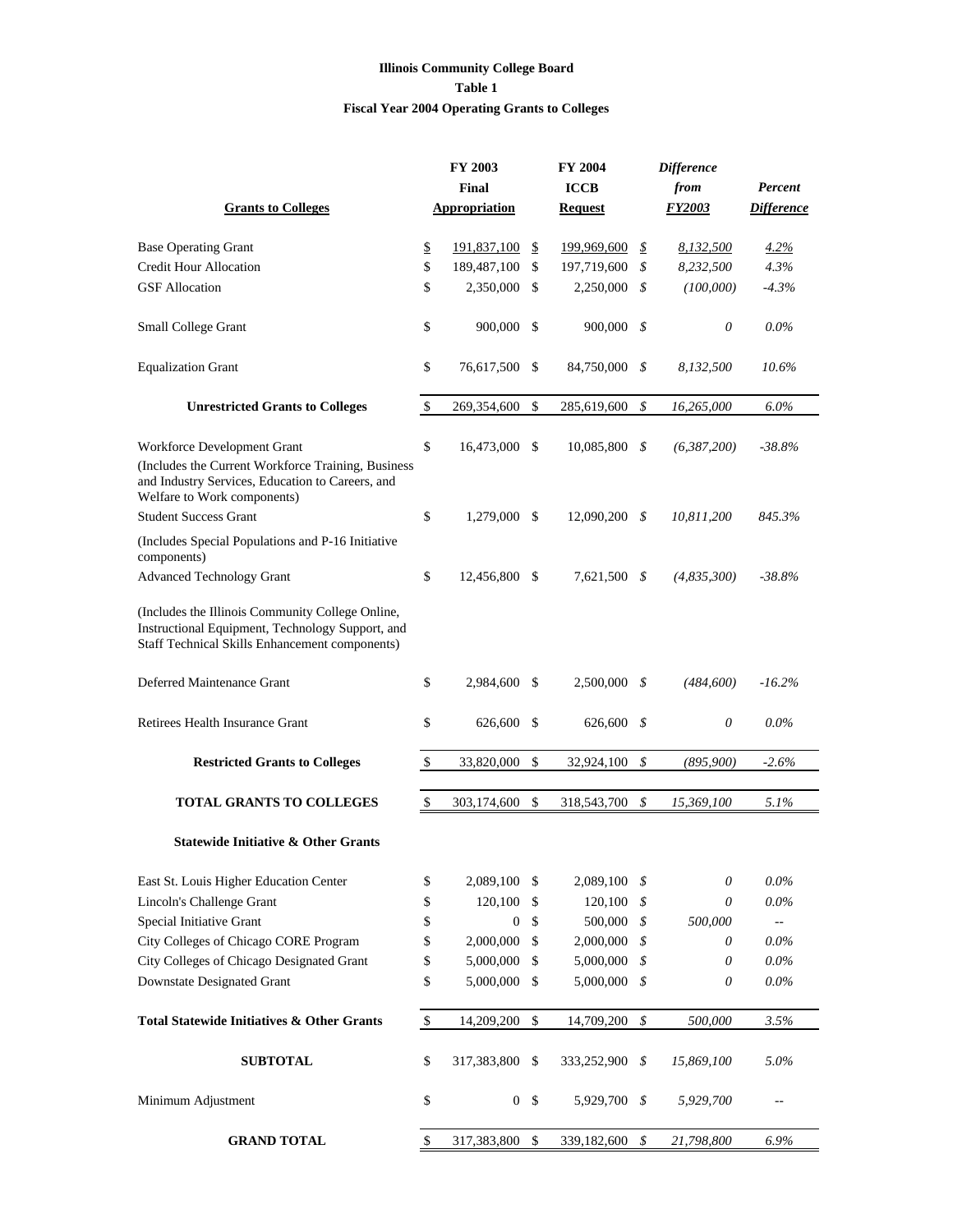#### **Illinois Community College Board Table 1A Fiscal Year 2004 Operating Grants to Colleges**

|               |                                                                                                                                                                                                                                                                                                                                                                                                  |                                                                                                                                                                   | <b>FY 2004</b> | <b>Difference</b> |                   |  |
|---------------|--------------------------------------------------------------------------------------------------------------------------------------------------------------------------------------------------------------------------------------------------------------------------------------------------------------------------------------------------------------------------------------------------|-------------------------------------------------------------------------------------------------------------------------------------------------------------------|----------------|-------------------|-------------------|--|
|               |                                                                                                                                                                                                                                                                                                                                                                                                  |                                                                                                                                                                   | <b>ICCB</b>    | from              | Percent           |  |
| Appropriation |                                                                                                                                                                                                                                                                                                                                                                                                  |                                                                                                                                                                   | <b>Request</b> | <b>FY2003</b>     | <b>Difference</b> |  |
|               |                                                                                                                                                                                                                                                                                                                                                                                                  |                                                                                                                                                                   |                |                   |                   |  |
|               |                                                                                                                                                                                                                                                                                                                                                                                                  | \$                                                                                                                                                                | 10,085,800     | \$<br>(6,387,200) | $-38.8%$          |  |
|               |                                                                                                                                                                                                                                                                                                                                                                                                  | \$                                                                                                                                                                | 2,610,600      | \$<br>(1,653,300) | -38.8%            |  |
|               |                                                                                                                                                                                                                                                                                                                                                                                                  | \$.                                                                                                                                                               | 3,311,300      | \$<br>(2,097,000) | $-38.8\%$         |  |
|               |                                                                                                                                                                                                                                                                                                                                                                                                  | \$                                                                                                                                                                | 2,166,800      | \$<br>(1,372,200) | $-38.8%$          |  |
|               |                                                                                                                                                                                                                                                                                                                                                                                                  | \$                                                                                                                                                                | 1,997,100      | \$<br>(1,264,700) | $-38.8\%$         |  |
|               |                                                                                                                                                                                                                                                                                                                                                                                                  |                                                                                                                                                                   |                |                   |                   |  |
|               |                                                                                                                                                                                                                                                                                                                                                                                                  | \$                                                                                                                                                                | 12,090,200     | \$<br>10,811,200  | 845.3%            |  |
|               | $\Omega$                                                                                                                                                                                                                                                                                                                                                                                         | \$                                                                                                                                                                | 11,308,000     | \$<br>11,308,000  | ٠.                |  |
|               |                                                                                                                                                                                                                                                                                                                                                                                                  | \$                                                                                                                                                                | 782,200        | \$<br>(496,800)   | $-38.8\%$         |  |
|               |                                                                                                                                                                                                                                                                                                                                                                                                  |                                                                                                                                                                   |                |                   |                   |  |
|               |                                                                                                                                                                                                                                                                                                                                                                                                  | \$                                                                                                                                                                | 7,621,500      | \$<br>(4,835,300) | $-38.8%$          |  |
|               | 469,000                                                                                                                                                                                                                                                                                                                                                                                          | \$                                                                                                                                                                | 286,950        | \$<br>(182,050)   | -38.8%            |  |
|               |                                                                                                                                                                                                                                                                                                                                                                                                  | \$                                                                                                                                                                | 3,073,250      | \$<br>(1,949,750) | $-38.8%$          |  |
|               |                                                                                                                                                                                                                                                                                                                                                                                                  | \$                                                                                                                                                                | 3,151,500      | \$<br>(1,999,400) | $-38.8%$          |  |
|               |                                                                                                                                                                                                                                                                                                                                                                                                  | \$                                                                                                                                                                | 1,109,800      | \$<br>(704, 100)  | $-38.8\%$         |  |
|               | Workforce Development Grant \$<br>Current Workforce Training \$<br>Business and Industry \$<br>Education to Careers \$<br>Welfare to Work \$<br>Student Success Grant \$<br>Special Populations \$<br>P-16 Initiative \$<br>Advanced Technology Grant \$<br>Illinois Community College Online \$<br>Instructional Equipment \$<br>Technology Support \$<br>Staff Technical Skills Enhancement \$ | FY 2003<br>Final<br>16,473,000<br>4,263,900<br>5,408,300<br>3,539,000<br>3,261,800<br>1,279,000<br>1,279,000<br>12,456,800<br>5,023,000<br>5,150,900<br>1,813,900 |                |                   |                   |  |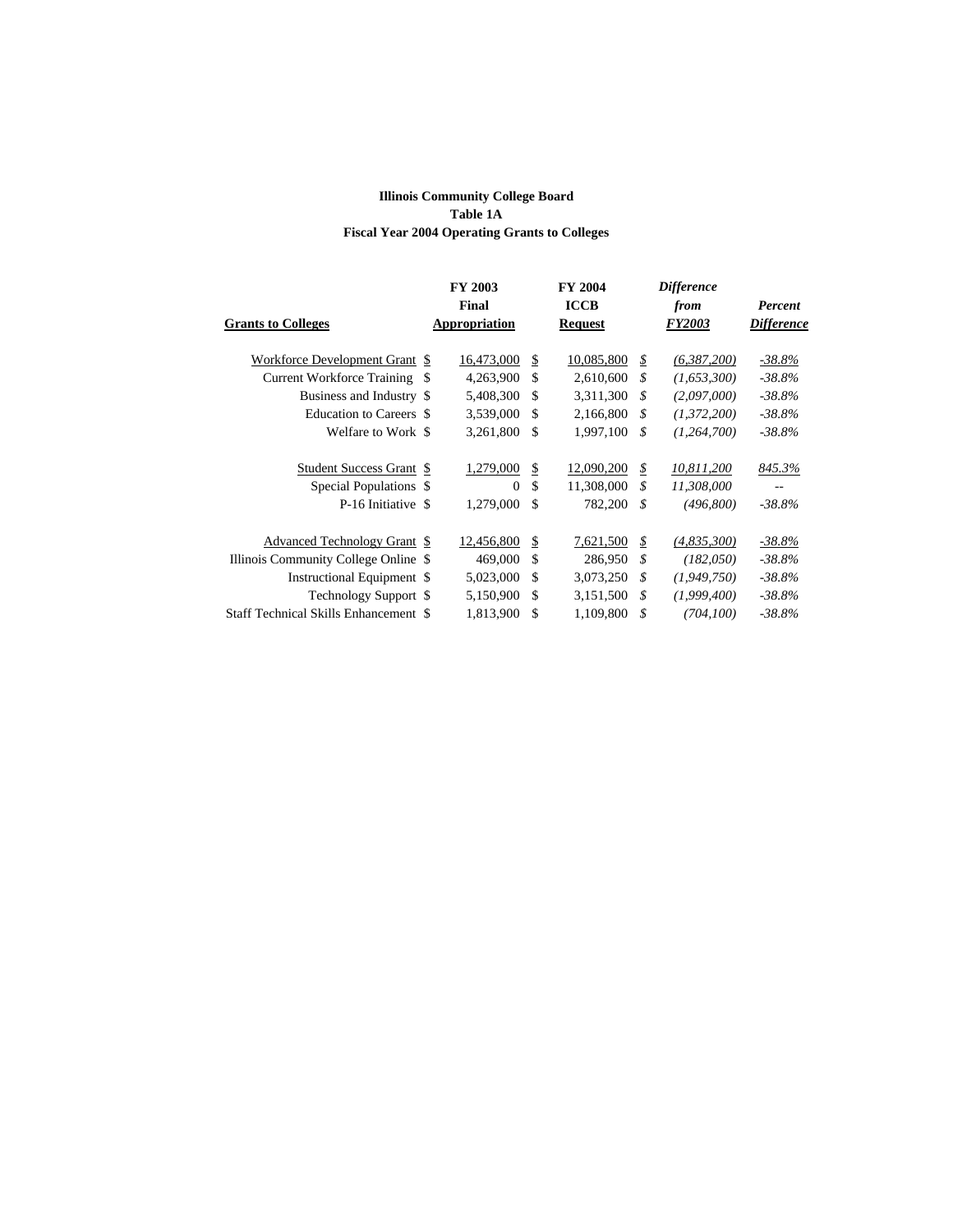#### Illinois Community College Board

# **FISCAL YEAR 2004 SYSTEM CAPITAL BUDGET REQUEST**

The Illinois Community College Board fiscal year 2004 capital budget request has three components:

- 1. Enhanced Construction Program
- 2. Capital Renewal Grants
- 3. Specific Institutional Projects

# **RECOMMENDED ACTION**

It is recommended that the following motions be adopted:

- 1. Approves the fiscal year 2004 Capital Budget Request for the Illinois Community College System;
- 2. Authorizes the submission of the request to the Illinois Board of Higher Education; and
- 3. Authorizes its President/CEO, with the concurrence of the Chair, to make technical adjustments to the request if more refined data become available.

# **BACKGROUND**

**1. Enhanced Construction Program.** The Illinois community colleges have been successful the last two legislative sessions in gaining a commitment from Governor George Ryan and the General Assembly for \$250 million in capital funding over a five-year period (\$50 million per year for fiscal year 2002 through fiscal year 2006). The system received a \$50 million fiscal year 2002 appropriation and a \$50 million fiscal year 2003 appropriation. A portion of the appropriations were dedicated to funding specific institutional projects with some impact on reducing temporary structures. A major emphasis of the Governor and the General Assembly for these funds is to reduce the community college system's reliance on temporary facilities. The 2003 appropriation was in addition to normal higher education capital appropriations. As we look to the next three years, it is anticipated that the \$50 million of capital funding for the replacement of temporary facilities also will be provided in addition to normal higher education capital appropriations provided for both community college and university projects.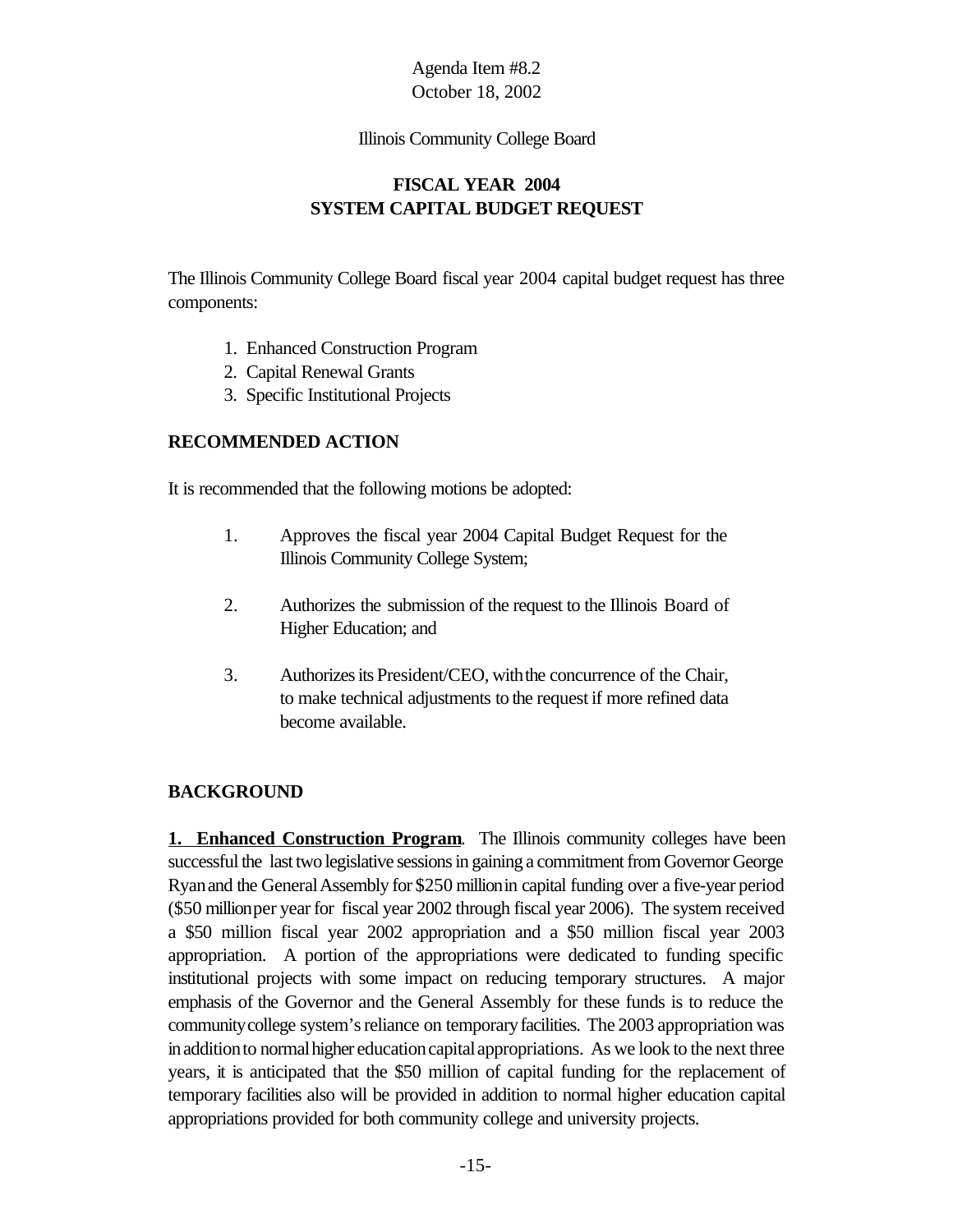**2. Capital Renewal Grants**. The General Assembly appropriated \$9.107 million in fiscal year 2003 for the capital renewal program. This was the same level of funding as the previous year and was at the Governor's recommended funding level. Funding for this initiative needs to be increasing to adequately address the deferred maintenance backlog.

Since the inception of the capital renewal grant program, formerly called the repair and renovation grant program, funds have been distributed to universities and community colleges based on the amount of owned gross square footage for each institution. With over 23 million gross square feet of facilities, community colleges comprise approximately 30 percent of all public higher educationspace. The fiscal year 2004 capital renewal grant request is \$12 million.

**3. Specific Institutional Projects**. Annual requests for state funding for construction projects were received in the fiscal year 2004 RAMP (Resource Allocation and Management Plan for the Community Colleges) Community College Capital Requests. One hundred and twelve project requests were received with an estimated cost of \$1.301 billion and requiring \$984 million in state funding to fully fund the requests. Projects were evaluated using the criteria established in ICCB rules. The result of this staff evaluation process is a selection of projects for inclusion in the capital budget request and the establishment of a priority ranking assignment for each project.

A listing of specific institutional projects recommended forfundingwillbe provided at the Board meeting on October 18, 2002.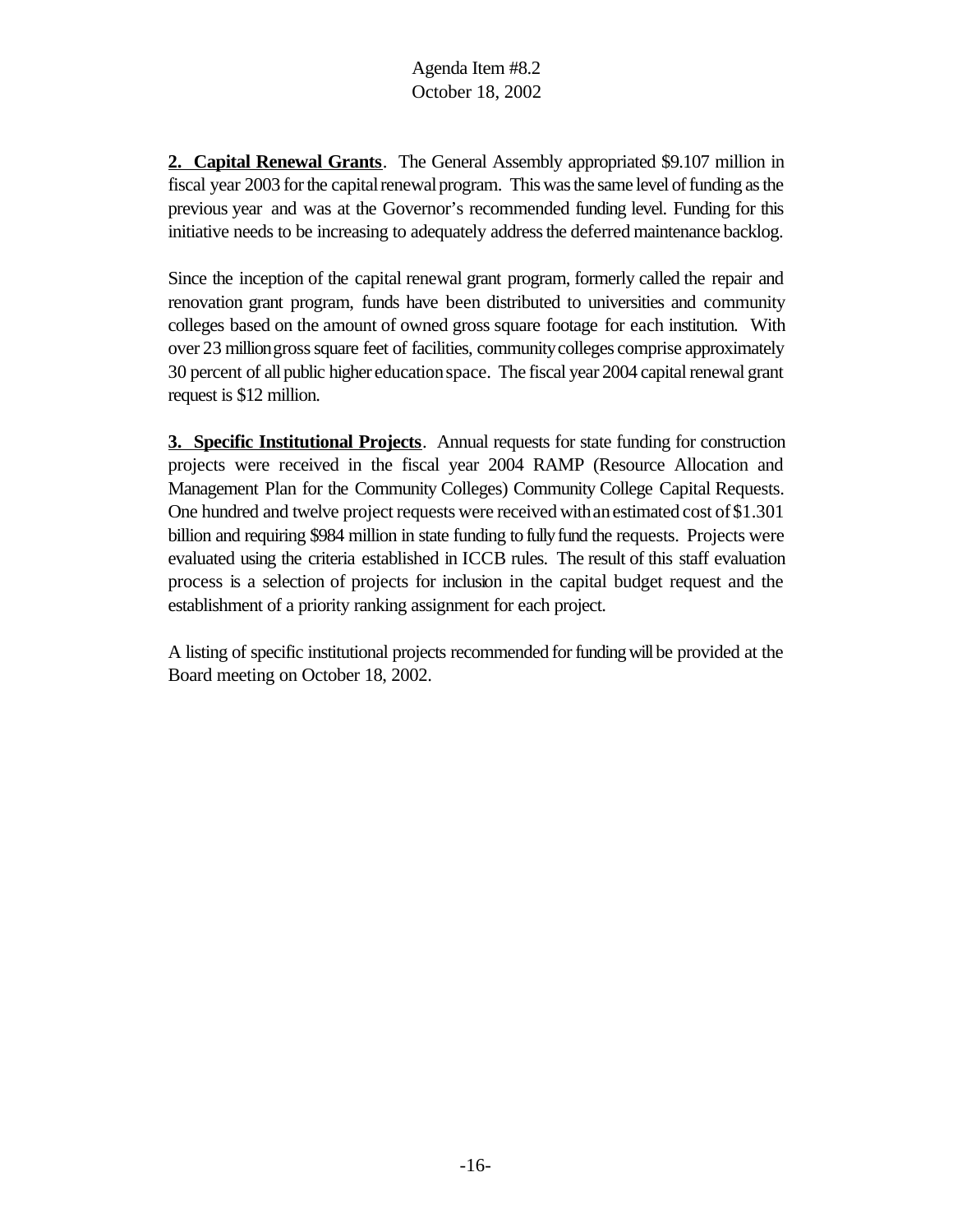#### Illinois Community College Board

# **FISCAL YEAR 2004 ADULT EDUCATION AND FAMILY LITERACY SYSTEM OPERATING BUDGET REQUEST**

ICCBstaff have analyzed current funding needs for Adult Education and Family Literacy and now recommend a fiscal year 2004 operating budget of \$38.7 million (see Table 1). This is an increase in state resources of \$4.5 million or 13.2 percent from fiscal year 2003. This recommendation is based upon multiple considerations, including (1) the need to continue to expand the Adult Educationand FamilyLiteracyservices at a manageable rate and (2) the current need of the multiple providers of Adult Education and Family Literacy.

## **RECOMMENDED ACTION**

It is recommended that the following motions be adopted:

The Illinois Community College Board hereby:

- 1. Approves the fiscal year 2004 Adult Education and Family Literacy System Operating Budget Request for grants to approved adult education providers administered by the ICCB as presented in the attached Table 1:
- 2. Authorizes the submission of the request to the Illinois Board of higher Education; and
- 3. Authorizes its President/CEO, with concurrence of the Chair, to make necessary adjustments and reallocation based upon information received subsequent to approval of this budget request.

**BACKGROUND**. Pledge Three of the *Promise for Illinois: Illinois Community College System Strategic Plan* "Expanded Adult Education" and the combined Vision and Goals Statement for Adult Educationand FamilyLiteracyadoptedbythe Illinois Adult Education and FamilyLiteracyCouncil provide the basis for the development of the fiscal year 2004 budget request for Adult Education and Family Literacy. The *Promise* contains guiding principles that state that Illinois community colleges will develop strategies and obtain resources to support actions such as: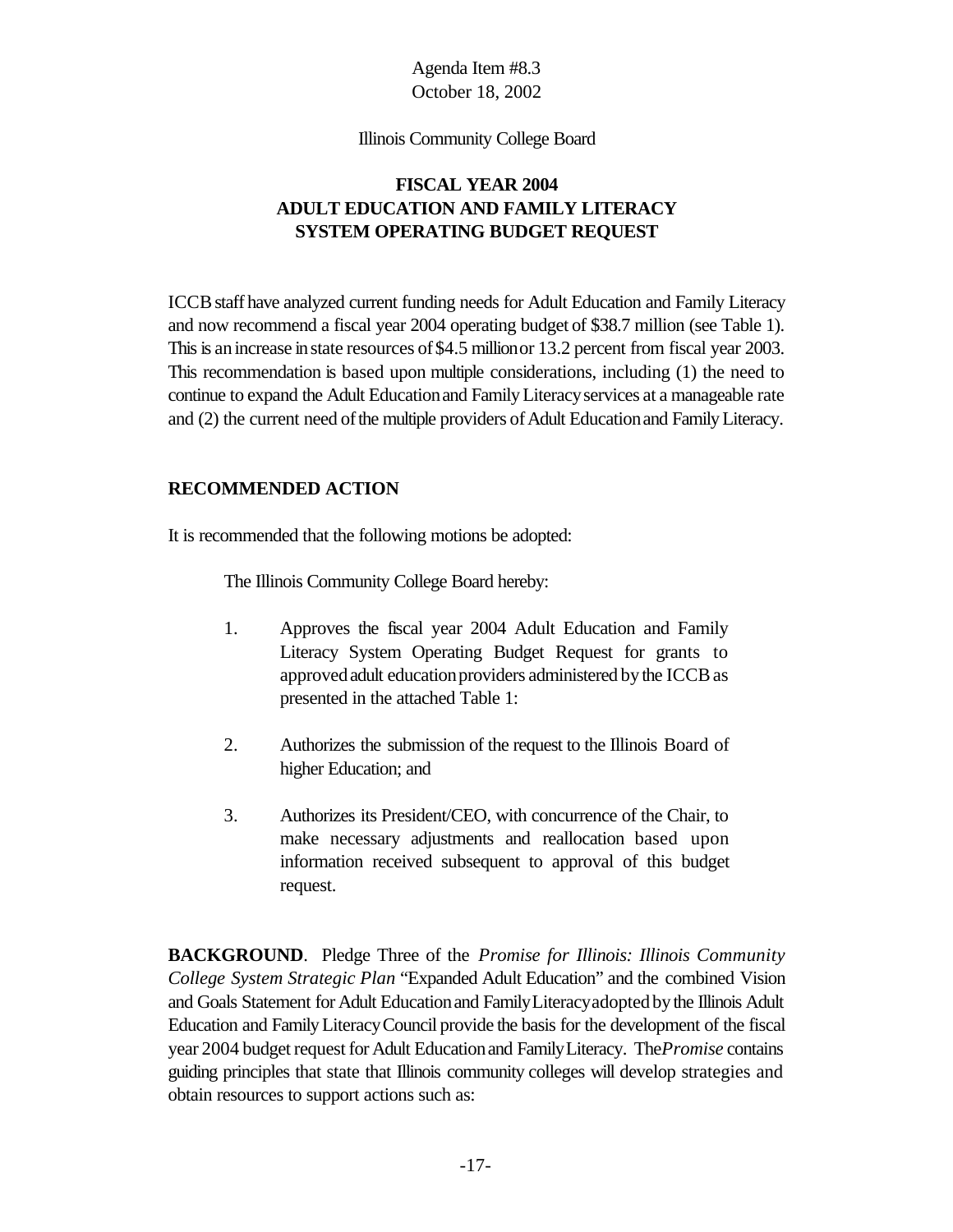- Assure adequate, stable flexible resources which promote and enable program growth and innovation for all adult education students
- Build a strong, multi-provider delivery system that is responsive to multiple learning needs of adults
- Develop adult education programs that focus on outcomes and offer a variety of methods to meet diverse and changing learner needs
- Ensure a professionally competent and committed adult education staff through high quality staff development
- Support full and authentic relationships with business, industry, and community agencies
- reduce barriers to access and increase accessibility to programs through technology and workplace/community locations

The Visions and Goals for Adult Education and Family Literacy combines the *"Adult Education Ten Year Vision and Three Year Goals"*, the *"Learn to Earn: Taking Illinois into the 21st Century with New Literacy Policy"* and the *"Proposed Work Plan for Implementing the Literacy Action Agenda"*, and reflects the work of the Adult Education Advisory Council, the Illinois Adult Continuing Educators Association, and ICCB staff. It also provides recommendations for funding support for adult education programs in Illinois. Several facts follow:

- Higher levels of literacy in reading, writing, and mathematics are assumed for employment that pays a self-sufficient wage and are necessary to position an individual for further advancement.
- Economic and demographic changes are increasing the need for basic education and English as a Second Language. Illinois is projected to experience the 5th largest of the states net international migration gain of one million people between 1995-2025. Most will need ESL. Yet, opportunities for ESL education are not sufficient to meet the level of need of limited English proficient adults in Illinois.
- Many of the 107 adult education programs in Illinois have experienced a decline in staffing to the point that some programs no longer employ any full-time staff and others continue to expand their use of part-time instructional and support staffs.
- Data systems need to be updated to reduce duplication, provide accountability, assess learner performance outcomes, and provide expanded learner demographics.
- Many programs have waiting lists for classes or cannot locate classroom space to offer classes requested because they cannot afford instructors or classroom/computer lab costs.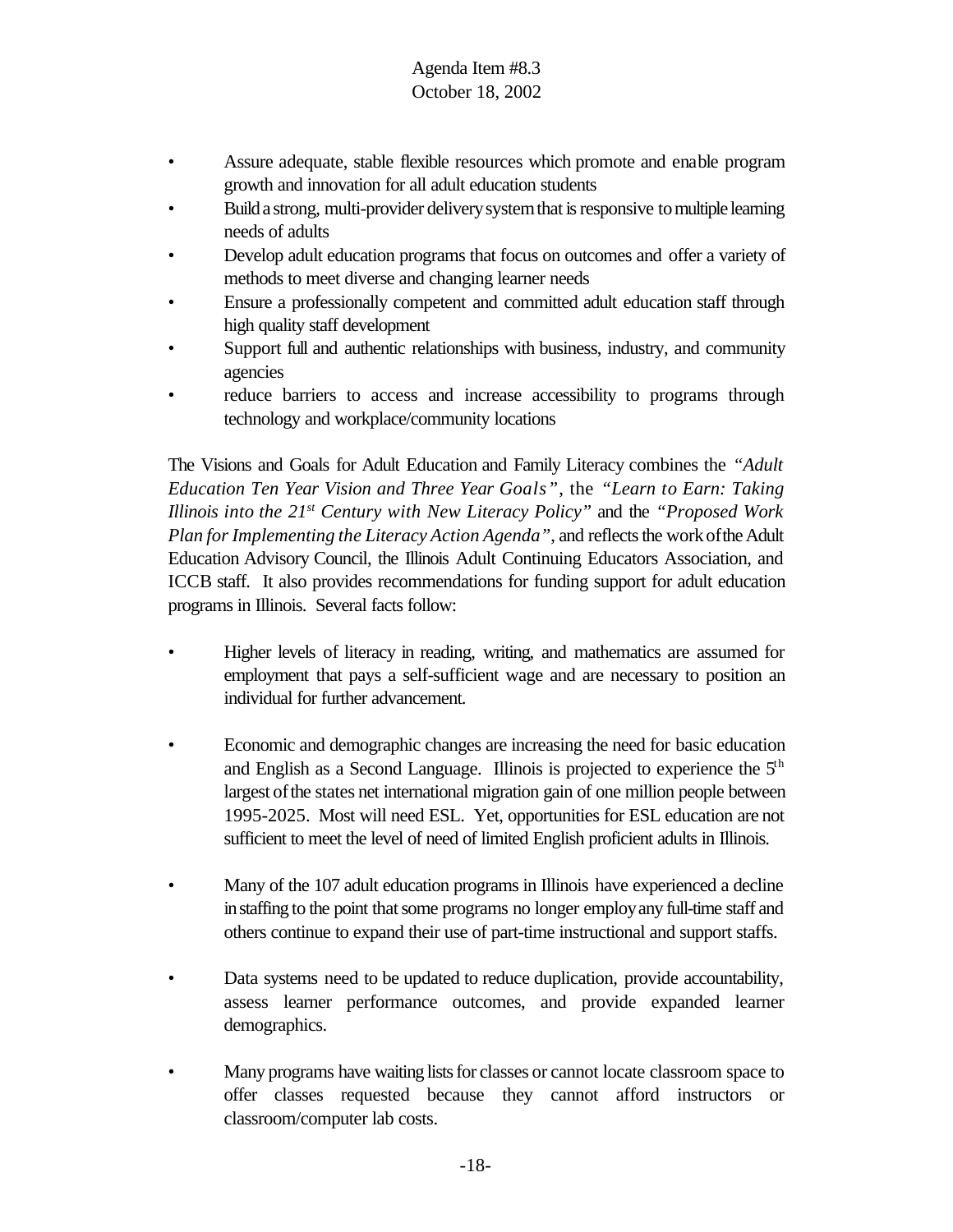• Adult education needs to incorporate technology advances and on-line learning as an instructional delivery system. It is suggested that there is a substantial, undocumented populationof adults whomaybe interested instudying forthe GED in the privacy of their own homes. *GED Illinois* which is in its pilot stage, is online learning which will expand instructions and also enhance in-class instruction. Resources are needed to continue the project through completion and implementation.

Investing in adult education and literacy programs can pay dividends for the individual, society, and future generations. There is a growing need for trained, highly literate workers to provide Illinois with a competitive advantage in the global marketplace. Increased literacy levels contribute to new and improved employment opportunities, better health, a greater sense of civic responsibility, and improved quality of life.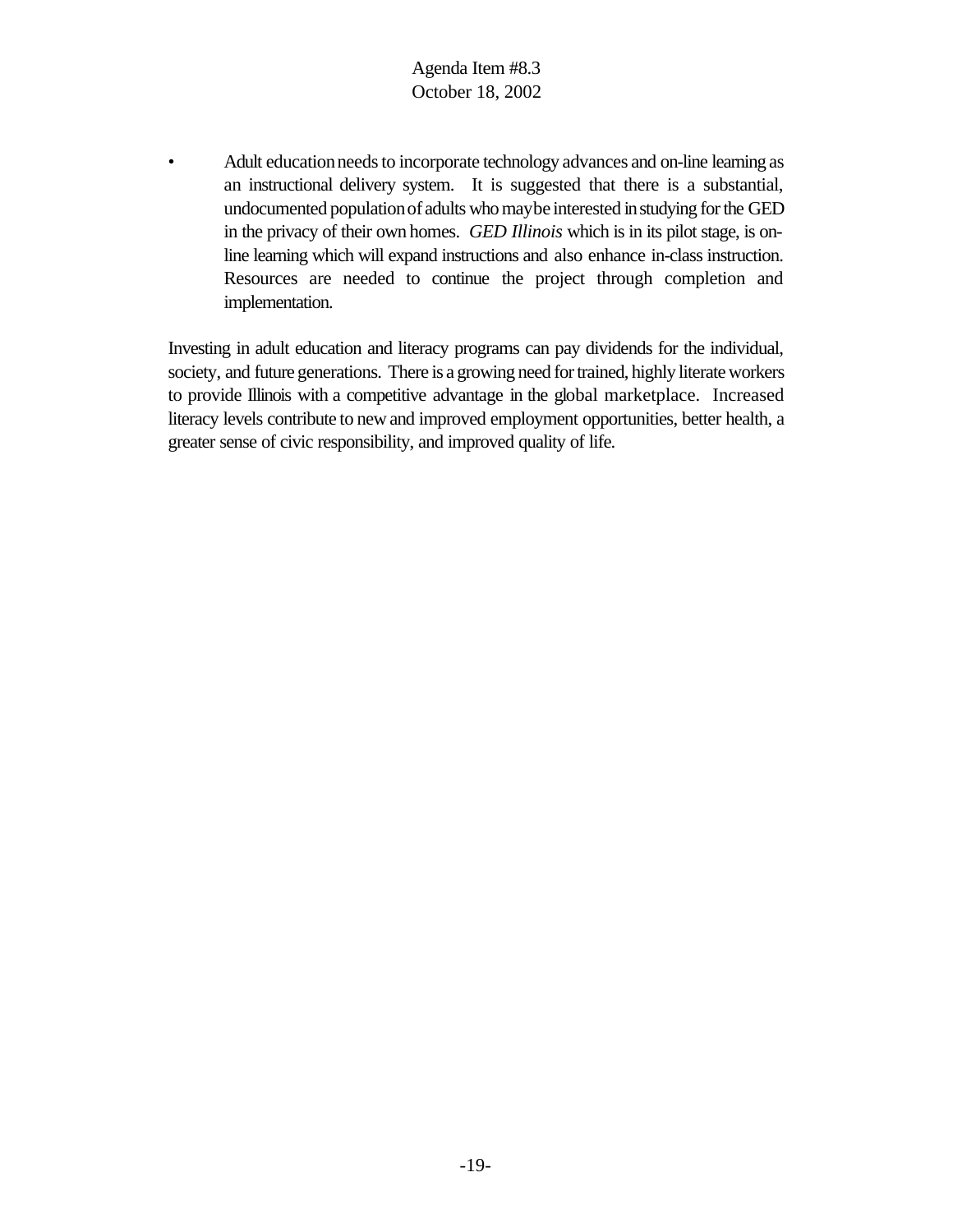#### Illinois Community College Board Table 1 FISCAL YEAR 2004 ADULT EDUCATION AND FAMILY LITERACY SYSTEM OPERATING BUDGET

| Adult Education and<br><b>Family Literacy Grants</b> | FY 2003<br>Final<br>Appropriation |     | FY 2004<br><b>ICCB</b><br>Request |      | Difference<br>from<br>FY 2003 | Percent<br><i>Difference</i> |
|------------------------------------------------------|-----------------------------------|-----|-----------------------------------|------|-------------------------------|------------------------------|
| <b>Basic Grants</b>                                  | \$<br>15,829,600                  |     | \$18,543,000                      | - \$ | 2,713,400                     | $17.1\%$                     |
| <b>Public Assistance Grants</b>                      | \$<br>7.922.100                   | \$  | 7.922.100                         | - \$ | 0                             | $0.0\%$                      |
| <b>Performance Grants</b>                            | \$<br>10.491.800                  |     | \$12,290,200                      | - \$ | 1.798,400                     | $17.1\%$                     |
| <b>Total State Resources</b>                         | 34,243,500                        | \$  | 38,755,300                        | \$   | 4.511.800                     | 13.2%                        |
| <b>Federal Grants</b>                                | \$<br>25.616.000                  |     | \$28,997,300                      | - \$ | 3,381,300                     | $13.2\%$                     |
| Total                                                | 59.859.500                        | \$. | 67.752.600                        | \$   | 7.893.100                     | $13.2\%$                     |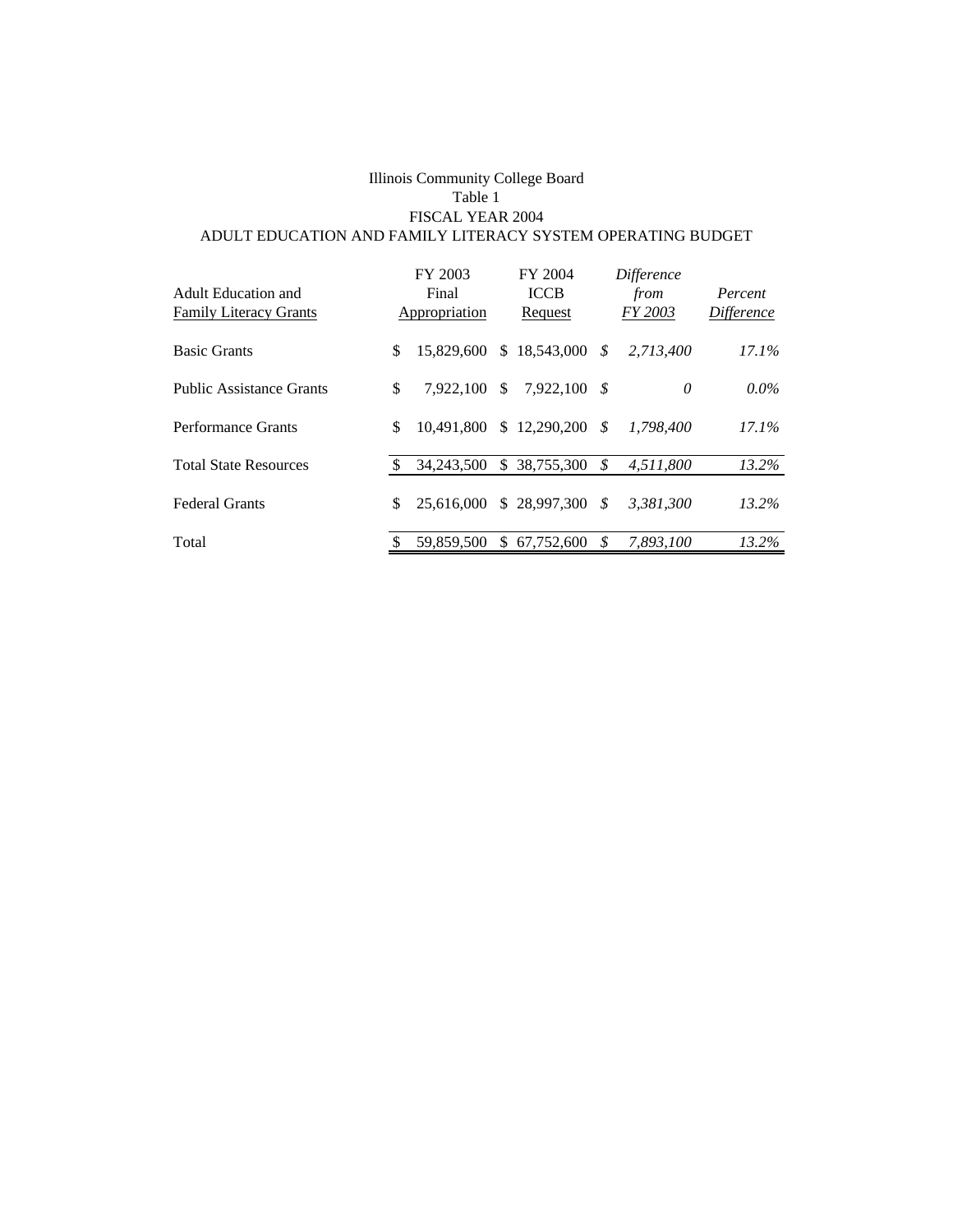#### Illinois Community College Board

# **FISCAL YEAR 2004 COMMUNITY COLLEGE CAREER AND TECHNICAL EDUCATION SYSTEM OPERATING BUDGET REQUEST**

ICCBstaff have analyzed current funding needs for Career and Technical Education and recommend a fiscal year 2004 operating budget of \$10.7 million (see Table 1). This is an increase in state resources of \$0.7 million or 7.0% from fiscal year 2003. This recommendation includes grants to colleges and universities.

### **RECOMMENDED ACTION**

It is recommended that the following motions be adopted:

The Illinois Community College Board hereby:

- 1, approves the fiscal year 2004 Community College Career and Technical Education System Operating Budget request for grants to community colleges as presented in Table 1;
- 2. Authorizes the submission of the request to the Illinois Board of Higher Education; and
- 3. Authorizes its President/CEO, with concurrence of the Chair, to make necessary adjustments and reallocation based upon information received subsequent to approval of this budget request.

**BACKGROUND.** In fiscal year 2003, the ICCB assumed administrative responsibility , previously carried out bythe Illinois State Board ofEducation(ISBE), for certain aspects of postsecondary career and technical education programs and the funds to support them. This is currently being accomplished by a contractual agreement. For fiscal year 2004, it is requested that these state funds be directly appropriated to the ICCB.

**Grants to Colleges and Universities**. These various grants reimburse colleges and universities for costs associated with providing career and technical education courses and provides support to programs with various equipment, curriculum and other instructional needs.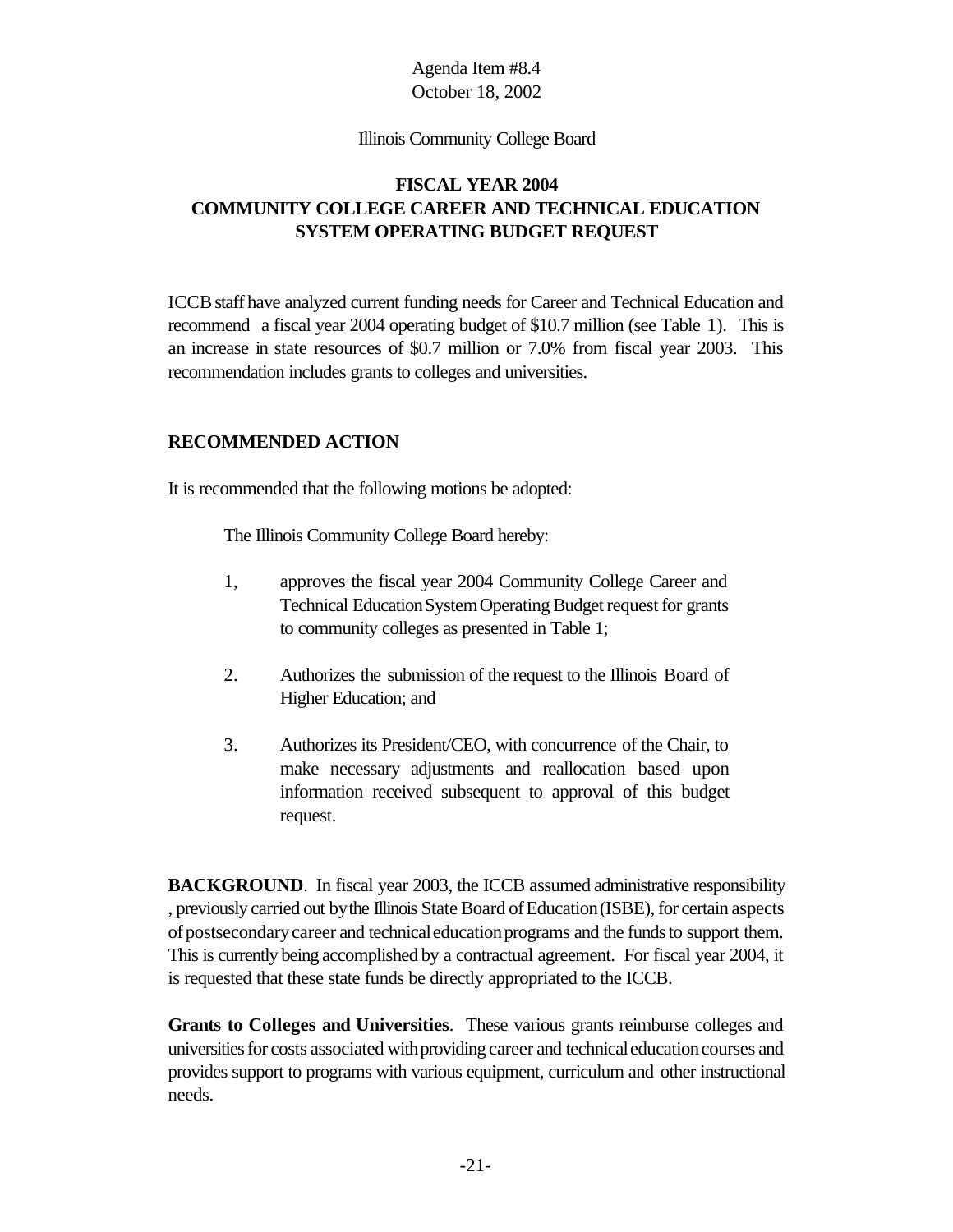**Federal Perkins III Funds.**Historically, the Perkins Act provides direction and funding from the federal level to support continuous improvement in vocational, career and technical education, including Tech Prep. ISBE is designated as the sole state agency in Illinois to receive Perkins funds, which total approximately \$43.5 million annually. The Act specifies how the state's Perkins allocation is to be distributed: 85 percent distributed by formula to local programs, 10 percent for state leadership, and 5 percent for state administration. Of the 85 percent of the funds that go to local programs, 60 percent goes to secondary programs and 40 percent to postsecondary programs.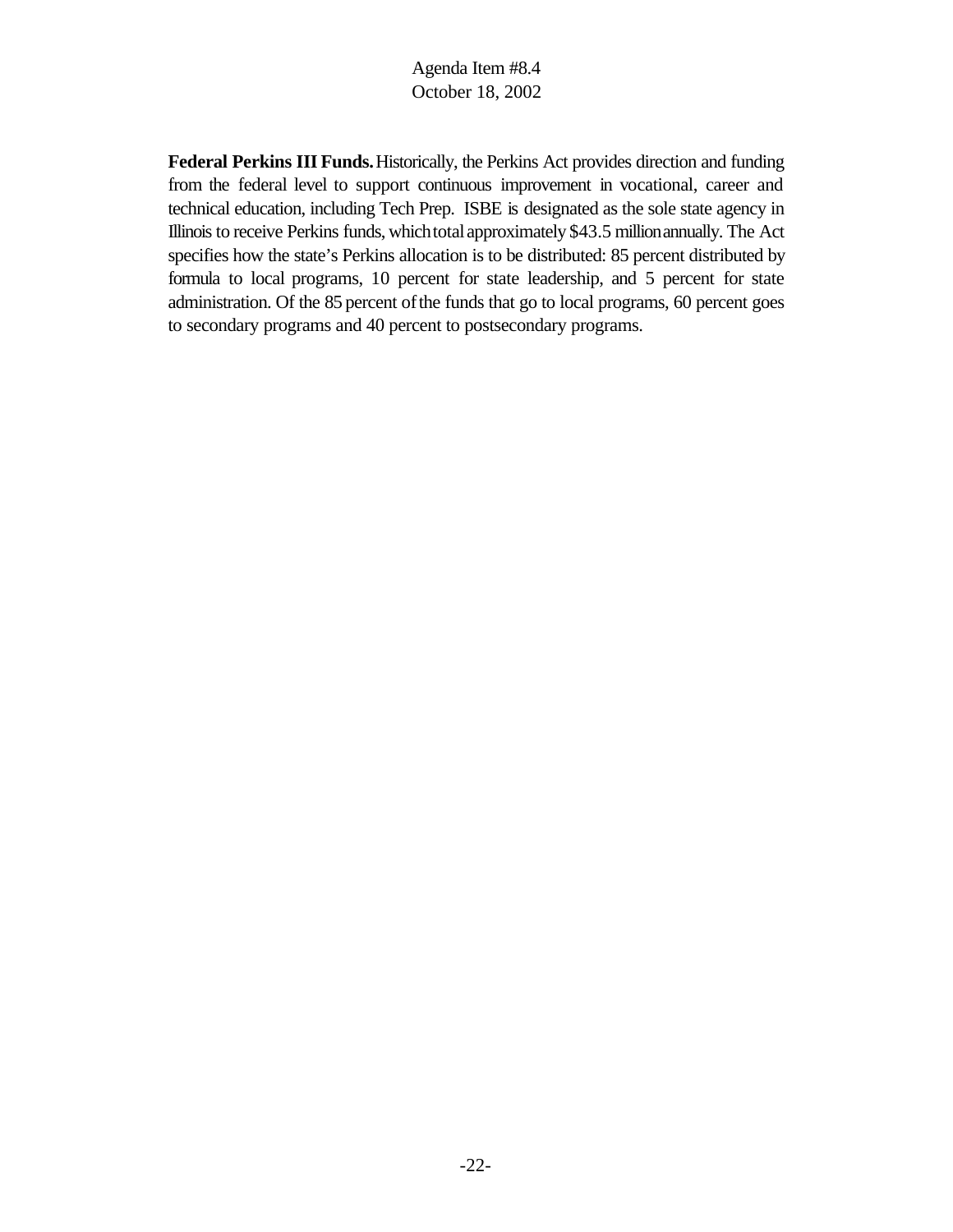#### Illinois Community College Board Table 1 FISCAL YEAR 2004 CAREER AND TECHNICAL EDUCATION SYSTEM OPERATING BUDGET

|                                   |   | FY 2003<br>Final*<br>Appropriation | FY 2004<br><b>ICCB</b><br><b>Request</b> |    | Difference<br>from<br>FY 2003 | Percent<br><i>Difference</i> |
|-----------------------------------|---|------------------------------------|------------------------------------------|----|-------------------------------|------------------------------|
| Grants to Colleges & Universities | S |                                    | 10,039,496 \$ 10,742,300 \$              |    | 702,804                       | $7.0\%$                      |
| <b>Total State Resources</b>      |   | 10,039,496                         | $$10,742,300$ \$                         |    | 702,804                       | $7.0\%$                      |
| Federal Perkins III Grant         | S |                                    | $16,000,000 \quad $17,120,000 \quad $$   |    | 1.120.000                     | $7.0\%$                      |
| Total                             |   | 26,039,496                         | \$27,862,300                             | S. | 1,822,804                     | $7.0\%$                      |

\*ISBE Contract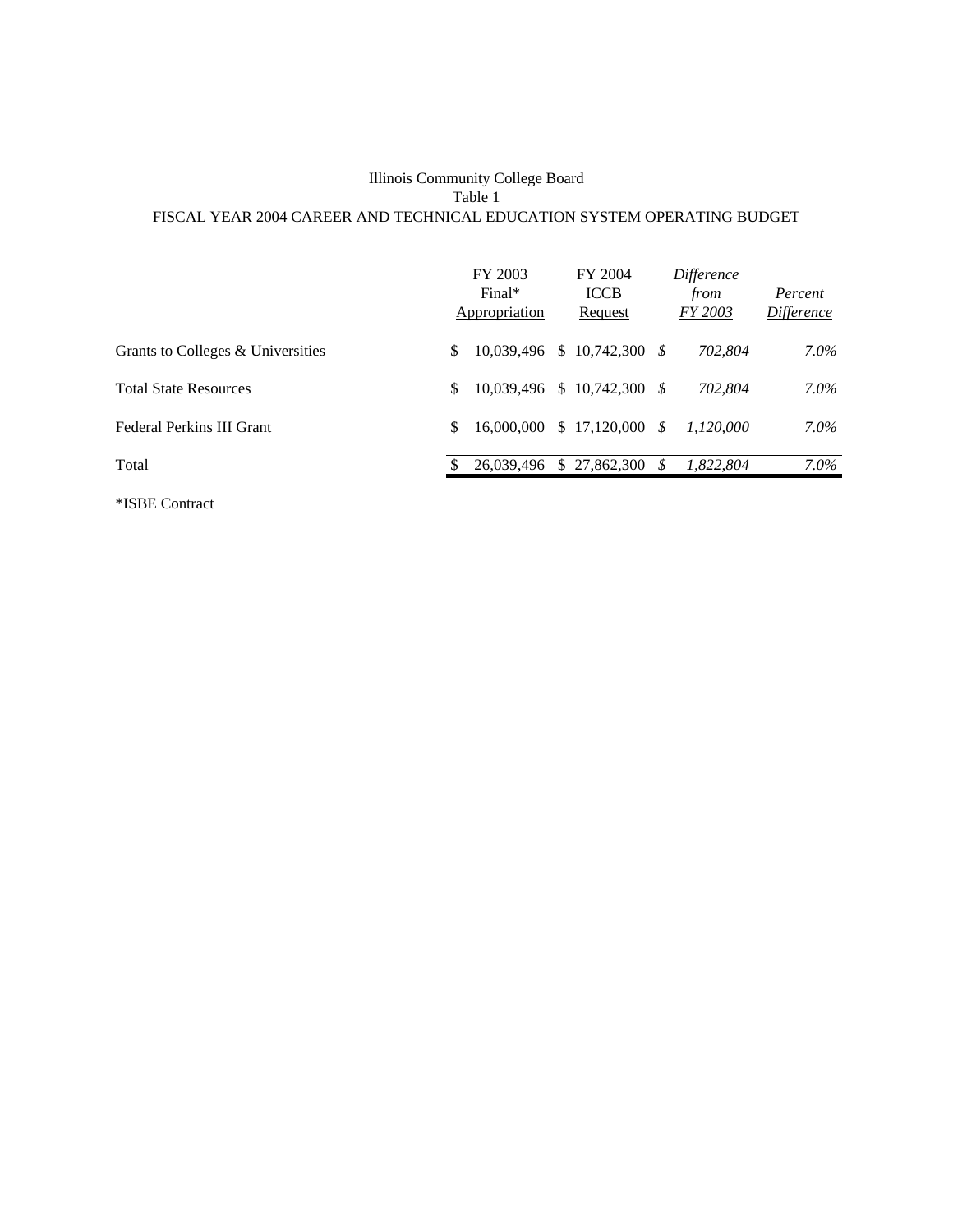Illinois Community College Board

# **ACCOUNTABILITY AND PRODUCTIVITY IN THE ILLINOIS COMMUNITY COLLEGE SYSTEM FISCAL YEAR 2002**

The externally attached *Accountability and Productivity in the Illinois Community College System* report highlights and summarizes accountability activities and initiatives described by Illinois' 48 community colleges in their *Accountability/ Program Review Reports for Fiscal Year 2002*. The reports submitted by the colleges provide evidence of the ongoing review processes that are in place to ensure that high levels of quality and productivity are achieved for programs and services that best support each college's mission. Through program review, the colleges examine targeted program areas and services to assess their ability to meet their intended purpose in a cost-effective, highquality manner. Each year, colleges also address selected focus areas of particular relevance to state-level issues and concerns.

## **RECOMMENDED ACTION**

It is recommended that the following motion be adopted:

The Illinois Community College Board hereby endorses the recommendations contained in the report entitled *Accountability and Productivity in the Illinois Community College System - Fiscal Year 2002* and asks its President/CEO to implement these recommendations.

**BACKGROUND.** The externally attached report on community college program accountability contains the following primary sections: **Accountability Special Focus Areas and Analyses of the Results of Fiscal Year2002College ProgramReviews.** Topics considered in the *Accountability Special Focus*sectionthis yearincludeTeacher Preparation and Professional Development, Program Assessment, and Performance-Based Incentives - District-Based Goal. Programs in five academic disciplines; 26 occupational program areas; and in Adult Education and Family Literacy, English-as-a-Second Language, and Developmental Education are examined in the *Results of Fiscal Year 2002 College Program Reviews.*Highlights of the findings of the report follow: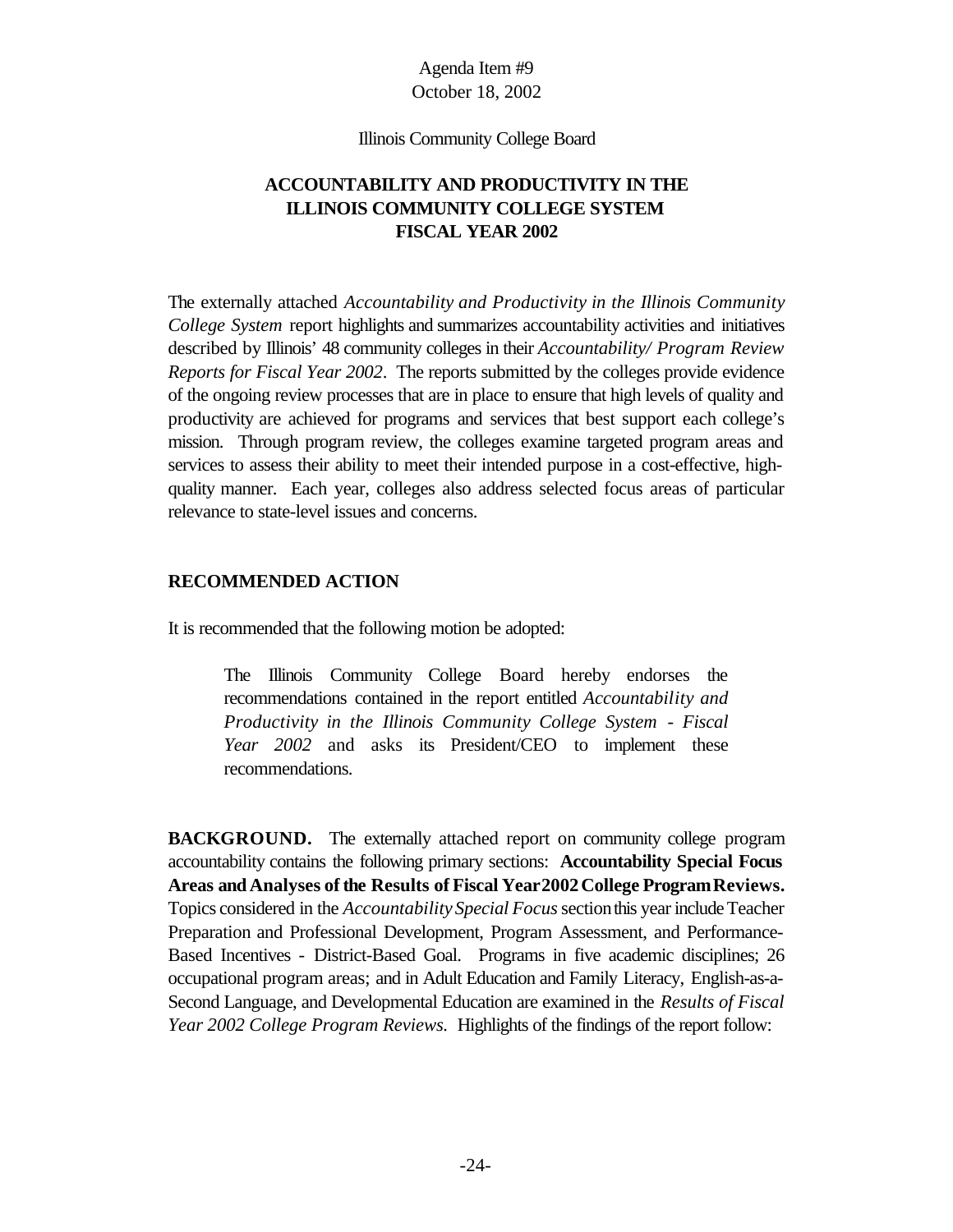## **Accountability Special Focus Areas**

#### *Teacher Preparation and Professional Development*

- < Issues related to the supply and quality of teachers in Illinois, and throughout the nation, have made it clear that all education partners will be needed to find solutions. Community colleges have historically played a role in providing some or all of the first two years of college preparation for intending teachers. Approximately 44 percent of the graduates of public university teacher education programs in Illinois annually earn the equivalent of a year of more of their coursework from a communitycollege, yet untilrecently, their role as a partner in teacher preparation was largely unrecognized. As forces converge to clarify the role of community colleges in teacher preparation, including professional development, colleges were asked to provide information regarding (1) local teacher preparation initiatives and partnerships, and (2) involvement in the provision of professional development opportunities for teachers.
- < Nearly everycollege described initiatives and partnerships withuniversities and/or other community colleges relating to teacher preparation, including specific articulation agreements with K-12 and university partners, aligning courses and curricula with state and national standards, developing agreements for baccalaureate-completion programs and/or alternative certification opportunities on community college campuses, and working in partnership with K-12 school districts and universities to recruit and prepare teachers for hard-to-serve areas.
- < Many colleges are focusing on the development of paraprofessional training programs for teacher assistants/aides in order to meet the requirements recently established in the No Child Left Behind federal legislation.
- < Colleges consistently cited the different requirements and prerequisites among teacher education programs at senior institutions as a factor that limits the colleges' role in teacher preparation and presents barriers forstudent transfer. It is hoped that the development of an Associate of Arts in Teaching degree, which is under discussion by a P-16 Community College Partnership Task Force, will be a positive step in addressing these issues.
- < The breadth and depth of professional development offerings at community colleges is notable. Credit and non-credit courses, workshops, seminars, conferences and other activities providing Continuing Education Units(CEUs) or Continuing Professional Development Units (CPDUs) for teacher recertification are common and widely available. Professional development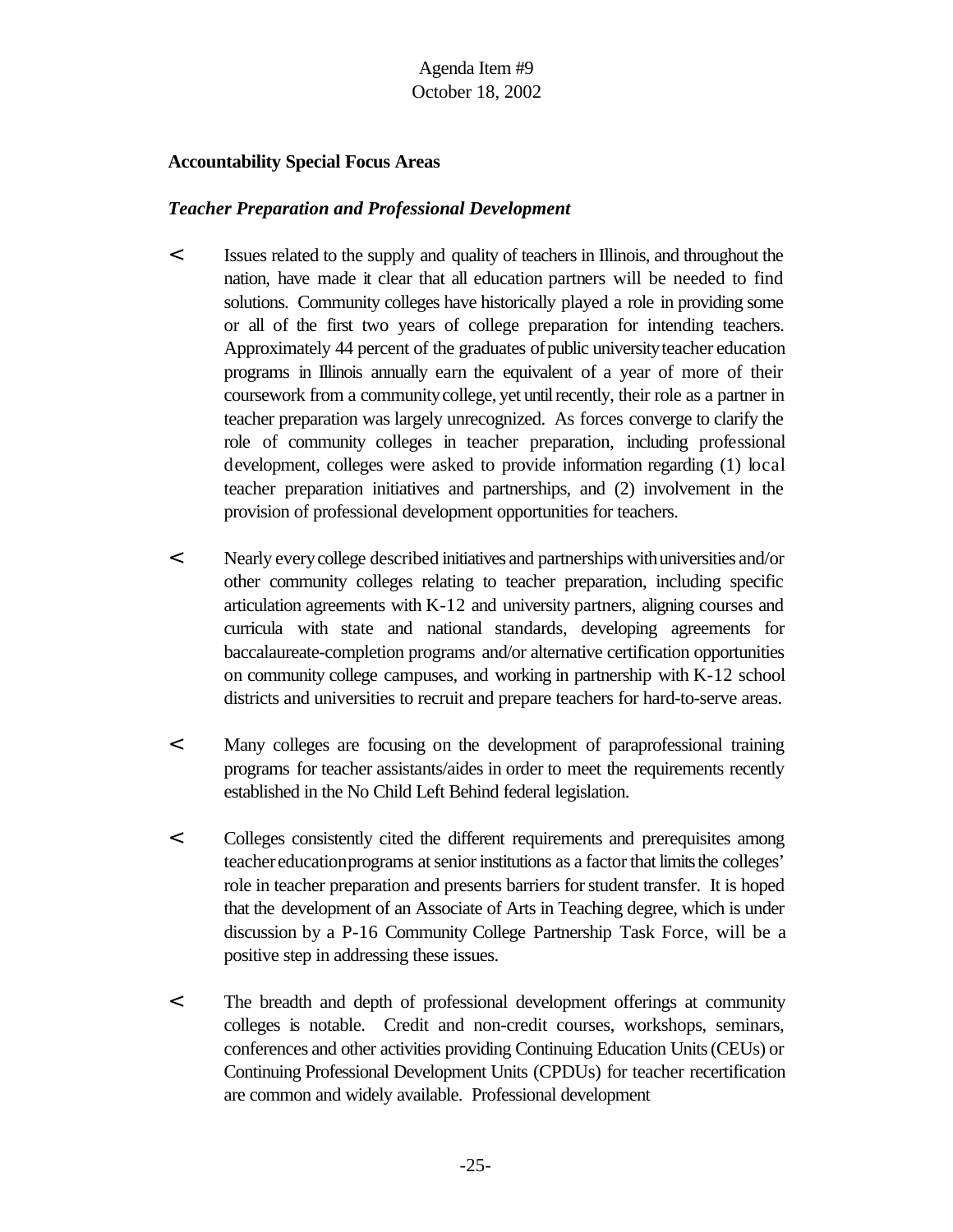activities for community college and university faculty also exist. Many of the activities described by the colleges are tailored to meet the needs expressed by school district personnel and are offered both on- and off-campus and through online delivery methods.

< Professional development activities, particularly in the area of technology, are drawing high numbers of teachers. In fiscal year 2002, Oakton Community College awarded 335 K-12 educators a total of 2,530 CPDUs. Lake Land College offered 131 professional development workshops with a total of 540 participants, and Waubonsee Community College's non-credit offerings served 646 teachers through 78 courses. Lewis and Clark Community College served 1,038 teachers who were enrolled in 79 separate sections of non-credit classes; another 52 public school employees enrolled in credit-generating, districtsponsored teacher assistant training classes to improve their skills as classroom aides.

## *Program Assessment*

- < The need to be increasingly accountable for student achievement and preparation has led educators to assess their efforts from a student learning (outcomes) perspective rather than the traditional teaching (inputs) perspective. In order to determine the current status of and future plans for program assessment, colleges were asked to provide information on programs that already have program assessments in place and plans to develop program assessments for those programs that do not currently assess students' learning as a result of completing the program.
- < All of the colleges have developed institutional assessment plans. Common organizational approaches to the assessment of student learning include identification of a central point of responsibility for assessment within the institution's administrative structure, and use of one or more faculty/staff committees to move assessment plans forward.
- < To date, the majority of assessment efforts have focused on course outcomes more often than on program outcomes. While no college reported having comprehensive assessments in place for all programs, a few are nearing that goal.
- < Colleges are most likely to have comprehensive programassessmentsinplace for technical programs. Several colleges are developing and/or implementing assessments for general education programs. Only a few colleges reported having comprehensive assessments in place for transfer programs, and many acknowledged that developing program-level assessment for transfer programs is challenging.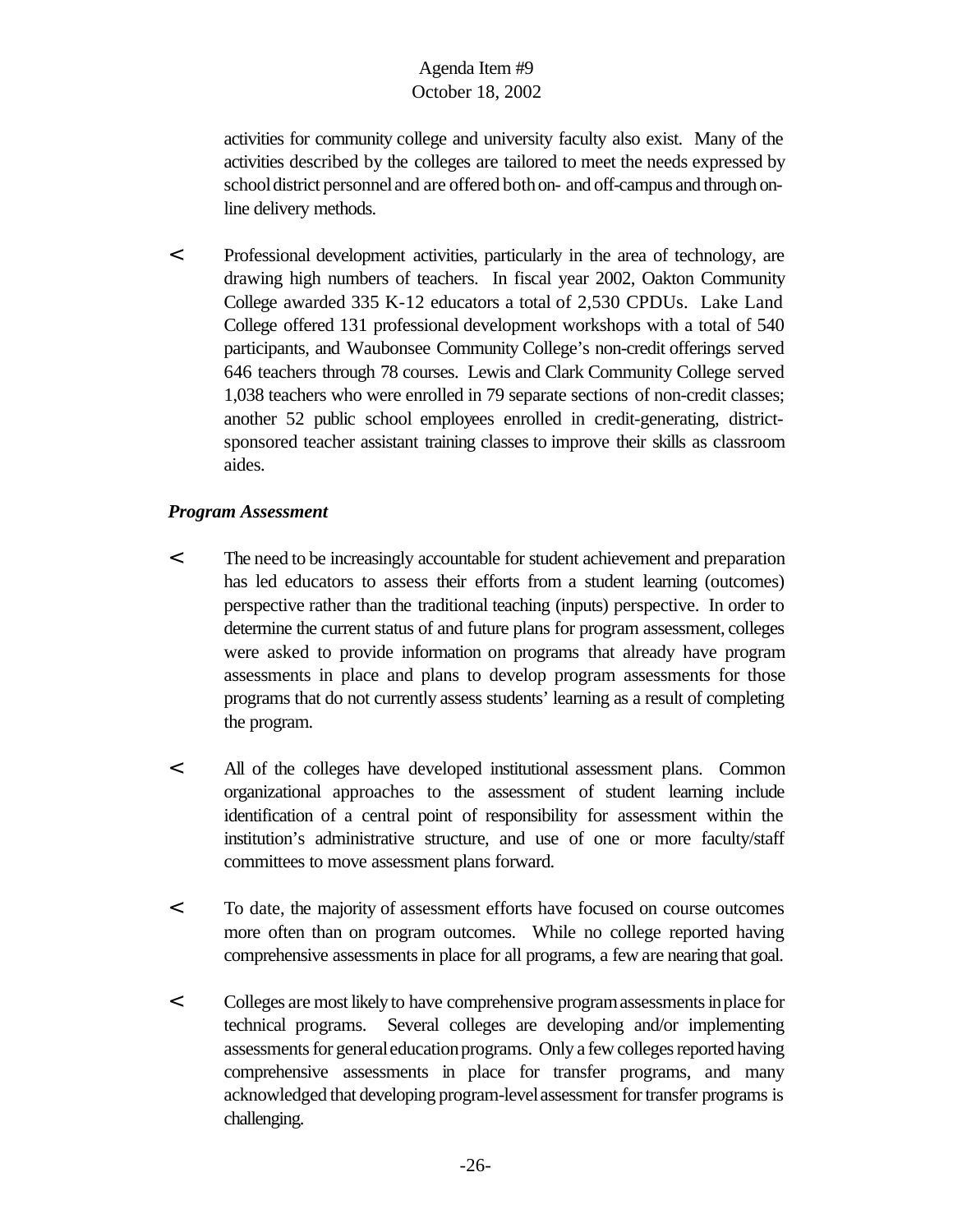- < Many career and technical programs prepare students for regulated or licensed occupations or occupations where voluntary industry-defined certifications are available. These external mandatory and voluntary licenses and certifications provide a meaningful form of program level assessment for programs that require licensure (i.e., nursing, allied health, truck driving, real estate), and for programs which offer industry/professional certification (i.e., information technology, protective services, automotive repair, hospitality, and banking). Other common forms of program assessment for career and technical programs include capstone experiences such as internships, clinicals, or practica.
- < Most colleges indicated that learning outcomes have been identified for general education for transfer and/or career and technical education programs. The institutions are at varying stages of developing and implementing assessments to determine student achievement of the identified outcomes. The most common assessment methods include common exit examinations for core or key general education courses, portfolios, and capstone courses.
- < Although few colleges have program level assessment in place for transfer programs, many reported that once assessment of the general education program is fully implemented, they will expand the approach across additional transfer courses to achieve program level assessment for transfer degree programs. The most commonly used assessment methods mirror those used for general education, namely common exit examinations, portfolios, and capstone courses.
- < Community colleges use a combination of multiple qualitative and quantitative measures to assess programs and student learning, including completion rates, persistence, GPA, test scores, portfolios, capstone courses, internships/clinicals/practica, graduate and employer surveys, and UI wage data. While the data are valuable to document student learning outcomes, their aggregate value is in their use for program improvement in order to support high student achievement. The college reports provided numerous examples of how the results of program level assessment are used forthe improvement of curricula and student learning.
- < The college reports provided strong evidence that they are fostering buy-in from faculty for assessment in a number of creative ways and are providing an array of professional development opportunities to support the development of meaningful assessments. Examples were also provided to show that colleges advance assessment initiatives systemically through institutional procedures and requirements, such as program and course approval and promotion decisions.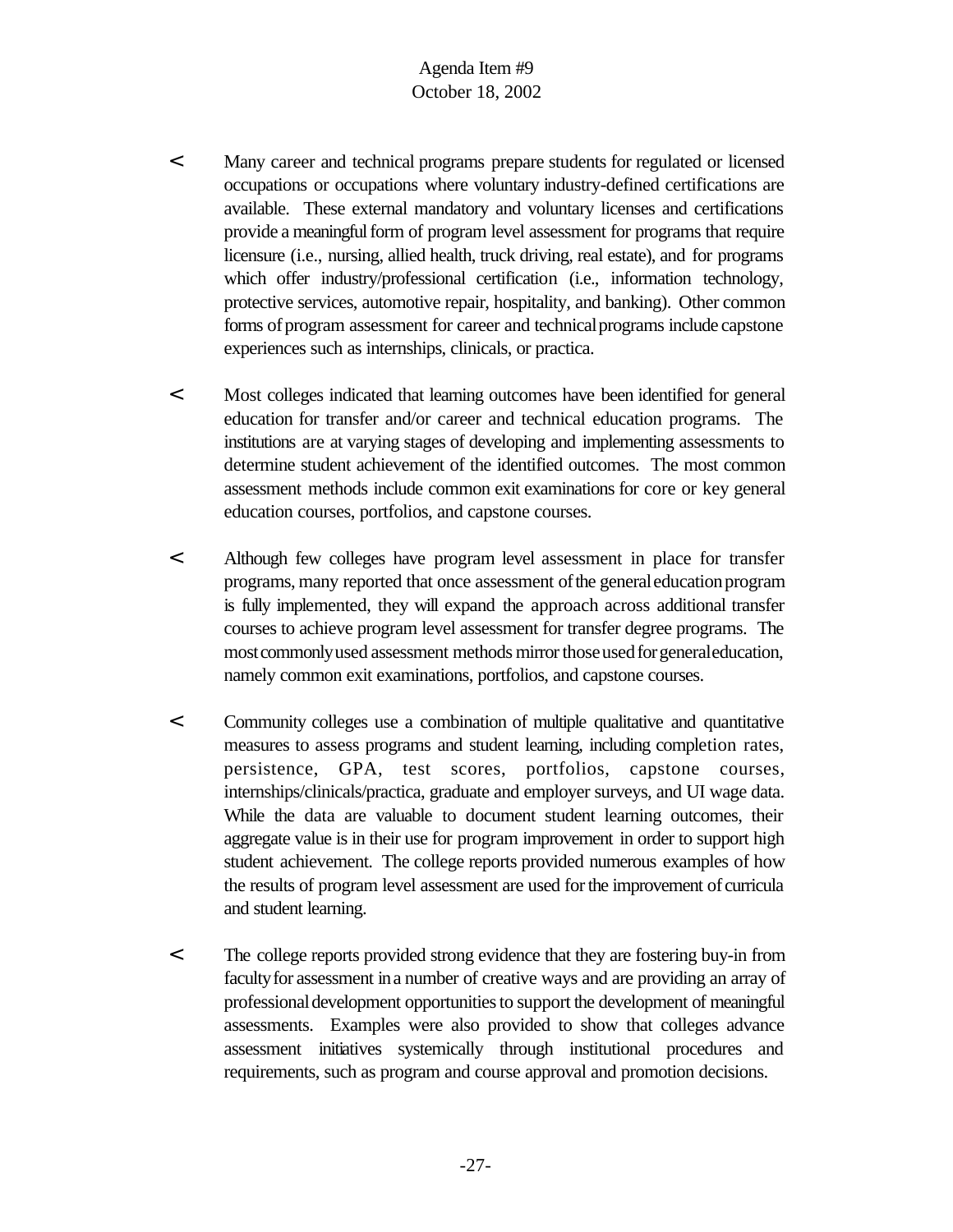< Program assessment will be a major consideration during the examination of the ICCB program review process and will be a topic of discussion with the college chief academic officers and career deans throughout fiscal year 2003.

#### *Performance-Based Incentives - District-Based Goal*

- < In May 1998, the Illinois Community College Board approved a Performance-Based Incentive System(PBIS) withsix statewide goals and a district-based goal. PBIS was designed to focus on teaching and learning, provide additional funds "at the margin," recognize high performance and improvement, have a long-term perspective with an extended pilot phase, and consist of meaningful goals and measures.
- < ForthePBISDistrict-BasedComponent, colleges chose among threefocus areas: Workforce Preparation, Technology, or Responsiveness to Local Need. During the initialyear, colleges developed plans thatincludedobjectives and benchmarks. In the ensuing years, colleges have submitted annual reports of progress in meeting their goals. Fiscal year 2002 marked the final year of the pilot phase of the PBIS District-Based Goals. The final reports submitted by the colleges will be reviewed by peer panels and colleges will receive feedback on the panels' assessments.
- < Further study will be givento the Performance-Based Incentive System to assess its impact and determine future directions beyond the initial pilot phase.

#### *Instructional Program Review*

- < Annualreporting of the results of program reviews is a major accountabilityeffort by the colleges that began in 1983. The review is based on three criteria: program need, program cost, and program quality. Programs are reviewed at least once every five years.
- < During fiscalyear 2002, colleges reviewed a total of 84 academic disciplines, 26 adult and developmentaleducationand English-as-a-second Language programs, and 681 career occupational programs.
- $\leq$  Findings of the reviews of academic disciplines indicated adequate need and costeffectiveness. Quality enhancements included assessment efforts, piloting online courses, continuing to internationalize general education, promoting students' analytical and writing skills, remediation, retention, and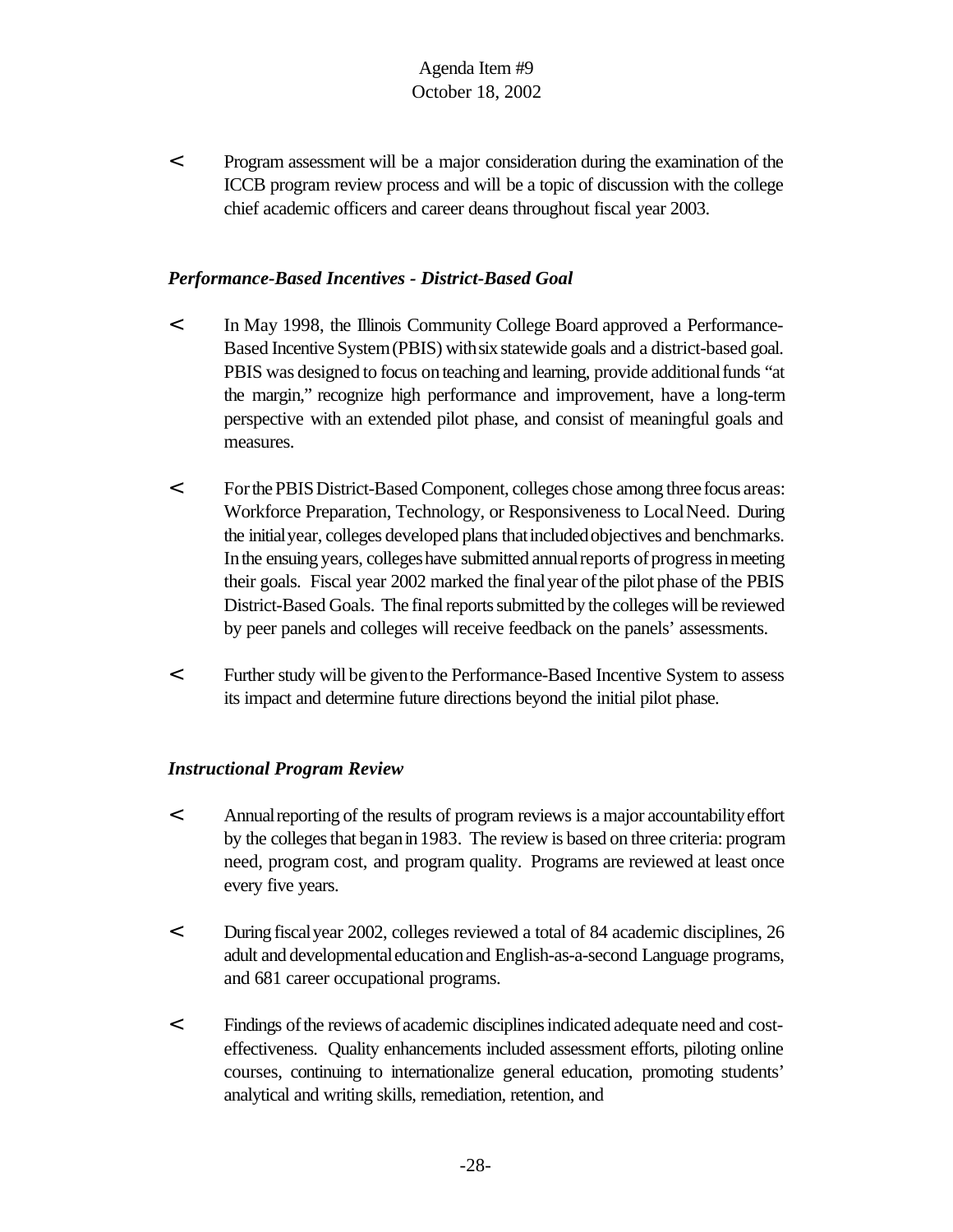expanding applications of technology to increase student access to courses to communicate with students and colleagues, and to facilitate student learning.

- < Reviews ofAdult Education and Family Literacy, English as a Second Language, and Developmental Education programs indicated that strong need for the programs continues. Colleges indicated that the programs were cost-effective, mostly due to high enrollments. A few colleges indicated that costs increased during fiscal year 2002 due to hiring of additional faculty and purchase of new instructional materials. Common program strengths were identified as knowledgeable and experienced instructors, staff development opportunities, flexible schedule options, and the availability of instructional support services to students. Common program weaknesses were identified as the need for full-time faculty, the need for increased recruitment efforts, inadequate facilities, and high turnover among part-time staff.
- < As a result of reviews of occupational programs, 536 programs were continued with minor improvements, 38 programs were significantly modified, 59 programs were identified for elimination, and 48 programs were scheduled for further review during the coming year.
- < The most commonly identified strengths for occupational programs were knowledgeable and experienced faculty, active advisory committees, quality internship and work-based learning opportunities, and positive relationships with employers and the community. The most common weaknesses were low enrollments, low completions, and the need for continual updating of curricula and/or equipment.

## **Conclusion.**

The report of*Accountability and Productivity in Illinois CommunityColleges Fiscal Year 2002* provides evidence that Illinois' comprehensive community colleges playa vital role in the state's educational and workforce preparation. They provide access and opportunity to nearly one million diverse students annually, including those seeking assistance deciding on a new career or upgrading skills for their current occupation, persons interested in transferring to another college or university, and students who need to sharpen their basic skills. In addition, they are a valuable resource to businesses and industries and a partner in economic development in the districts they serve. The report also illustrates that the colleges are committed to continuous improvement of their programs and services and that they have in place strategic planning processes to address future needs. The content of the reports affirms that Illinois community colleges continue to play a vital role in preparing the well-educated, high-skilled citizenry the state must have to support a strong economy and a desirable living environment.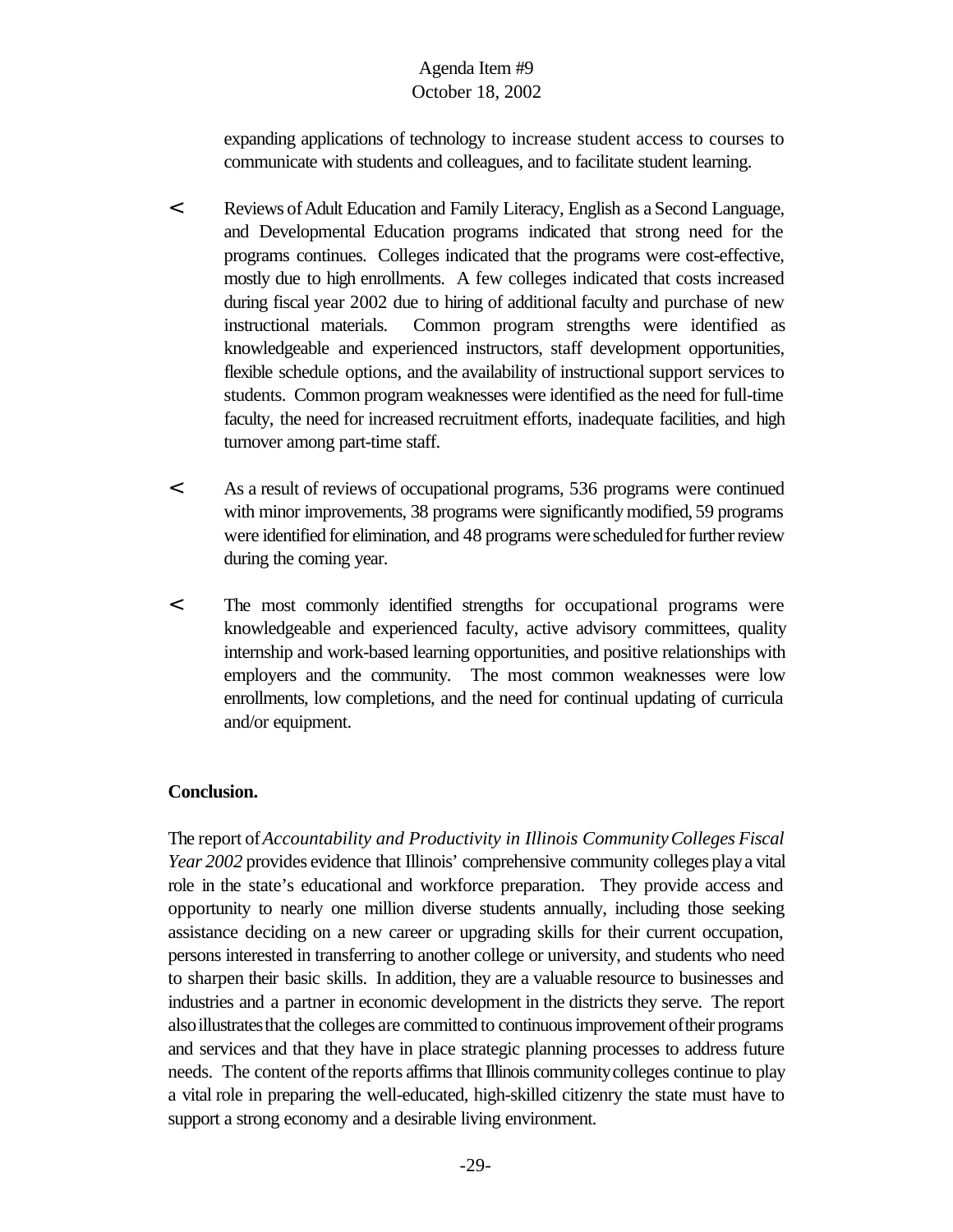**Recommendations:** As a result of the findings in the report *Accountability and Productivity in Illinois Community Colleges Fiscal Year 2002*, the following is recommended:

*Recommendation: In order to ensure that the program review process continues to be a major accountability tool for Illinois community colleges, duringfiscal year 2003, ICCBstaff should convene a work group to examine the process and make recommendations for enhancements to provide increased accountability and to reduce duplicative reporting for accountability purposes. Particular attention should be given to inclusion of key data required for multiple accountability initiatives, the identification of additional measures of student success, inclusion of results of program level assessments that provide evidence of student learning, and the creation of a reporting loop that connects the results of previous and current program reviews to provide evidence of continuous program improvement.*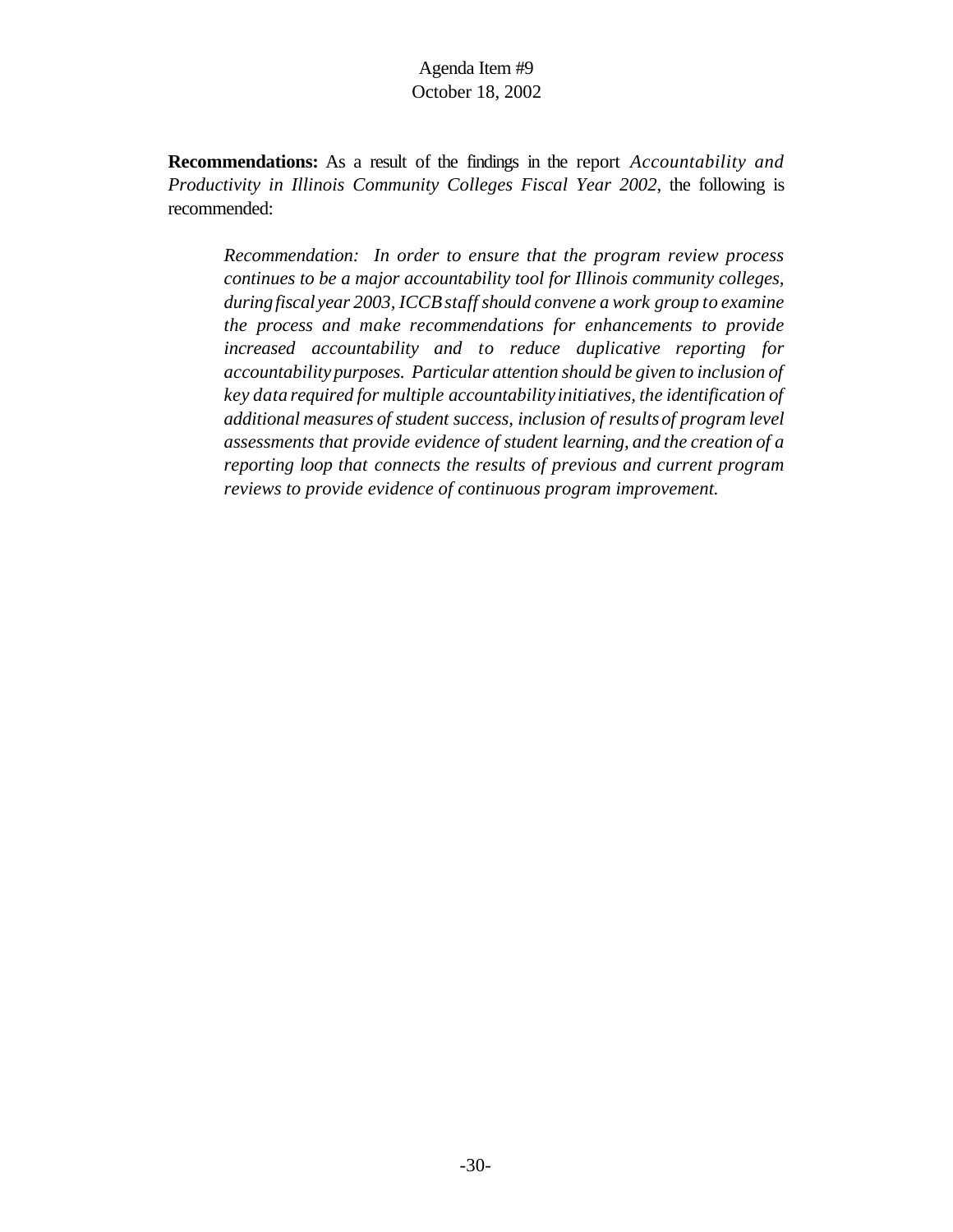#### Illinois Community College Board

# **FOLLOW-UP STUDY OF FISCAL YEAR 2001 OCCUPATIONAL PROGRAM GRADUATES**

The externally attached report, *Follow-up Study of Fiscal Year 2001 Occupational Program Graduates,* is based on results from individuals who completed designated career and technical education programs. Graduates furnished information about the effectiveness of their college experience in preparing them for the workplace and performance outcomes are documented. Every college with completers in the selected programs surveys its graduates to obtain data on employment, continuing education, and compensation. Additionally, information is obtained to assess the extent to which graduates are satisfied with their careers, the programs they completed and college services. Data are used at the state and local levels to review programs and determine needed improvements. Results are also used by college officials to develop new program proposals and keep workforce curricula aligned with the changing job market.

## **RECOMMENDED ACTION**

It is recommended that the following motion be adopted:

The Illinois Community College Board hereby endorses the recommendations contained inthe *2002 Follow-up Study of Fiscal Year 2001 Occupational Program Graduates* and asks its President/CEO to implement these recommendations.

**BACKGROUND.** Highlights and recommendations from the externally attached report are presented below.

- < 91.4percent wereemployed or pursuing additionaleducationorboth(TableB-1).
- < 86.6 percent of the occupational completers were employed (Table B-2).

Among working graduates,

- < 83.6 percent held full-time status in their current jobs (Table B-2).
- < 77.1 percent were employed inpositions related to the field in which they studied at the community college (Table B-5).
- < 71.7 percent obtained their current positions while enrolled or after graduating (Table B-7)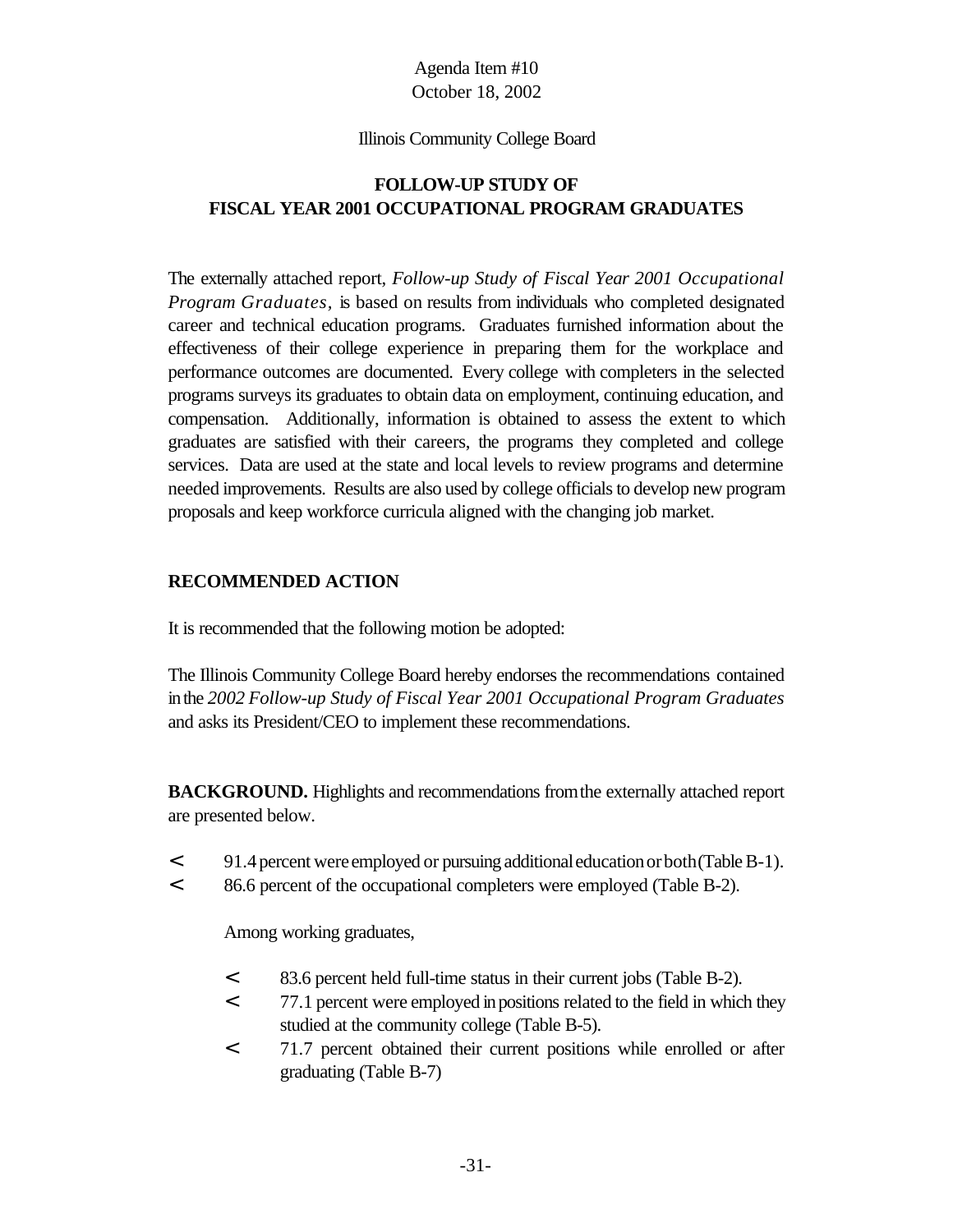- < 93.0 percent were employed in Illinois. Of those, nearly two-thirds remained in the district where they received their training (Table B-8).
- < The average salary for all working graduates was \$14.96 per hour

Graduates from similar program areas were surveyed five years ago and they generally exhibited slightly higher performance than more recent completers. These variations are generally small. Differences in the overall economic climate explain a portion of the differences.

< The overall average rate of unemployment (the percent of graduates who were unemployed and seeking work) was 5.6 percent for recent graduates. Unemployment levels were slightly higher 0.3 percent for more recent graduates. (Table B-2)

The rate for current graduates was 5.6 percent versus 5.3 percent among graduates from five years ago. Part of the small increase can be attributed to differing overall economic conditions at the two points in time. Illinois' economy was more favorable five years ago thanit has beenthis year. Statewide unemployment in Illinois was 6.1 percent in 2002 and 4.8 percent in 1997. State unemployment figures are from March of the respective year which corresponds with the time frame when the surveys were conducted.

< Among current graduates, 22.9 percent were working in an unrelated field. One in five (20.7 percent) indicated he/she could not find a related position which is down from one in four (26.4 percent) for 1996 graduates. (Table B-5)

A slightly larger percentage of recent graduates who provided a reason for working inan unrelated area indicated that they were doing so as a preference (i.e., better pay, better work hours, decided to change after working in the field, preferred not to relocate, or otherwise preferred anotherfield). Satisfaction levels with employment among individuals working in unrelated positions were also slightly higher for more recent graduates.

< Earnings were up among more recent graduates as the average hourly wage of \$14.96 increased \$3.49 from five years ago for all workers. Current graduates earned 2.9 times minimum wage (\$5.15 per hour). This translates into an annual salary of about \$32,011. (Table B-9)

Minimum wage increased \$0.90 since the last graduates were surveyed. Part of the sizable growth in wages for current graduates is attributable to the 8.2 percent increase in the proportion of recent graduates (28.3 percent) who held their latest position prior to program entry versus five years ago (20.1 percent). Full-time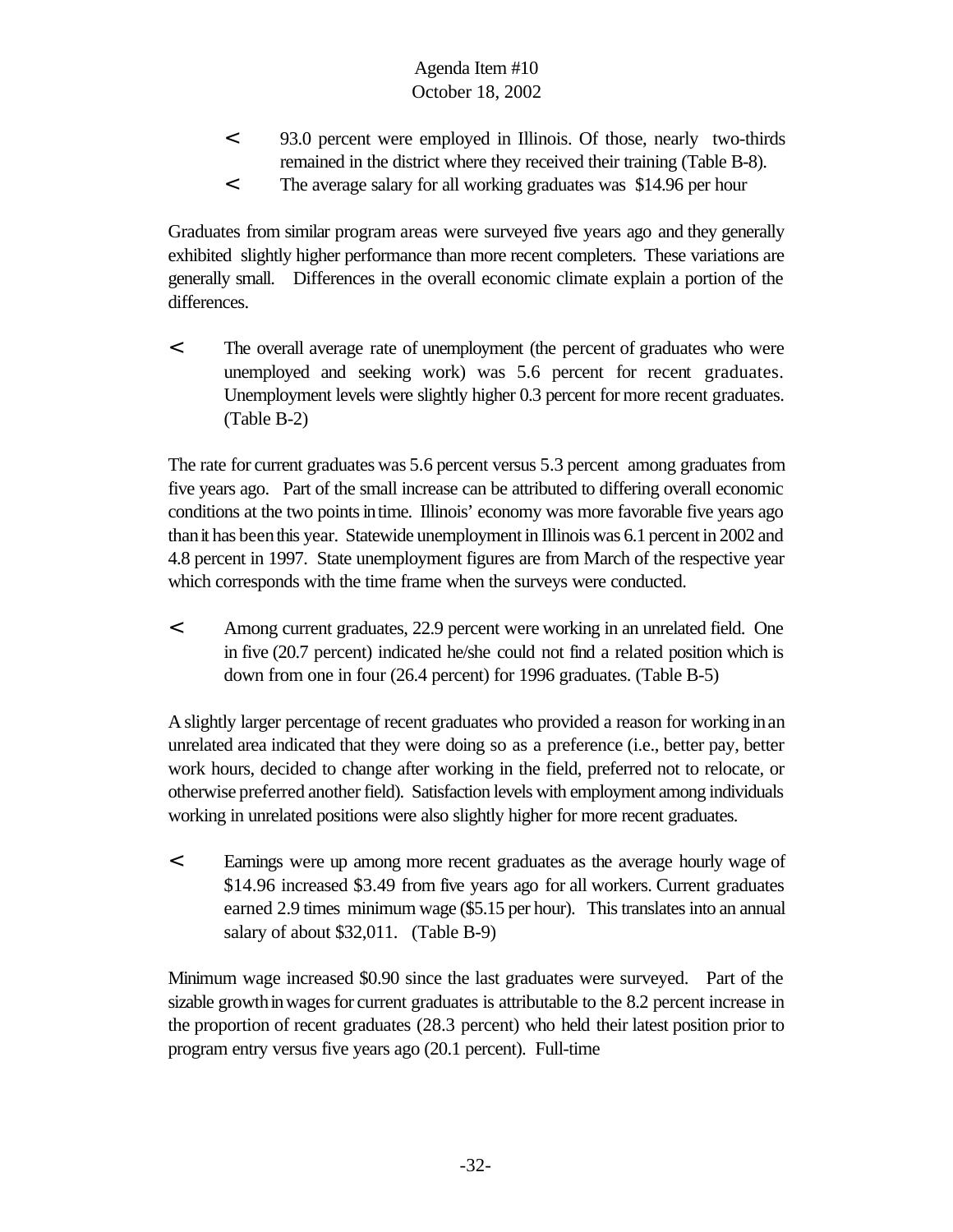employment was also up marginally among the more recent graduates. The largest programs – 100 full-time workers or more providing salarydata – exhibited sizable raises including: Radiological Technician (up \$5.05 over 1996) Business Administration and Management (increased \$3.53); Administrative Assistant/Secretarial (up \$2.53); and Data Entry (increased \$1.47).

- < Current graduates' full-time employment increased 1**.**4 percent compared with completers from five years earlier  $(83.6 \text{ percent} \text{ versus } 82.2 \text{ percent})$ . (Table B-2)
- < A decrease of 1**.**3 percent was noted in the combined proportion of recent graduates who were employed, continuing education, or both (92.7 percent for 1996 versus 91.4 percent for 2001). Graduates from both years show strong positive outcomes in this combined measure. (Table B-1)
- < In-districtemployment was 2.5 percent lower amongmore recent graduates(64.7 percent in 2001 versus 67 .2 percent in 1996). (Table B-8)

Approximately two-thirds of the graduates from both years were working in the community college district in which they received their training thereby contributing to the local economy. The gap narrows to 0.3 percent less for recent graduates when in-state comparisons are made (93.0 in 2001 versus 93.3 percent in 1996). (Table B-8) Community college graduates overwhelmingly remain in Illinois after completing their studies.

- < Job satisfaction reported by the graduates employed in a related field increased slightly from 4.13/5.00 in 1996 to 4.24/5.00 in 2001. Recent graduates working in related positions had an 86.8 percent satisfaction rating of their employment. (Table B-10)
- < Graduate satisfaction with the major program components earned virtually the same scores from the latest group of graduates surveyed as were awarded by those who finished in1996 (4.26/5.00 in 2001 compared to 4.21/5.00 in 1996). Overall, nine out of ten recent graduates were satisfied with the programs they completed. (Table B-11)
- < Likewise, college services were rated about the same from current graduates and those surveyed in 1996 (4.16/5.00 in 2001 and 4.13/5.00 in 1996). Approximately eighty-five percent of recent graduates were satisfied with college services. (Table B-12)

Overall community college graduates reported strong positive outcomes and high levels of satisfaction.

A totalof16 programs were eliminated from this year's report due to the limited number of graduates reported and/or low number of responses. The numbers of graduates generally contributes to programs falling below the minimum number of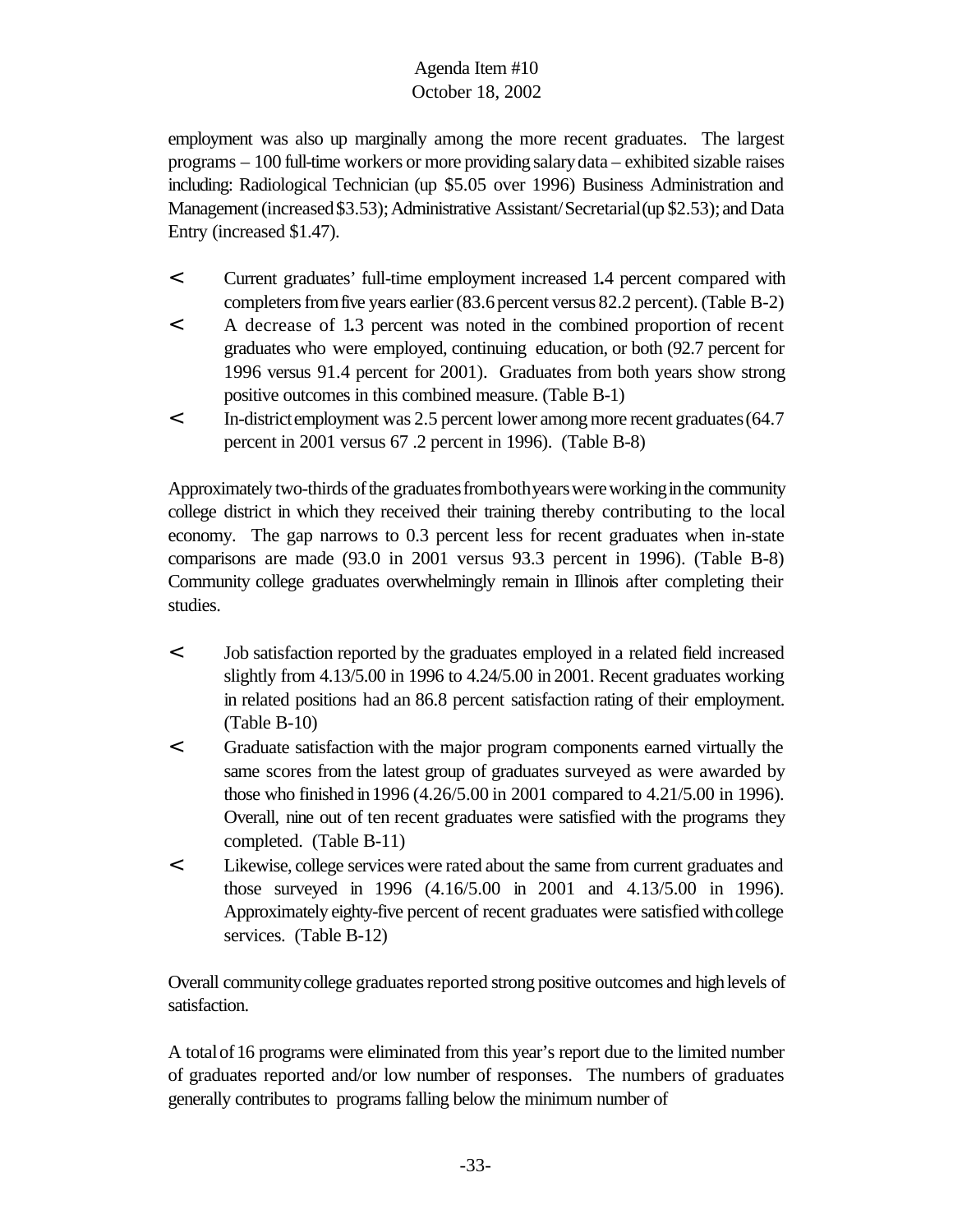responses required for inclusion in the report. In an era of increased accountability, fully capturing and reporting completers through the Annual Enrollment and Completion  $Submission(A1)$  is becoming increasingly important. Graduates from designated programs in the A1 submission form the basis for the Occupational Follow-up Study. Moreover, to promote student success each student's achievement should be recognized as it is accomplished. There are individuals attending community colleges who meet certificate and sometimes even degree requirements but either do notrecognize that they have done so or do not file the necessary paperwork to receive their formal award and recognition.

Colleges are encouraged to investigate the benefits of investing in and implementing a computerized automated degree and certificate audit system to recognize and promote student success. Several colleges have computerized degree audit systems where students who have fulfilled degree or certificate requirements are either awarded the designated certificate or degree or are notified that they are eligible to receive a particular degree and/or certificate. In the later case, college officials typically mail these students the necessary paperwork. Institutions have been challenged to eliminate structural barriers such as the graduation fee which is often removed and replaced by appropriate alternative fees that do not serve as a disincentive to filing for graduation. Similarly, some colleges only charge graduation fees for those individuals who want to participate in the formal commencement ceremony.

Selected colleges also use their degree audit systems to promote certificate and degree completion. These colleges run student records above a specified credit hour threshold against college graduation requirements to help informstudents and lead them to appreciate how close they are to meeting graduation requirements. Results are integrated into the college's course scheduling process. College officials follow-up with the student and during the next semester offer the needed courses to allow groups of individuals to complete their certificates or degrees. Elgin Community College, South Suburban CommunityCollege,ParklandCollege IllinoisEasternCommunityColleges, Southwestern Illinois Community College are a handful of the institutions using computerized degree audits to recognize student accomplishments and help students reach their goals. The implementation of automated degree audits has an up front cost and requires an ongoing commitment to keep the system updated as degree and certificate requirements change. Investing in processes that promote student success and student outcomes are a priority for community colleges.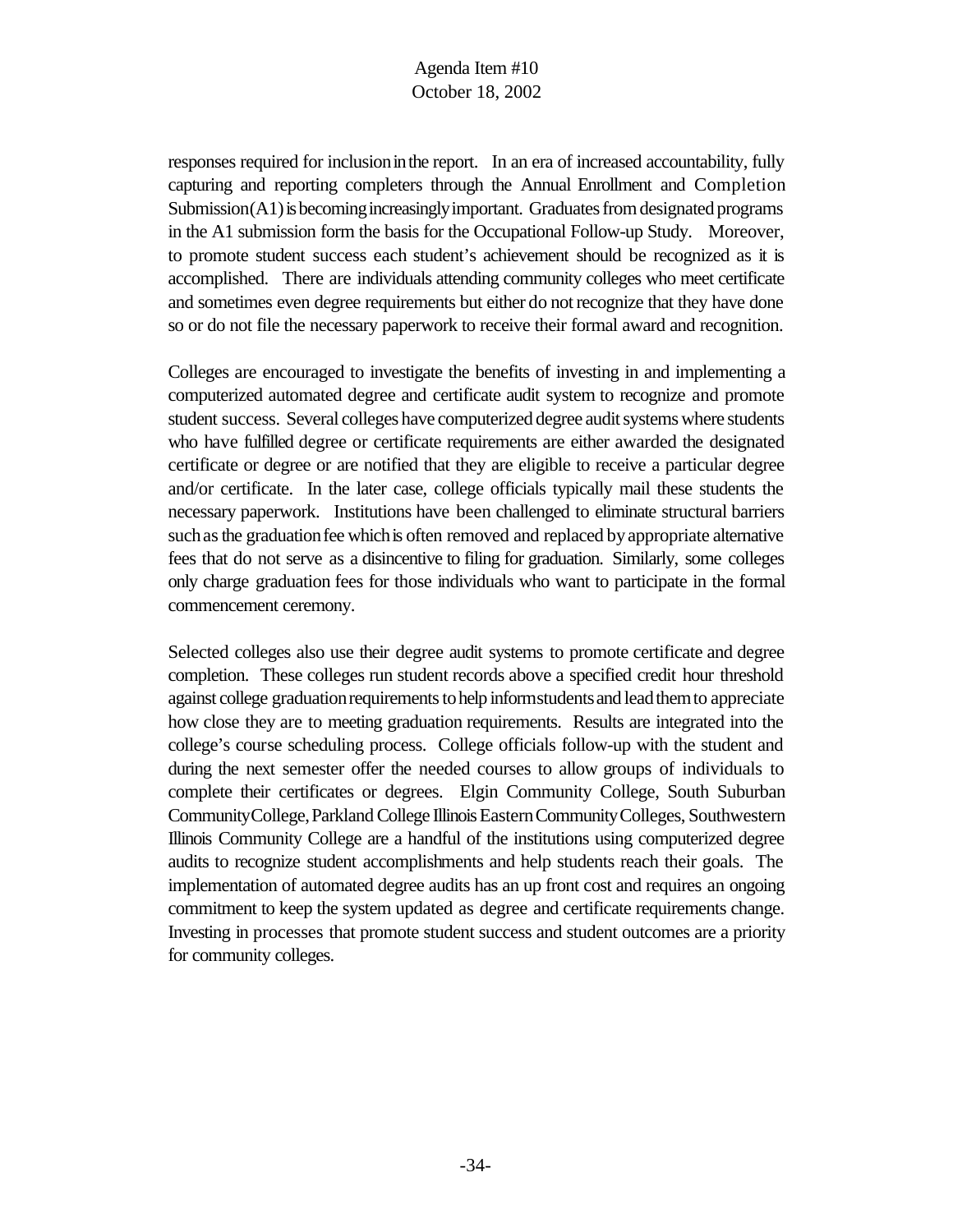**Recommendations**. As a result of the findings in the *Follow-up Study of Fiscal Year 2001Occupational Program Graduate*s, the following is recommended:

- *1. Recommendation: Colleges should provide additional follow-up with individuals who indicated they were not able to find a position in a field related to their training to determine if circumstances have changed and offer further assistance in locating employment in their chosen field, as necessary.*
- *2. Recommendation:Collegeswithoccupationalfollow-upstudy response rates below recommended levels should put forth additional effort to increase response rates for the coming year. Recommended response rate levels are 50 percent for programs with 30 or more completers and 60 percent for those with fewer graduates.*
- *3. Recommendation: College officials are encouraged to investigate the benefits of investing in and implementing a computerized automated degree and certificate audit system to recognize and promote student success*.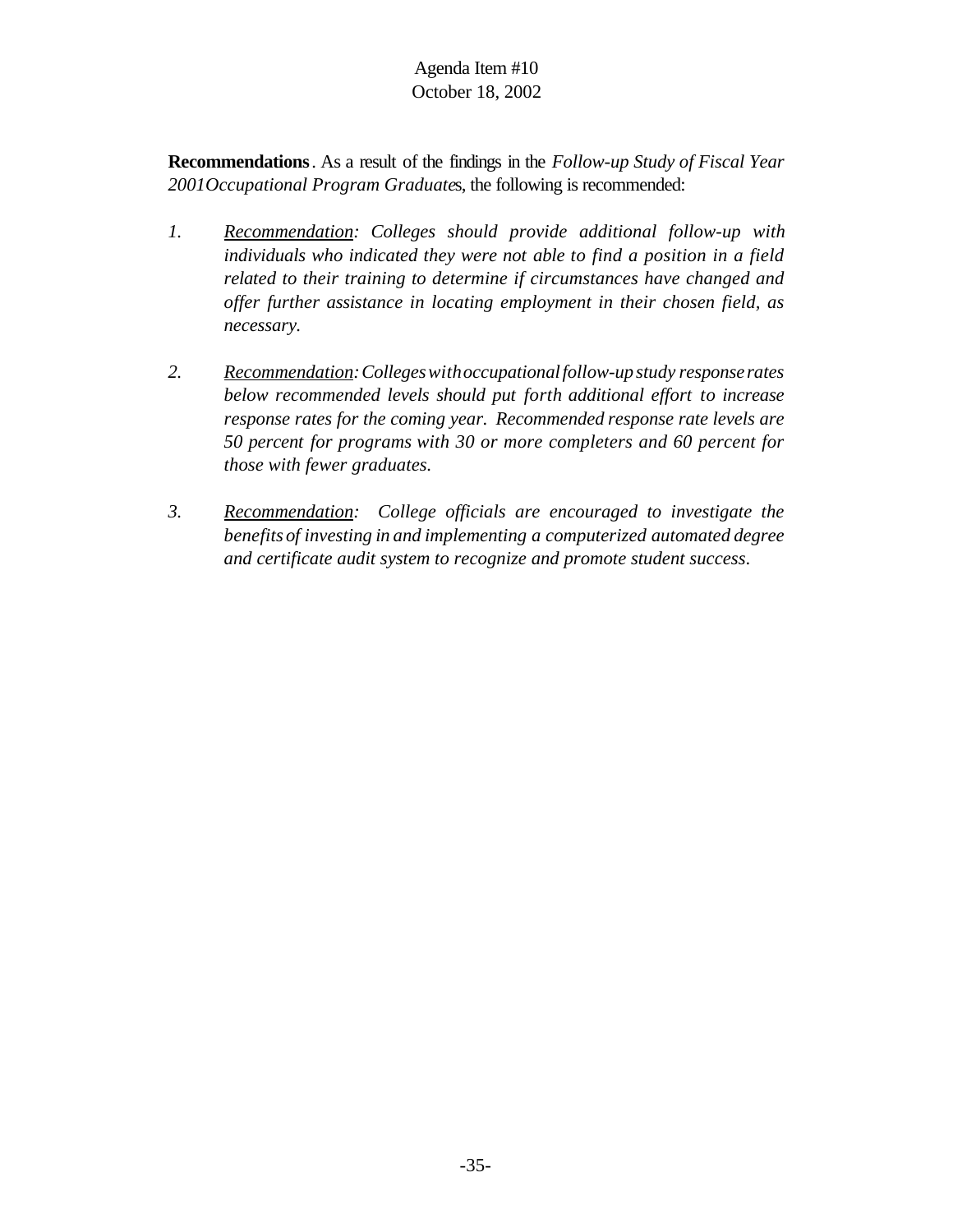#### UNAPPROVED

Minutes of the 336th Meeting of the Illinois Community College Board September 20, 2002 Illinois Community College Board Office Lincoln Land Community College Campus Workforce Center Classrooms 2 & 3 2450 Foundation Drive Springfield, Illinois

#### Item #1 - Roll Call and Declaration of Quorum

ViceChairman Neely called the meeting to order at 9:00 a.m. Roll call was taken with the following members present: James Berkel, Inez Galvan, Joseph Neely, Martha Olsson, JudithRake,GwendolynRogers,Mark Weber, and James Zerkle. Edward Duffy, Laurna Godwin, Delores Ray, and Edward Welk were absent.

#### Item #2 - Remarks by Joseph J. Neely, Vice Chair

Vice Chairman Neely reported that the first item of business today would be to convene into Executive Session for the purpose of addressing ICCB personnel issues.

At 9:00 a.m. James Berkel made a motion, which was seconded by Inez Galvan to go into Executive Session to address ICCB personnel issues. The motion was approved by unanimous voice vote. Student advisory vote: Yes.

At 12:00 noon, the Board reconvened into open session.

On October 18, an Executive Session will be held for the Board's final review of personnel issues heard today in Executive Session. The Board will reconvene into open session and announce its decision with a roll call vote.

#### Item #4 - Consent Agenda

Inez Galvan made a motion, which was seconded by James Berkel, to approve the following items on the Consent Agenda: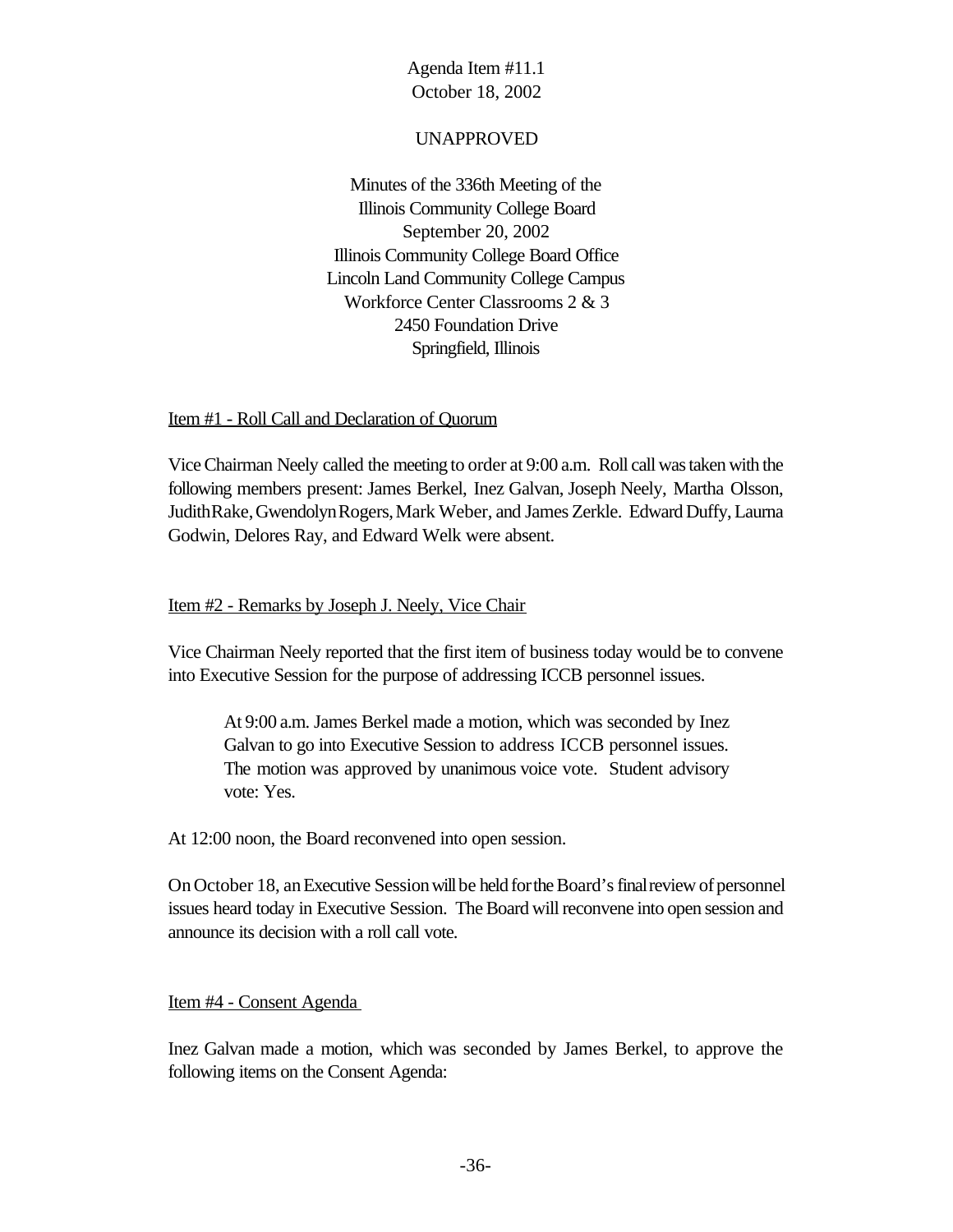## Item #4.1 - Minutes of the June 14, 2002 Meeting

The Illinois Community College Board hereby approves the minutes of the June 14, 2002 meeting as recorded.

Item #4.2 - Illinois Community College Board Appointments to the Joint Education Committee

The Illinois Community College Board hereby reappoints Edward Duffy and Joseph Neely to represent the Illinois Community College Board on the Joint EducationCommittee. Inez Galvan and James Zerkle are hereby reappointed to serve as alternate Illinois Community College Board representatives.

Item #4.3 - New Units of Instruction

The Illinois Community College Board hereby approves the following new units of instruction for the community colleges listed below:

## **PERMANENT PROGRAM APPROVAL**

College of Lake County

< TeachingEnglishto Speakers of Other LanguagesCertificate (30 semester credit hours)

Illinois Central College

- < Crime Scene Technology A.A.S. degree (64 semester credit hours)
- < Crime Scene Technology Certificate (31 semester credit hours)

John Wood Community College

< Compressor Technology A.A.S. degree (64 semester credit hours)

Joliet Junior College

< Emergency Medical Services A.A.S. degree (66.5 semester credit hours)

Kankakee Community College

< Personalized Career Studies A.A.S. degree (64 semester credit hours)

Lake Land College

< Massage Therapy Certificate (35 semester credit hours)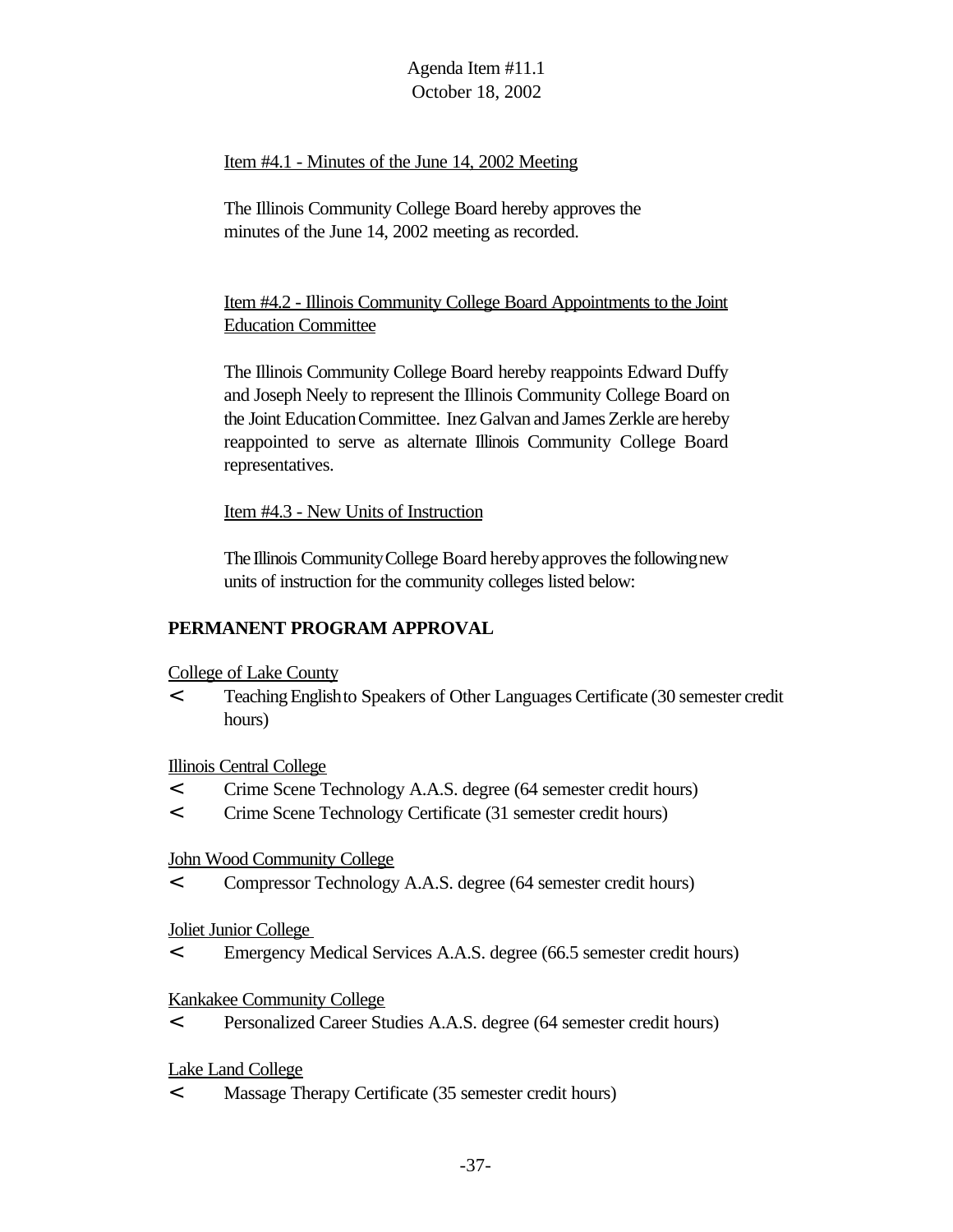## Richland Community College

- < Network Technician A.A.S. degree (65 semester credit hours)
- < Network Hardware Specialist Certificate (42 semester credit hours)
- < i-Net Prep Certificate (30 semester credit hours)
- < Network Administration A.A.S. degree (65 semester credit hours)
- < Network Administration Specialist Certificate (43 semester credit hours)
- < eBusiness/eCommerce A.A.S. degree (65 semester credit hours)
- < Web Technician Certificate (42 semester credit hours)

Parkland College

- < Medical Assisting Certificate (36 semester credit hours)
- < Polysomnography Certificate (49.5 semester credit hours)

## Item #4.4 - Community College System Results Report - Fiscal Year 2002

The Illinois Community College Board hereby accepts and endorses the Results Report for Fiscal Year 2002 as the official submission by the Illinois Community College System to the Illinois Board of Higher Education

# Item #4.5 - Certification of Eligibility for Special Tax Levy Chapter 122, Paragraph 3-14.3)

The Illinois Community College Board hereby certifies that the following communitycollege districts were (1) eligible to receive equalizationgrants either in fiscal year 2002 or fiscal year 2003 and (2) had combined educational and operations and maintenance purposes tax rates less than 25.57 cents per \$100 of equalized assessed valuationand are, therefore, eligible to levy at a combined educationaland operations and maintenance purposes rate up to and including 25.57 cents per \$100 of equalization assessed valuation in accordance with the provisions of Section 3-14.3 of the Public Community College Act:

> Black Hawk College City Colleges of Chicago Highland Community College Illinois Central College Illinois Eastern Community College Illinois Valley Community College Kankakee Community College Kaskaskia College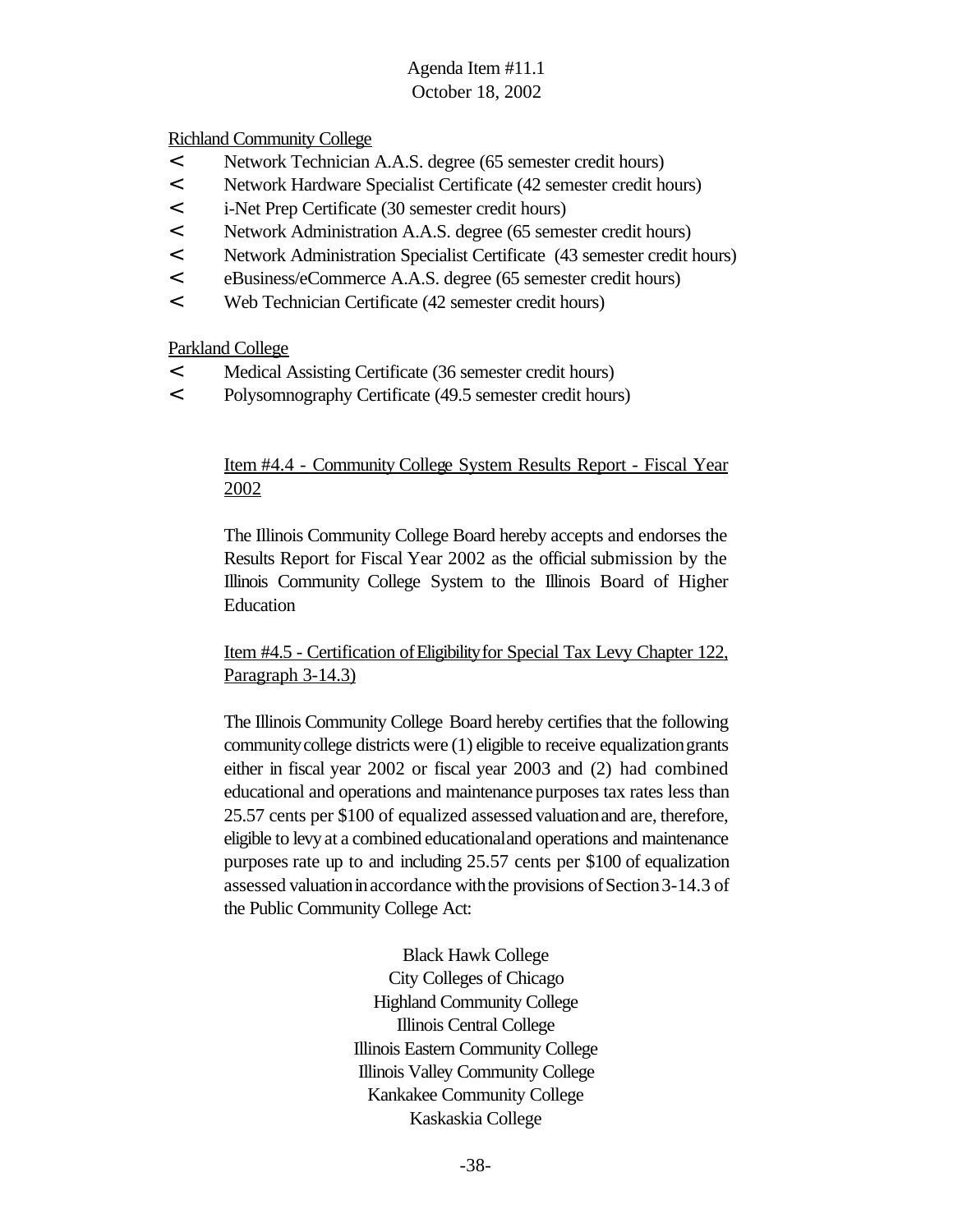Lake Land College Lewis and Clark Community College Moraine Valley Community College Prairie State College Rend Lake College Richland Community College Carl Sandburg College South Suburban College Southwestern Illinois College Spoon River College John Wood Community College

Item #4.6 - Proposed Illinois Community College Board Rules Concerning Lincoln's Challenge Scholarship Program (Initial Approval)

The Illinois Community College Board hereby adopts and initially approves the following amendments to the *Administrative Rules of the Illinois Community College Board* and authorizesits President/CEO to process these amendments in accordance with the Illinois Administrative Procedures Act.

#### SUBPART E: FINANCE

#### **Section 1501.501 Definition of Terms**

Lincoln'sChallenge Scholarship Grants. The Lincoln's Challenge Program is administered by the Illinois Department of Military Affairs. Upon successful completion of that program, students qualify for a scholarship to a community college. The Lincoln's Challenge Scholarship Grant is a special appropriation received by the ICCB from the Governor and the General Assembly. These scholarships provide an opportunity for graduates of Lincoln's Challenge to transition easily into higher education by attending one of the  $4849$ public community colleges in the State. The scholarship grants can be used to cover the cost of education that includes tuition, books, fees and required educational supplies.

## **Section 1501.520 Lincoln's Challenge Scholarship Grants**

- a) Lincoln'sChallenge Scholarship Grants shall be vouchered to community colleges.
- b) Students can qualify for their first Lincoln's Challenge Scholarship Grant if they meet the following criteria: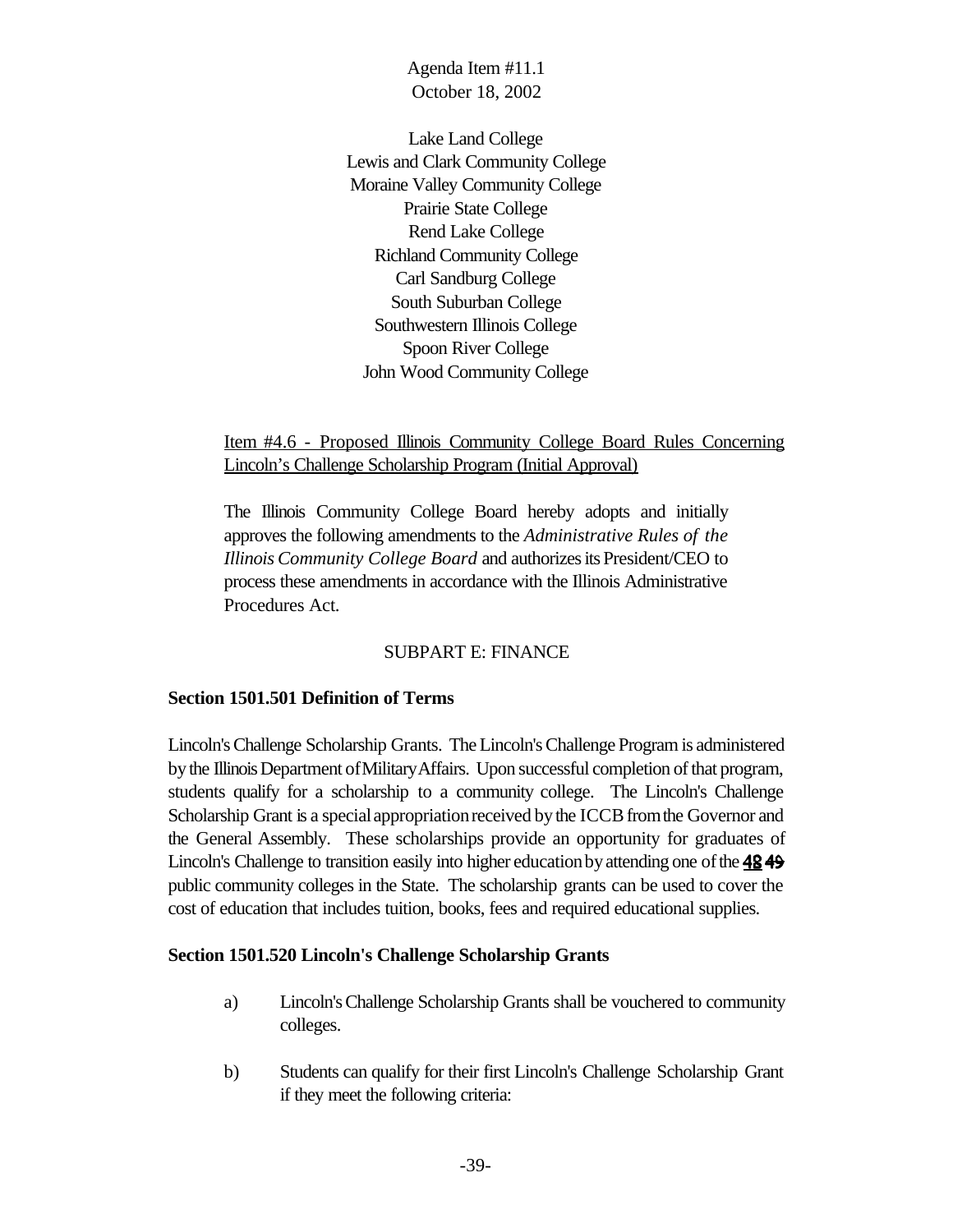- 1) Complete the Lincoln's Challenge program;
- 2) Complete the GED;
- 3) Enroll at one of the  $\frac{48}{9}$  dimest public community colleges in a pertificate or degree program the next semester following graduation (For example, the June Lincoln's Challenge graduates would have to enroll in college by the fall semester.) within one year after graduation from the Lincoln's Challenge Program;
- 4) Carryanacademic load of at least six credit hoursineachfall and spring semester, term except the summer term Scholarships for the summer semester will not be awarded; and
- 5) Present the "notification of award" letter signed by the President/CEO of the Illinois Community College Board to the community college at the time of registration.
- c) The scholarship <u>amount will be awarded up to</u> is limited to  $$1,000$  per student per semester, with the exception of the summer semester which is limited to \$500 per student.
- The scholarship grants can be used shall be applied only to gover the cost d) of education which mehides tution, books, fees, and required educational supplies.
- e) The grant will only reimburse the college at the in-district tuition rate.
- f) In order to receive the reimbursement, colleges must submit **vouchers** during the semester the student is enrolled or payment namot be guaranteed. The following information must be submitted to the ICCB for each student:
	- 1) Name;
	- 2) Social Security Number;
	- 3) Program of study;
	- 4) Course schedule (including credit hours);
	- 5) Bill with costs Costs broken out by tuition, fees, books, and required educational supplies; and
	- 6) ICCB initial or renewal approval letters. If a renewal, GPA and course completion from the previous semester is required  $-\mathbf{if}$ continuing students.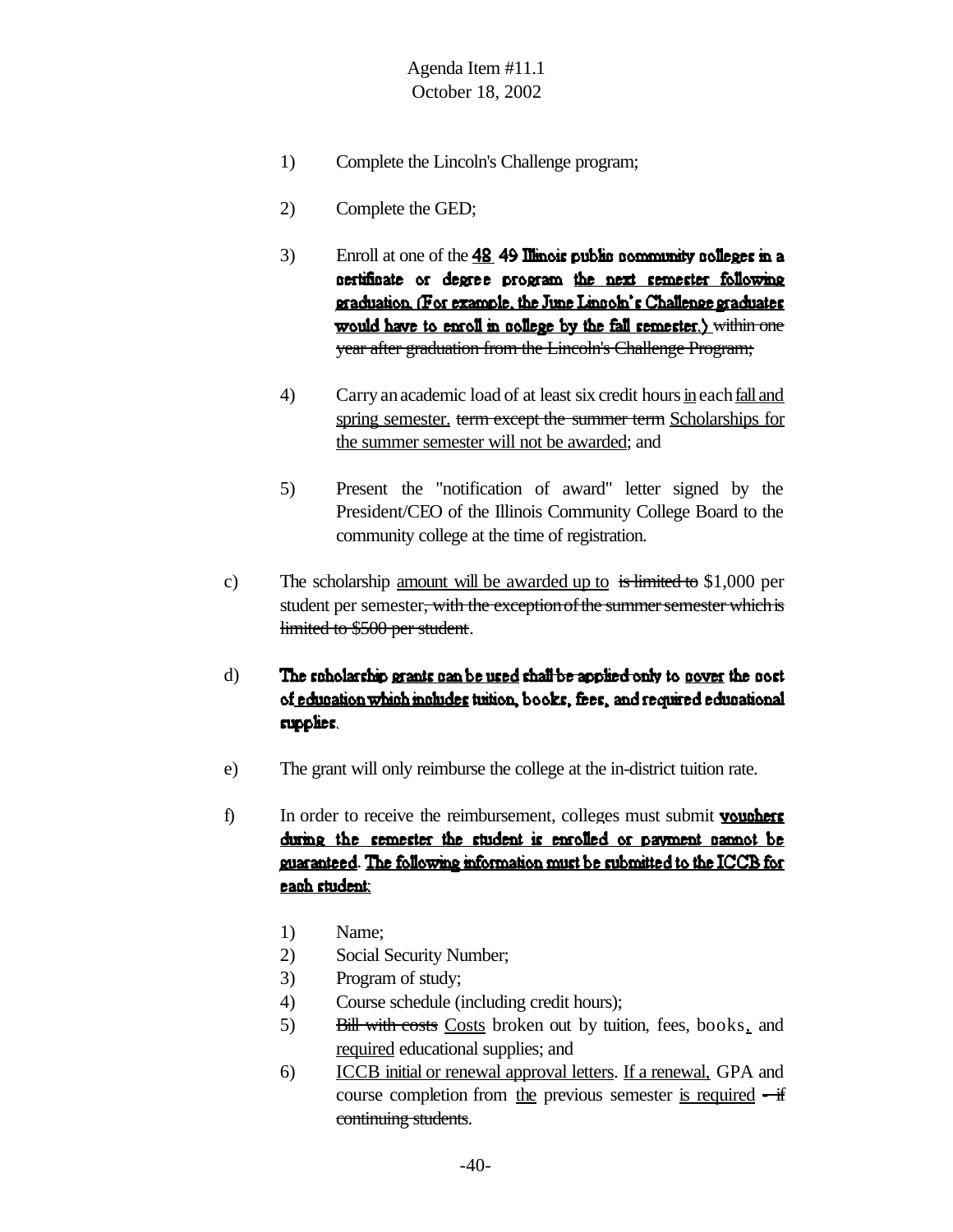- g) In order to remain qualified for a Lincoln's Challenge Scholarship Grant, each student must:
	- 1) Submit  $\text{GPA}$ , course completion, and the letter of application to the Illinois Community College Board requesting continuation of the scholarship for the next semester. The letter must be postmarked by August 1 for application to the fall term, and January 1 for application to the spring term and June 1 for application to the summer term.
	- 2) Comply with academic standards as defined by college policy. Exceptions to this rule, such as extenuating circumstances, shall be documented by ICCB staff and college contacts. The first semester minimum grade point average may be waived as a determining factor of academic standards achievement if the student's academic advisor concludes that extenuating oroumstances existed, and
	- 3) Submit documentation showing successful completion of a minimum of 6 credit hours in the last semester and a GPA of 2.0 or higher acceptable academic status and the number of credit hours completed during the last term of enrollment at the college.
- h) Students  $\frac{may}{may}$  can be awarded scholarship funds for four successive semesters, years or a maximum of 64 credit hours (or more if completing an associate in applied science degree requiring additional credit hours) to be used toward the completion of a degree or certificate program.
- i) The number of scholarships awarded each year is contingent upon the amount of funds appropriated. The scholarships cannot be guaranteed to students even if all criteria are met. The distribution of available funds between new and renewed scholarships will be determined by the Illinois Community College Board to maximize use of the funds.

The motion was approved by unanimous voice vote. Student advisory vote: Yes.

Item #5 - Executive Session

The Executive Session was conducted under Item #2.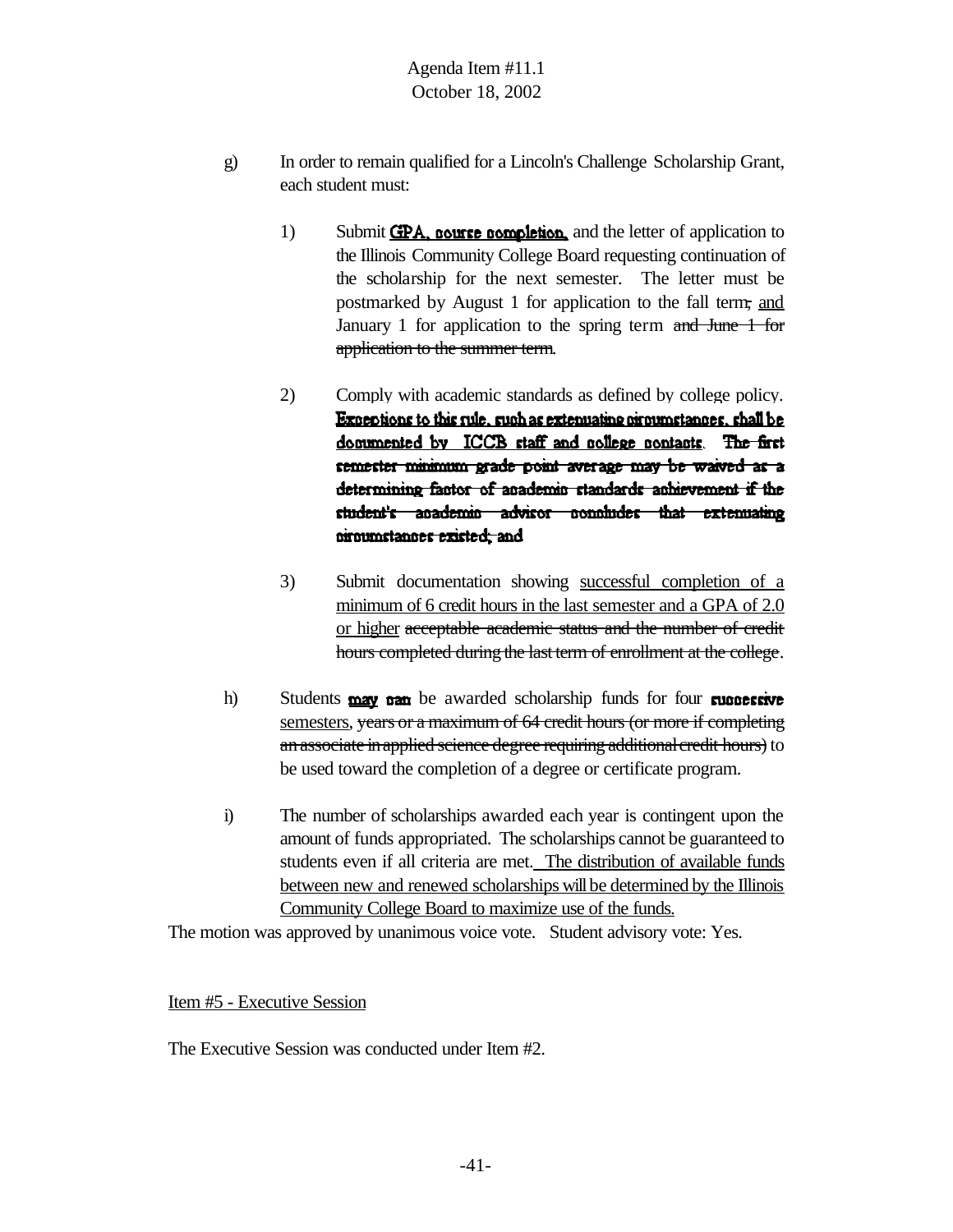#### Item #6 - Work Session

Dr. Robert Luther made a detailed presentation of the study conducted by the Illinois Community College Board Funding Task Force who were charged to review the ICCB funding formula. The Task Force's suggested recommendations for changes were identified. The Presidents Council and Trustees Association have unanimously endorsed the recommendations of the Task Force at their recent meetings. The Task Force will continue to finalize recommendations and are scheduled to meet again on January 10, 2003.

Terry Bruce addressed the Board on equalization factors and student tuition factors contained within the recommendations of the ICCB Funding Task Force and how community colleges may be affected by implementation of the recommendations.

DonWilskemade a presentation on the Fiscal Year 2004 Operating Budget Request for the Illinois Community College Board. The budget request will be officially presented to the Board onOctober 18. Pending ICCBapproval, the request will thenbe presented for approval to the Illinois Board of Higher Education on December 10. The IBHE will present an combined higher education budget request to the Governor and to the Illinois General Assembly.

ICCB staff are currently reviewing information and preparing a Fiscal Year 2004 Capital Projects Listing to be presented for ICCB action on October 18, 2002.

The Adult Education and Family Literacy Funding Task Force Committee has been established to conduct the first formal study of adult education funding methodology in the history of Illinois adult education. A committee of 31 members has been named and is composed of representatives from all provider types. The first meeting was held on September 12 and four subcommittees were established to focus on Need/Access; Base/Competitive Funding, Unit Cost, Program Funding; Performance; and Data Collection. A series of meeting dates have been set with the next meeting scheduled for October 31, 2002. The targeted completion date of the study is June 30, 2003. Mark Weber requested that a Student Advisory Committee member serve on the Task Force, and Dr. Cipfl voiced support.

#### Item #7 - Adjournment

Inez Galvan made a motion, which was seconded by Gwendolyn Rogers, to adjourn the meeting at 3:25 p.m. The motion was approved by unanimous voice vote. Student advisory vote: Yes

Joseph J. Neely, Vice Chair Joseph J. Cipfl, President/CEO

James A. Berkel, Interim Chair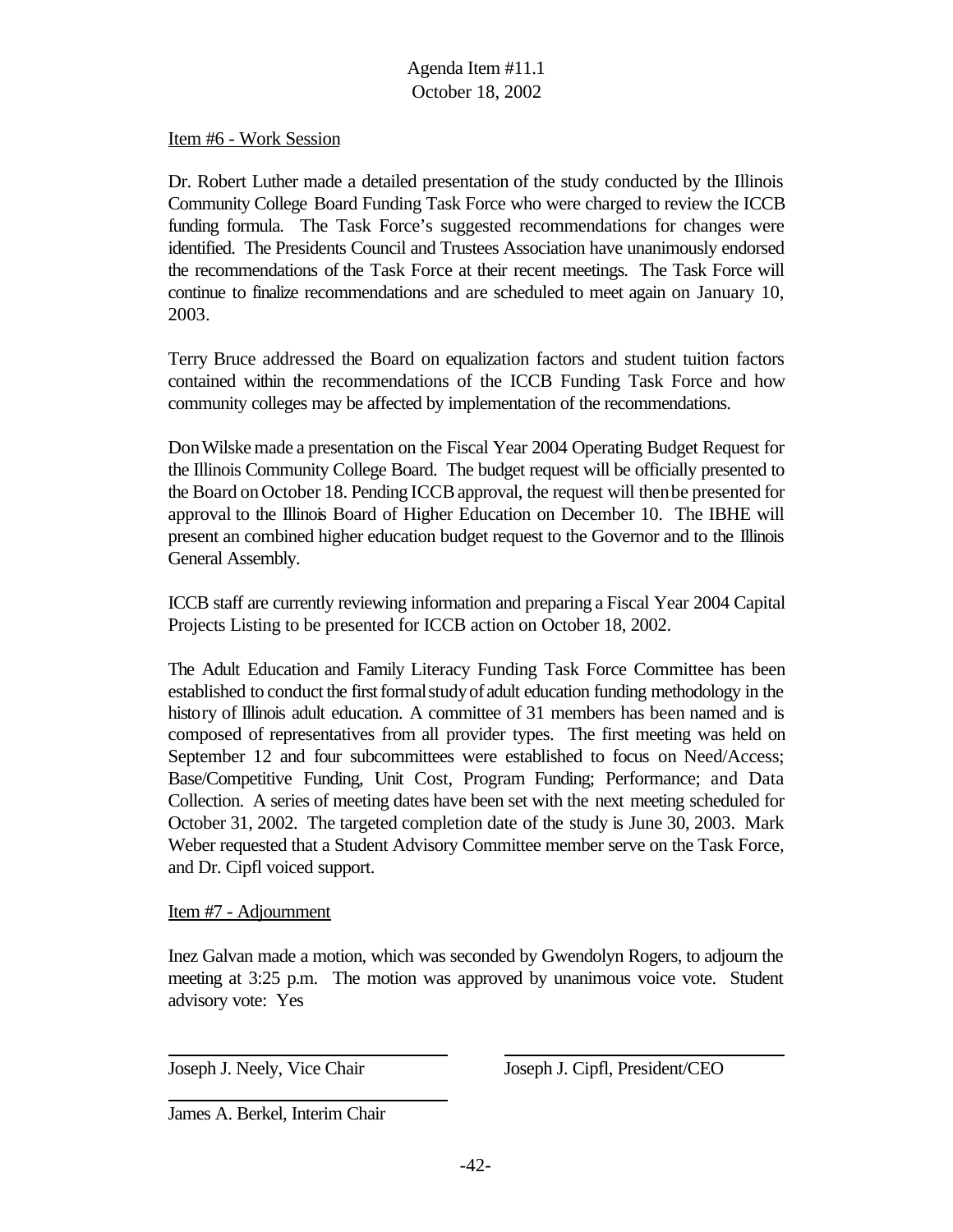Illinois Community College Board

## **NEW UNITS OF INSTRUCTION**

The Illinois Community College Board is requested to approve new units of instruction for the following community colleges:

## **RECOMMENDED ACTION:**

It is recommended that the following motion be adopted:

The Illinois Community College Board hereby approves the following new units of instruction for the community colleges listed below:

## **PERMANENT PROGRAM APPROVAL**

Illinois Central College

< Culinary Arts Management A.A.S. degree (64 semester credit hours)

Kaskaskia College

< Carpentry Occupations A.A.S. degree (69 semester credit hours)

Richland Community College

< Energy Distribution Technology A.A.S. degree (62 semester credit hours)

#### **BACKGROUND**

**Illinois Central College** is seeking approval to offer a 64 semester credit hour Associate in Applied Science (A.A.S.) degree program inCulinaryArts Management. This degree programincludestwo options:CulinaryArts and Foodservice Management. The program will prepare students for entry- to mid-level employment in culinary arts management. More specifically the Culinary Arts option will prepare students for employment in professional food preparation and presentation, and the Foodservice Management option will prepare students for employment in managing the operating of foodservice providers, such as restaurants, cafeterias and catering services. The curriculum is designed around a core set of general education requirements and technical coursework directly related to culinary arts. In addition to general education studies, coursework in this area includes introduction to the hospitality industry, professional cooking, advanced sanitation, safety and first aid. The curriculum for the Culinary Arts option includes coursework in advanced professional cooking, meats, poultry and fish, beverage management, baking, food presentation, foodservice cost control, nutrition and menu writing, and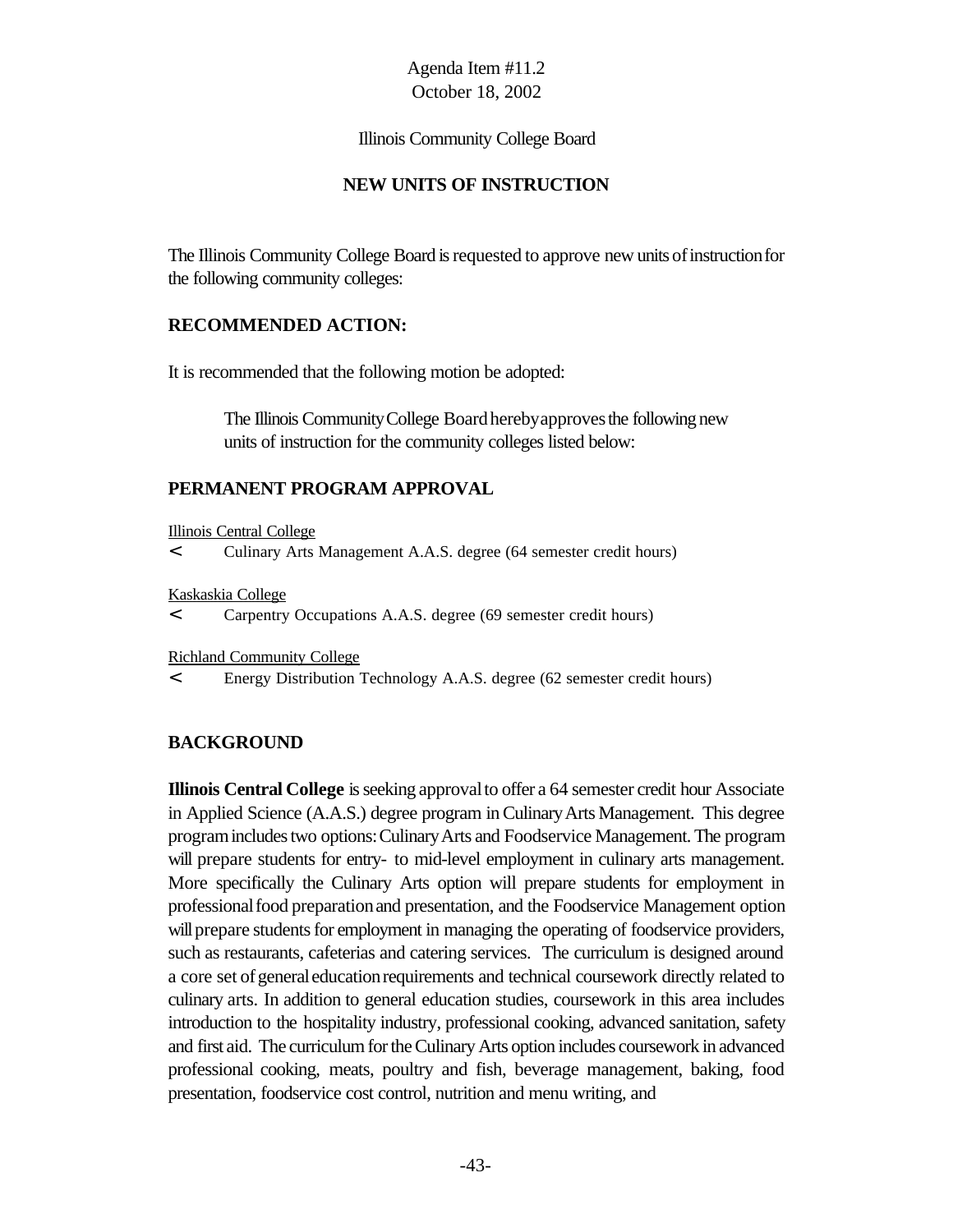an internship in culinary arts. The curriculum for the Foodservice Management option includes coursework in foodservice management, foodservice marketing, catering management, legalissues, foodservice computer applications, foodservice cost control, and an internship in foodservice management.

The curriculum was developed according to the standards established by the National Restaurant Association Educational Foundation (NRAEF) for the foodservice industry. These standards meet and in some instances exceed the Illinois Occupational Skill Standards for the Foodservice Cluster occupations. Graduates of the program will be eligible for an optional certification through NRAEF.

The college anticipates an enrollment of ten full-time and ten part-time students the first year, increasing to 20 full-time and 20 part-time students by the third year. Labor market information provided by the college supports the need for a degree program in culinary arts management within the college district. The program will require one new and one existing full-time faculty member the first year. Costs for implementing this program will be approximately \$33,300 the first year, \$34,200 the second year, and \$35,248 the third year.

**Kaskaskia College** is seeking approval to offer a 69 semester credit hour Associate in Applied Science (A.A.S.) degree programin"CarpentryOccupations". The program will prepare individuals for entry-level employment in carpentry as maintenance repairers, freelance carpenters, drywallers, roofers, and exterior finishers, or for advanced-level standing in the carpentry apprenticeship program available through the Southern Illinois District CouncilofCarpenters. The curriculum consists of coursework in fundamental construction practices,print reading, basic and advanced rough frame construction, basic and advanced finish carpentry, basic roofing, siding and exterior finishing, carpentry and concrete, basic and advanced cabinet making, sitework and layout, and project management and scheduling, in addition to a required carpentry internship and general education requirements. Completion of the union apprenticeship program through the local unionand the Joint Apprenticeship Training Council will prepare students for employment as journeylevelcarpenters. The college anticipates anenrollment of eight full-time and eight part-time students the first year, increasing to 15 full-time and 12 part-time the third year. Labor market information provided by the college supports the need for and interest in a training program for carpentrywithin the college's district. The program will require one new fulltime faculty person the first year. The costs of implementing this program will be approximately \$60,600 the first year, and \$13,700 eachyearthe second and third years. Higher first year costs reflect the hiring of one full-time facultymember. These costs also reflect the college's recently approved certificate program in "Basic Carpentry".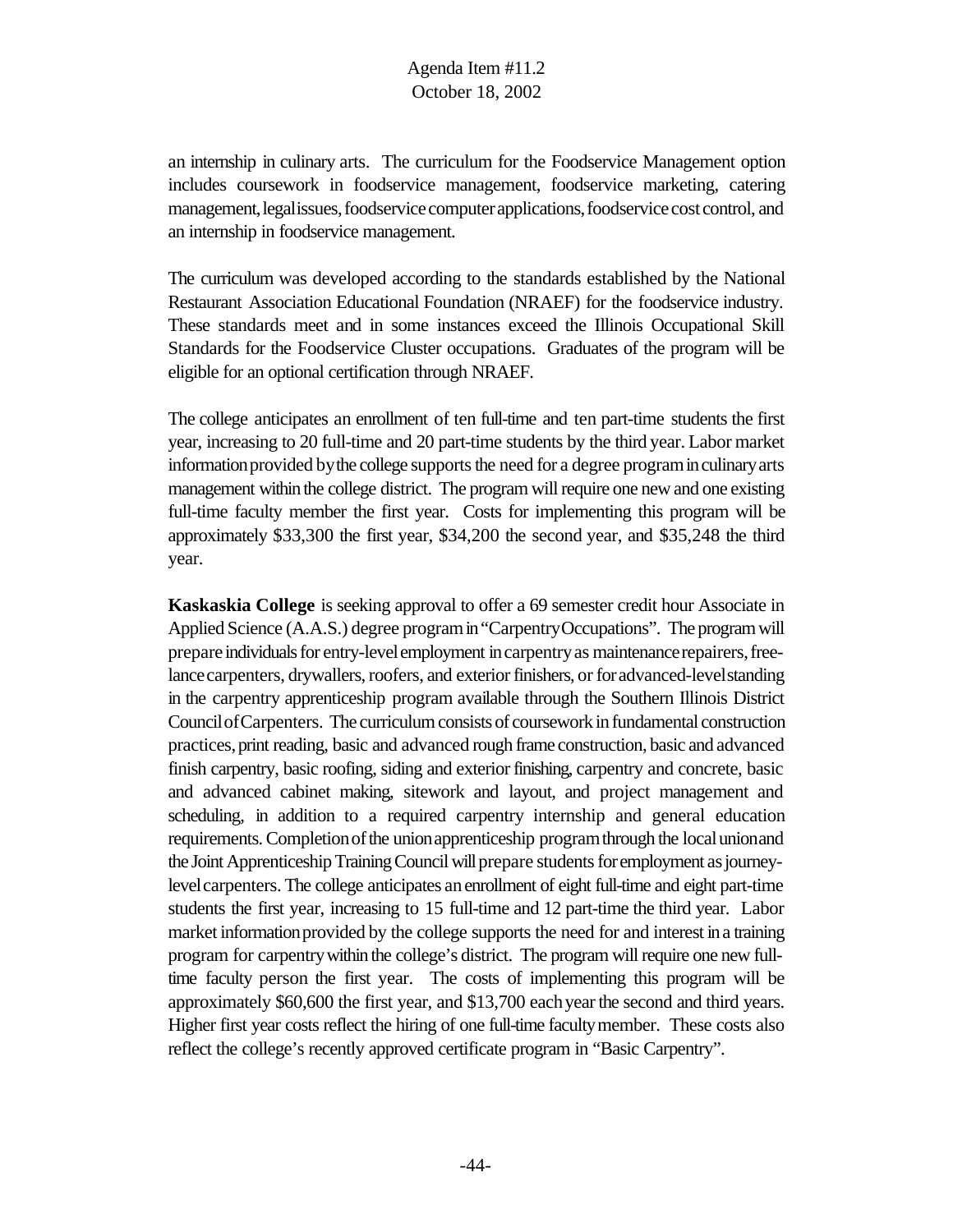**Richland Community College** is requesting regional approval to offer a 62 semester credit hour Associate in Applied Science (A.A.S.) degree program in "Energy Distribution Technology". This program will prepare individuals for employment as a power lineman, natural gas operator, or substation operator at various types of power companies. Richland, with input from representatives from Illinois Power Company, designed this curriculum using Illinois Power's Training Center curriculum for energy delivery employees. The curriculum is designed around a core set of general education studies and three specialty areas: natural gas, lineman, and substation specialties. Technical coursework in the natural gas speciality includes basics of the natural gas industry, gas leak investigation, gas utilization equipment, gas construction, gas regulation, specific welding courses, and operator qualification. Technical coursework in the lineman specialty includes basic line work and climbing, underground systems, transmission theory and high voltage gloving, hot stick usage and rigging, substation mechanics and troubleshooting. Technical coursework in the substation specialty includes introduction to substation equipment, tools and climbing, construction tools and steel structure prints, repair and use of electrical test equipment and devices, maintenance and testing ofhighvoltage power circuit breakers, and electricalprint reading. The program also includes a required work-based learning component in the energy distribution field.

The college anticipates an enrollment of 32 students the first year, increasing to nearly 40 students by the third year. Alternate labor market information provided by the college supports an interest in a formal training program in energy distribution that serves a broad regional area. The program will require six new part-time instructors the first year. No new costs will be incurred for operating the program during the first year. Costs for implementing the program will be approximately \$2,424 the second year, and \$4,848 the third year. Regional approval of this program includes Richland Community College, Heartland Community College, Lake Land College, Lincoln Land Community College and Parkland College districts.

## **TEMPORARY to PERMANENT PROGRAM APPROVAL**

*The following colleges were approved to offer programs on a temporary basis for a period of three years and now request permanent approval of their programs.*

Parkland College

**<** Diesel Power Equipment Technology A.A.S. degree (67 semester credit hours)

Southwestern Illinois College

< Massage Therapy Certificate (36 semester credit hours)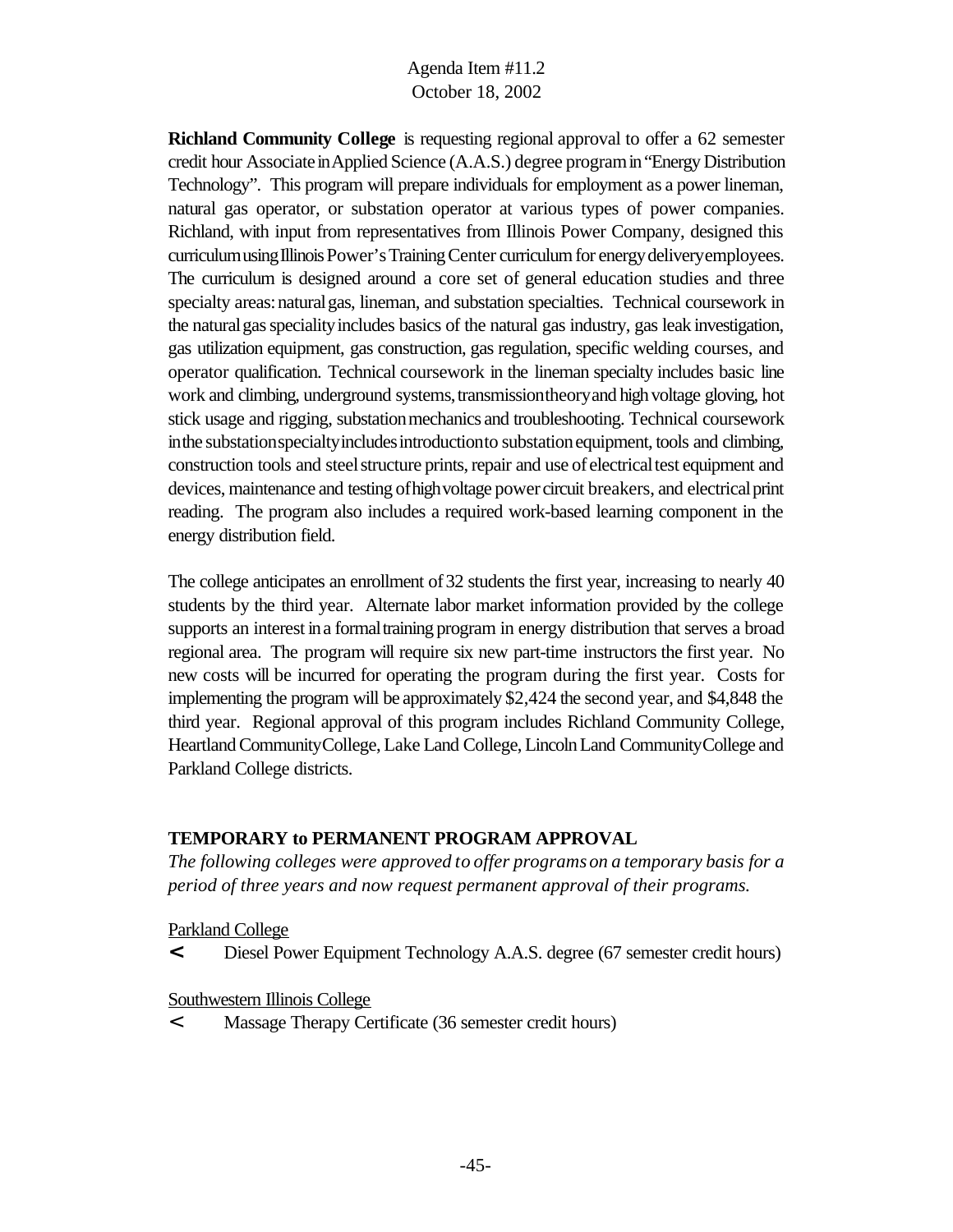## **BACKGROUND — Temporary to Permanent Approval Recommendations**

**In 1999, the ICCB approved several colleges to offer programs on a temporary basis for a period of three years. In seeking permanent program approval, the colleges have been asked to review their programs and report on their progress including meeting projected benchmarks, identifying program strengths/ weaknesses, and recommendations for program improvement. Below is a summary of each program's performance during this trial period.**

**Parkland College** is seeking permanent approval to offer a 67 semester credit hour Associate in Applied Science (A.A.S.) degree program in "Diesel Power Equipment Technology". The program was approved ona temporarybasis November 10, 1999, for a period of three years. This program prepares students for employment as diesel power equipment technicians. Program enrollments have met the college's originalbenchmarks, and retention rates have averaged 95 percent over the last two years. The college reports a 90 percent job placement rate. Parkland has met its objectives by updating and revising their original curriculum to better prepare individuals astechnicians capable of maintaining and repairing agricultural equipment, heavy construction equipment and heavy trucks.

**Southwestern Illinois College** is seeking permanent approval to offer a 36 semester credit hour "Massage Therapy" certificate program. The program was approved on a temporary basis January 21, 1999, for a period of three years. This program prepares students for employment as massage therapists. Program enrollments have surpassed expectations at 87 students the first year (an increase of 77 percent over the original projection) increasing to 102 students the third year. Retention and completion rates averaged 89 percent. The college reports 91 percent job placement rate including selfemployment, full- and part-time employment. Southwestern has met its objectives by updating their curriculum, expanding flexible course offerings, and developing joint agreements with neighboring college districts to better prepare entry-level massage therapists and update the knowledge and skills of existing allied health professionals who practice massage therapy.

*Staff have reviewed the applicationsfor permanent approval and find that all of the programs exceed or meet their projected benchmarks for enrollments, completions, and job placements. Based on this information permanent approval is recommended for these programs.*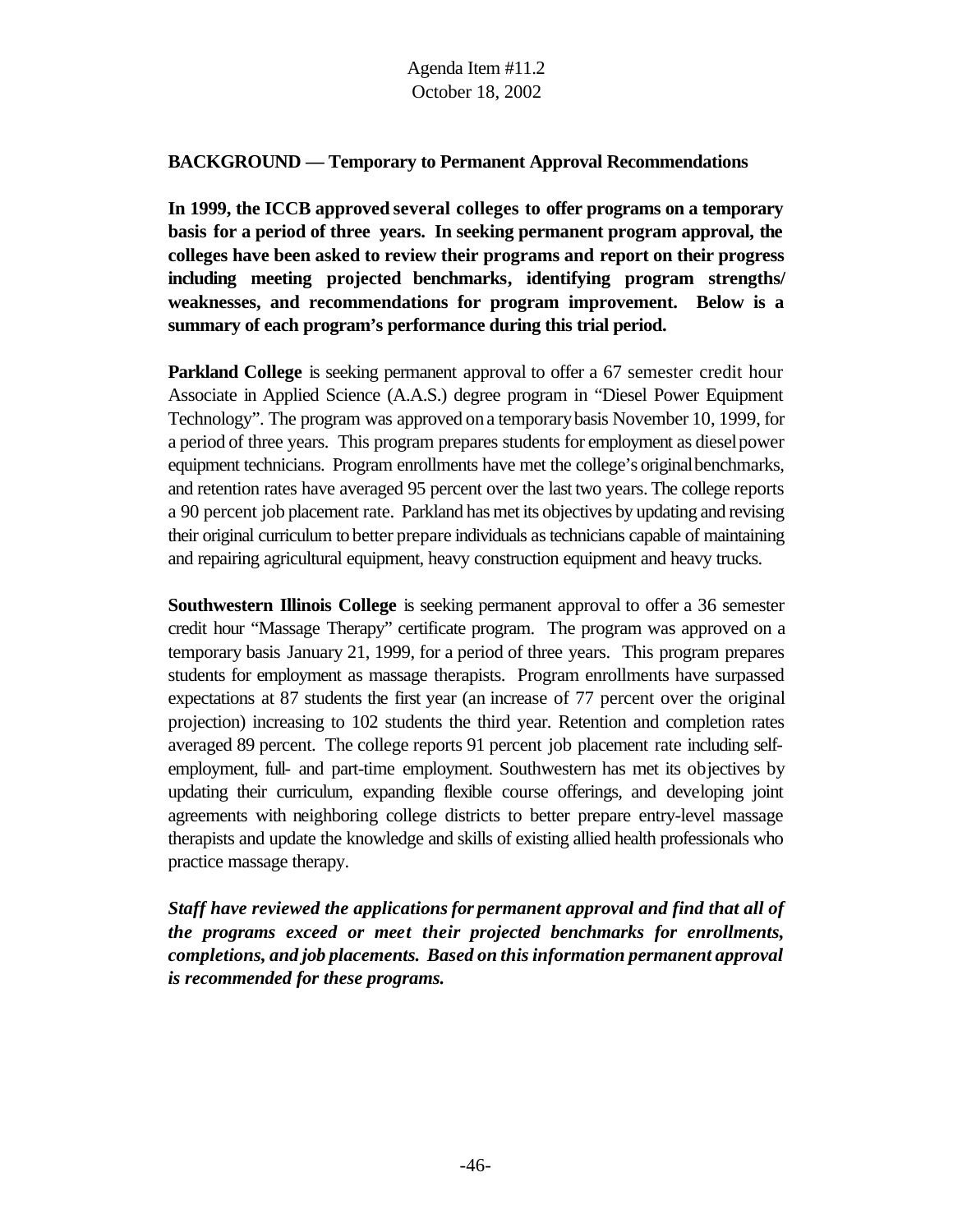### **TEMPORARY PROGRAM APPROVAL**

College of DuPage

< AviationMaintenanceTechnology-AirframeCertificate (48 semestercredit hours)

## **BACKGROUND**

**College of DuPage** is seeking temporary approval to offer a 48 semester credit hour "Aviation Maintenance Technology-Airframe Certificate" program. This certificate program will prepare individuals for employment as aviationairframe mechanic technicians. The program was developed according to the Federal Aviation Administration (FAA) Federal Aviation Regulations (FARs) Section 147 in collaboration with the Aviation Professional Education Center (APEC). This curriculum consists of over 1,900 contact hours of instruction and includes coursework in aviation airframe and powerplant basics and advanced fundamentals, basic aircraft electronics, aviation materials and processes, aircraft familiarization and safety, and extensive laboratory experience in airframe maintenance. The training will prepare students for completing the FAA required examination for licensure as an aviation airframe mechanic technician. This certificate will serve as a starting point for aneducationladder into an Aviation Maintenance Technology A.A.S. degree the college and APEC are currently developing.

The college and APEC have worked closely with local airports, including the DuPage International Airport, and airline service providers, such as American Eagle and American Airlines, to secure the required facilities and equipment necessary to meet FAA certification standards for this program. The college projects an enrollment of 30 full- and part-time students the first year, with approximately 25 students completing the certificate by the end of the third year. Labor market information provided by the college supports the need for aviation mechanics both statewide and within the district. Several airline service providers based in the Chicago-metropolitan area are anticipating large numbers of employee retirements over the next three years. This certificate program is an entrypoint for training individuals to fill those open positions left in the aviation maintenance field.

In the event the college would not seek or attain permanent approval for this program, APEC is prepared to assist any students currently enrolled through the college in completing the program. *Permanent approval of this certificate program will be considered at the end of a period of three years, based on program outcomes.*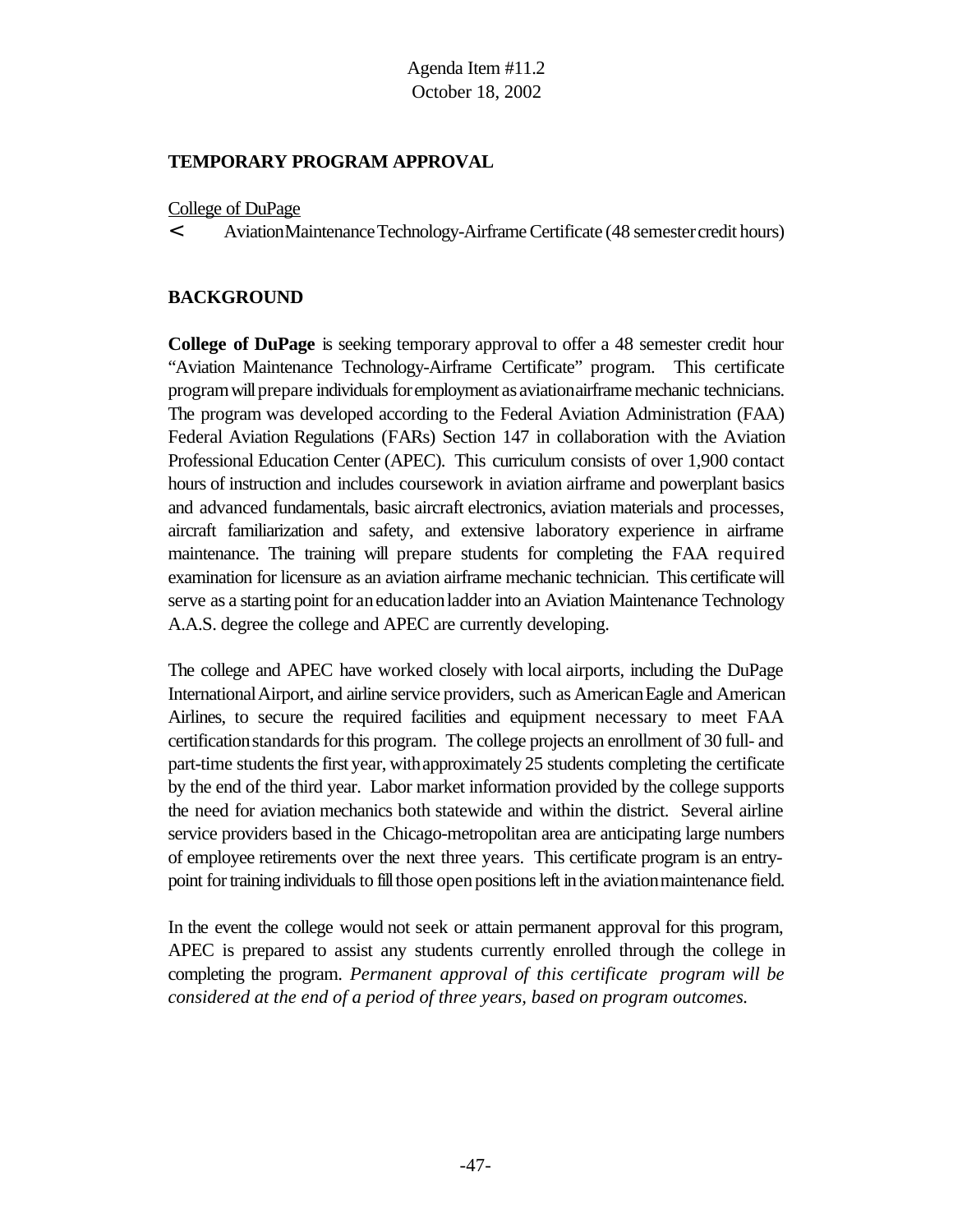#### **INFORMATION ITEM — Temporary to Permanent Approval Recommendation**

*The following college(s) received temporary approval fortheir program(s) in 1999, for a period of three years, and have subsequently notified ICCB of their intent to discontinue their program(s) based on a review of the program's performance:*

#### Lincoln Land Community College

< Air Conditioning, Refrigeration & Heating Certificate (15 semester credit hours)

### **INFORMATION ITEM — BASIC CERTIFICATE APPROVAL**

*Following is a list of basic certificates that have been approved on behalf of the Illinois Community College Board by the President/CEO since the last Board meeting:*

Kaskaskia College

< Basic Carpentry Certificate (25 semester credit hours)

Lincoln Land Community College

< Computer Aided Drafting Technician Certificate (24 semester credit hours)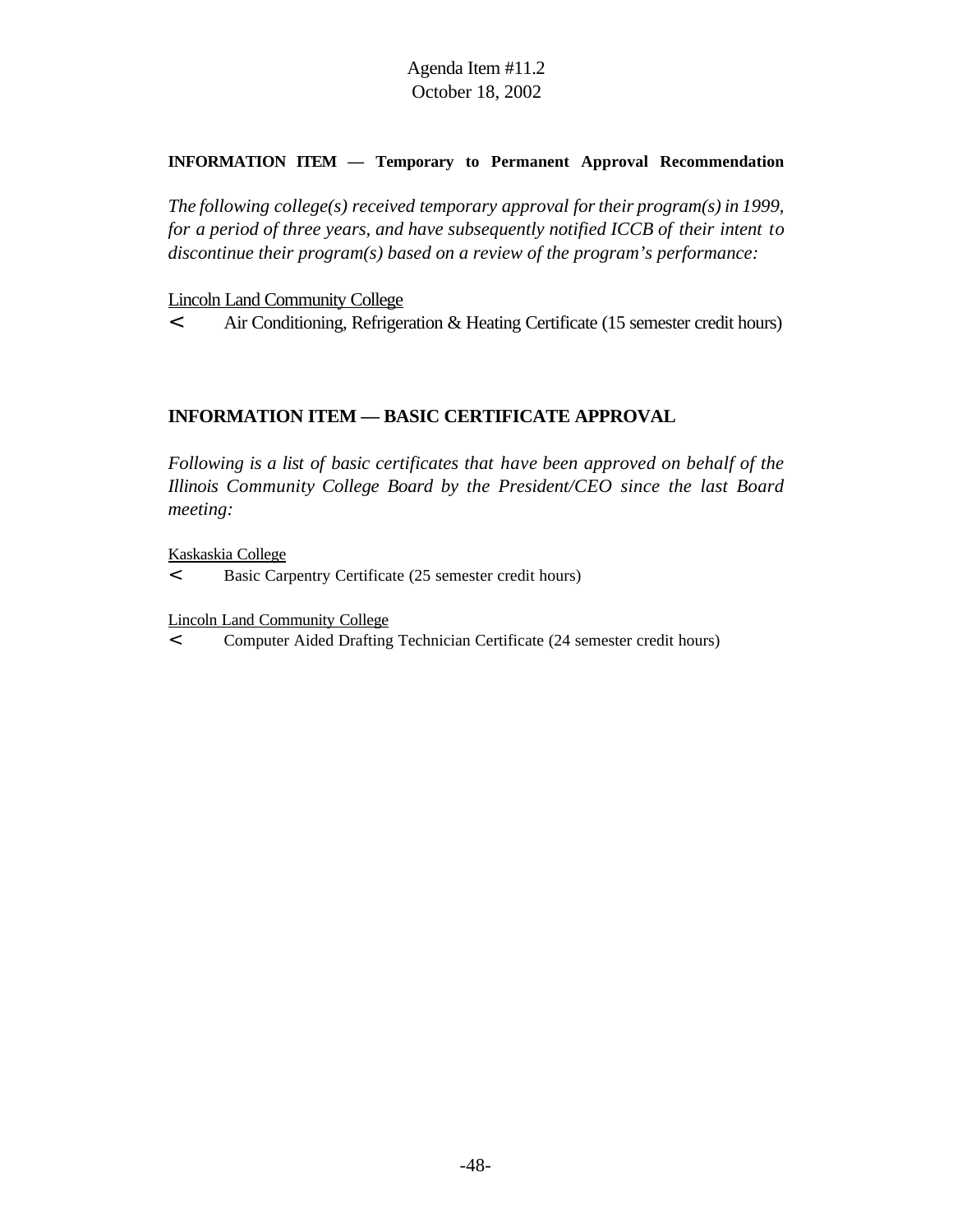#### Illinois Community College Board

# **ILLINOIS COMMUNITY COLLEGE BOARD ADVISORY COMMITTEE MEMBER APPOINTMENTS**

Each year, the President/CEO as authorized by the Illinois Community College Board appoints representatives to its advisory committees. Memberships are either at-large appointments selected by the Illinois Community College Board staff, appointments recommended by various community college organizations, or ex officio members who represent committees of various relevant organizations. The latter appointments change asthe groups' committee leadership positions change. Allother new appointments are for three-year terms beginning July 1, 2002 and ending June 30, 2005, except for those vacancies created by resignations during the year.

The advisory committees perform a critical service to the Illinois Community College Board in that they provide input from a local perspective on issues that affect the entire system. Currently, the Board has four advisory committees. The Finance Advisory Committee, under the leadership of Don Wilske, Chief Financial Officer, provides input on system budget development and policy issues dealing with system finance. The Program Advisory Committee, staffed by Carol Lanning, Senior Director for Program Planning and Accountability, assists staff with developing proposed policy regarding curricula and accountability matters. The MIS/Research Advisory Committee, working with Scott Parke, Senior Director for Policy Studies, reviews all issues pertaining to research and data collection activities of the Board.

Attached for your information is the list of committee members for fiscal year 2003.

## **INFORMATION ONLY**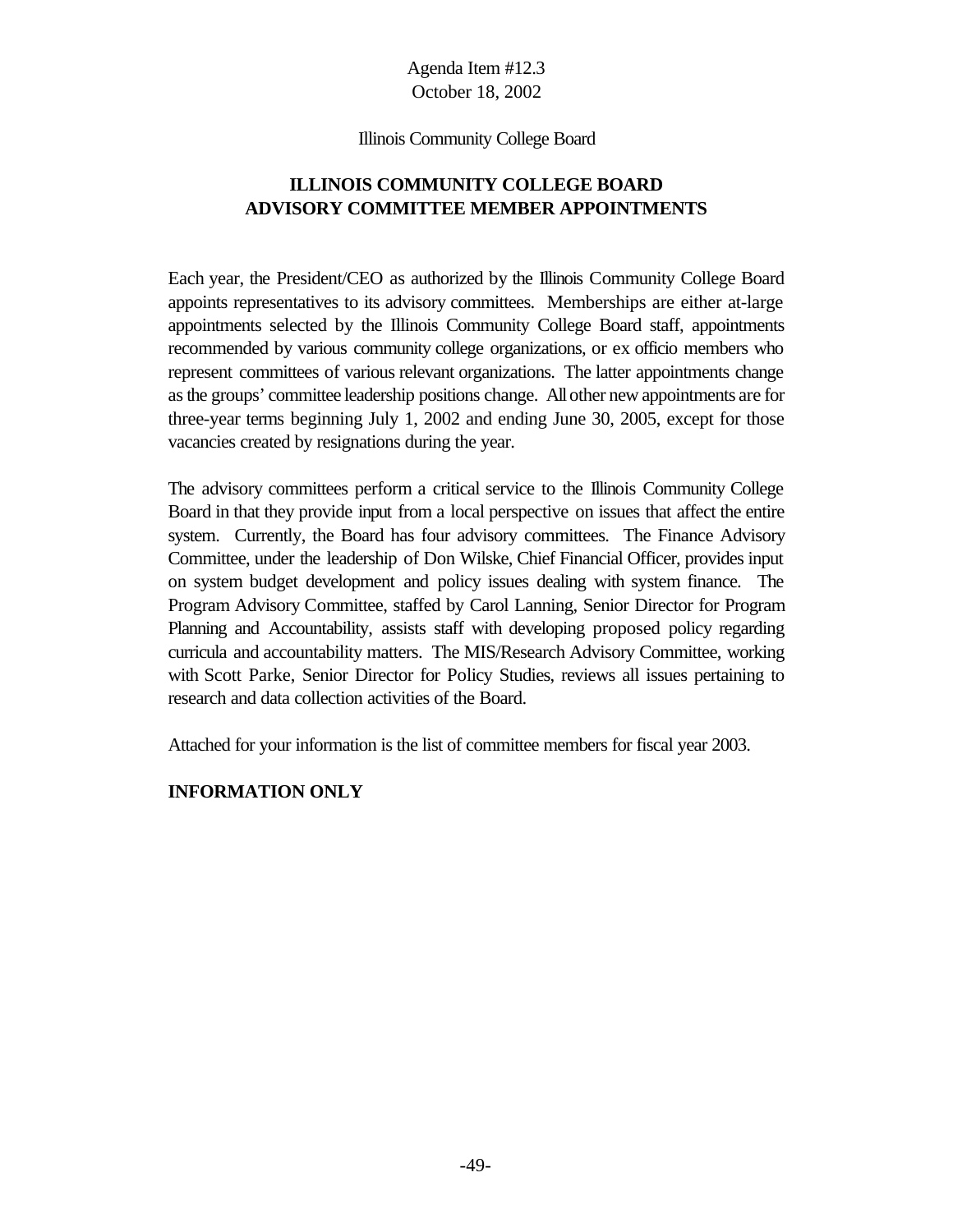# **ILLINOIS COMMUNITY COLLEGE BOARD ADVISORY COMMITTEE MEMBERS**

Finance Advisory Committee

- 1. J. P. Barrington Vice President, Business Services, John A. Logan College At Large (2003)
- 2. **Bruce Conners** Vice President of Educational Services, Kaskaskia College (Chief Academic Officers) (2003)
- 3. Gary Davis Executive Director, Illinois Community College Trustees Association (ICCTA) - Ex Officio
- 4. Abe Eshkenazi Vice Chancellor, Finance, City Colleges of Chicago (2003)
- 5. **Javier Gonzalez** Student, South Suburban College Student Advisory Committee Member - Ex Officio
- 6. **Charles Guengerich** President, Wilbur Wright College Chair, Presidents Council Finance Committee - Ex Officio
- 7. **Barry Hancock** Associate Dean, Community Education, John A. Logan College - Illinois Council of Community College Administrators (ICCCA)(2003)
- 8. **Brad McCormick** Dean, Business Affairs -Southeastern Illinois College At Large (2005)
- 9. Rick Radeke Executive Vice President, Finance and Operations, Waubonsee Community College - At Large (2004)
- 10. Libby Roeger Faculty, Shawnee Community College Illinois Community College Faculty Association (ICCFA) (2004)
- 11. Tom Ryan Vice President, Administrative Affairs College of DuPage Chair, Illinois Community College Chief Financial Officers (ICCCFO) - Ex Officio
- 12. **Thomas Schmidt** President, Carl Sandburg College Vice Chair, Presidents Council Finance Committee - Ex Officio
- 13. Roger Tuttle Trustee, Heartland Community College Illinois Community College Trustees Association (ICCTA) (2004)
- 14. **Josh Wallace** Student, Kishwaukee College Student Advisory Committee Member - Ex Officio

## MIS/Research Advisory Committee

- 1. Pamela Allmendinger- Manager, MIS/Research, Black Hawk College AtLarge (2004)
- 2. **Ann Coats** Student, Lincoln Land Community College Student Advisory Committee Member - Ex Officio
- 3. **Laura Crane** Interim Director, Institutional Research, William Rainey Harper College - At Large (2004)
- 4. **Mary LouDe'Allegro** Dean, InstitutionalEffectiveness,Joliet JuniorCollege At Large (2005)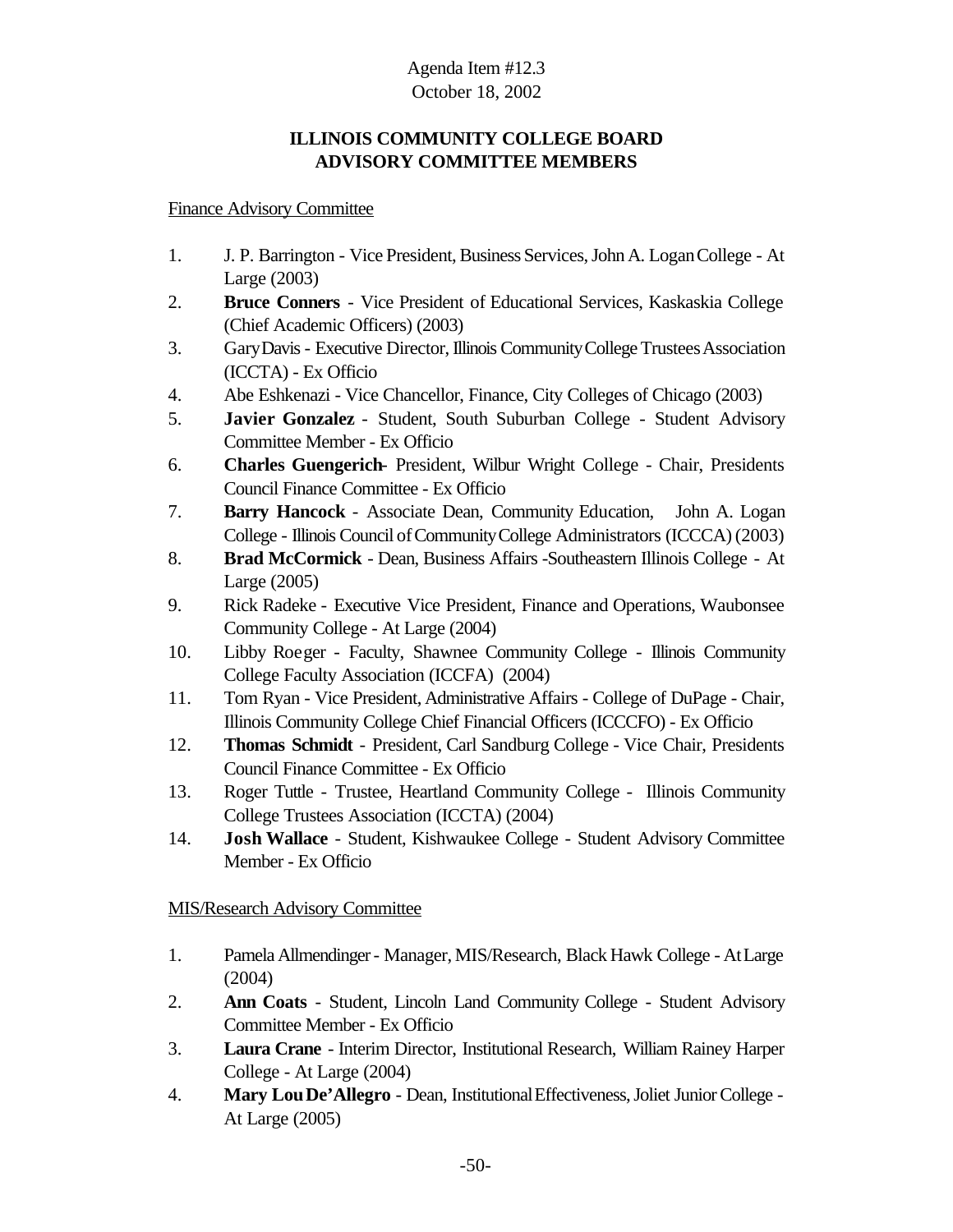- 5. **Lon Feuerhelm** Production & Operations Manager, Southwestern Illinois College - At Large (2005)
- 6. Antonio Gutierrez-Marquez Associate Vice Chancellor for Planning & Research, City Colleges of Chicago - At Large (2003)
- 7. **Michael Monaghan** Director, Government Relations, Illinois Community College Trustees Association (ICCTA) - (2005)
- 8. **Cory Musgrave** Student, Illinois Eastern Community Colleges Student Advisory Committee Member - Ex Officio
- 9. Frankie Santos Laanan Assistant Professor of Community College Leadership, University of Illinois at Urbana-Champaign - At Large (2003)
- 10. Padriac Shinville Division Chair, Alternative Learning/Education Programs, Heartland Community College, - At Large (2004)
- 11. **Aimee Wood -** InstitutionalResearch, Illinois CentralCollege Illinois Council of Community College Administrators (ICCCA) - At Large (2003)
- 12. **TBA** President Presidents Council (2003)
- 13. **Clay Baitman -** Vice President for Instruction, Southwestern Illinois College-Chief Academic Officers (CAO) (2003)
- 14. **Frank Papke** Vice President Business Services and Finance, Illinois Valley Community College - Illinois Community College Chief Financial Officers (ICCCFO) (2003)
- 15. **TBA** Illinois Community College Faculty Association (ICCFA) (2005)

# Program Advisory Committee

- 1. **Harriet Custer** Vice President, Academic Affairs, Illinois Valley Community College - Chief Academic Officers/Illinois Council of Community College Administrators (CAO/ICCCA) - Ex Officio
- 2. **Isiah Dalton** Student, City Colleges of Chicago-Wilbur Wright College Student Advisory Committee member - Ex Officio
- 3. Bernard Ferreri- Associate ViceChancellor,CityColleges ofChicago At Large (2003)
- 4. Greg Florian Vice President, Finance and Administration Illinois Community College Chief Financial Officers (ICCCFO) (2003)
- 5. Robert Gaffner Trustee, Kaskaskia College Illinois Community College Trustees Association (ICCTA) (2003)
- 6. **Earl Godt** Faculty, Spoon River College, Illinois Community College Faculty Association (ICCFA) (2005)
- 7. Matt Landrus Faculty, Lake Land College, Illinois CommunityCollege Faculty Association (ICCFA) (2005)
- 8. **Paul McCarthy** President, Prairie State College Chair, Presidents Council Curriculum and Transfer Committee - Ex Officio
- 8. Kathy Pampe Associate Dean, Education to Careers, Illinois Eastern Community Colleges - At Large (2004)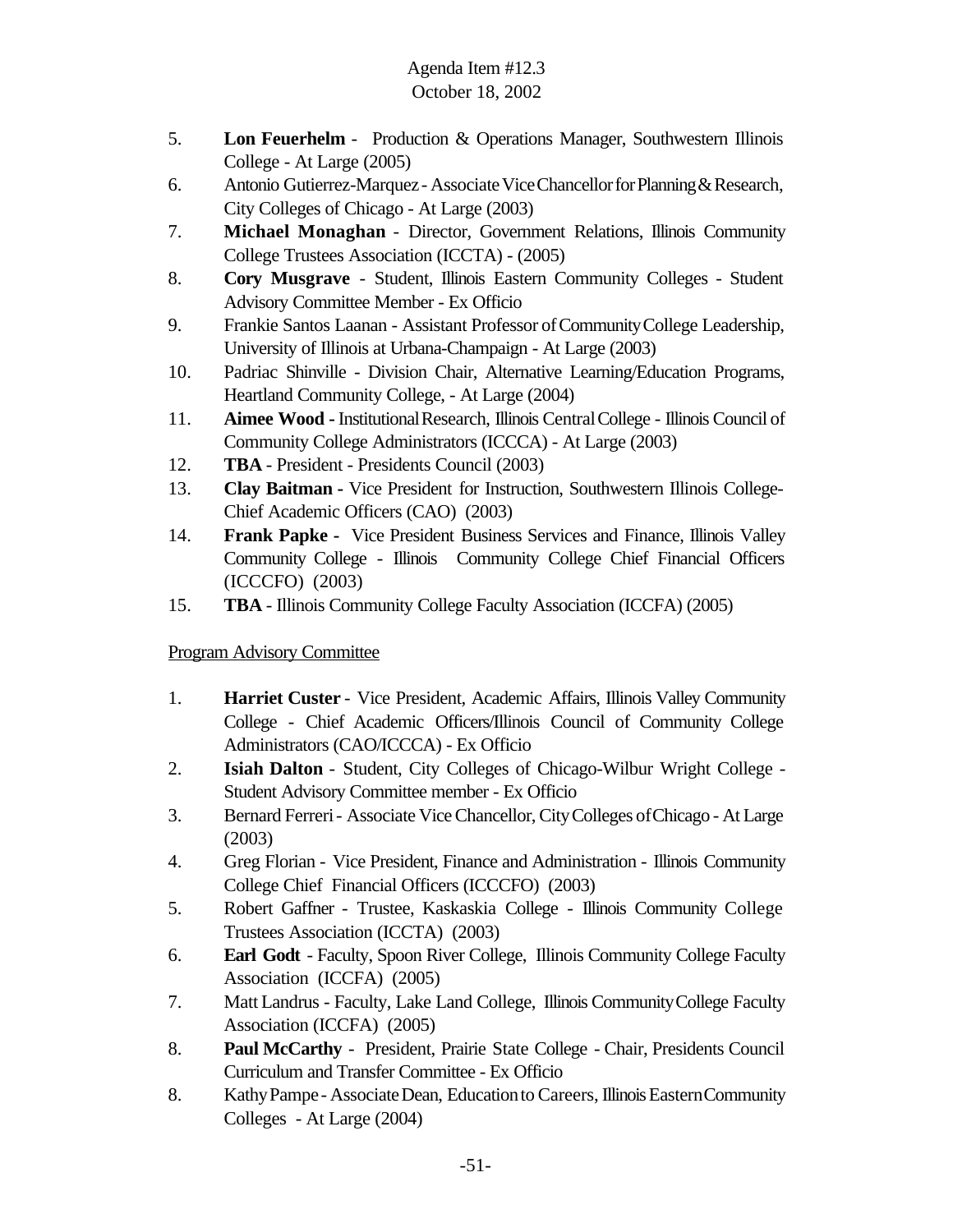- 9. **Lavon Pettis** Student, Joliet Junior College Student Advisory Committee Member - Ex Officio
- 10. Mary Reaves Vice President, Student Life & MulticulturalAffairs, Prairie State College - At Large (2004)
- 11. Julia Schroeder Vice President, Instructional Services, John A. Logan College -At Large (2003)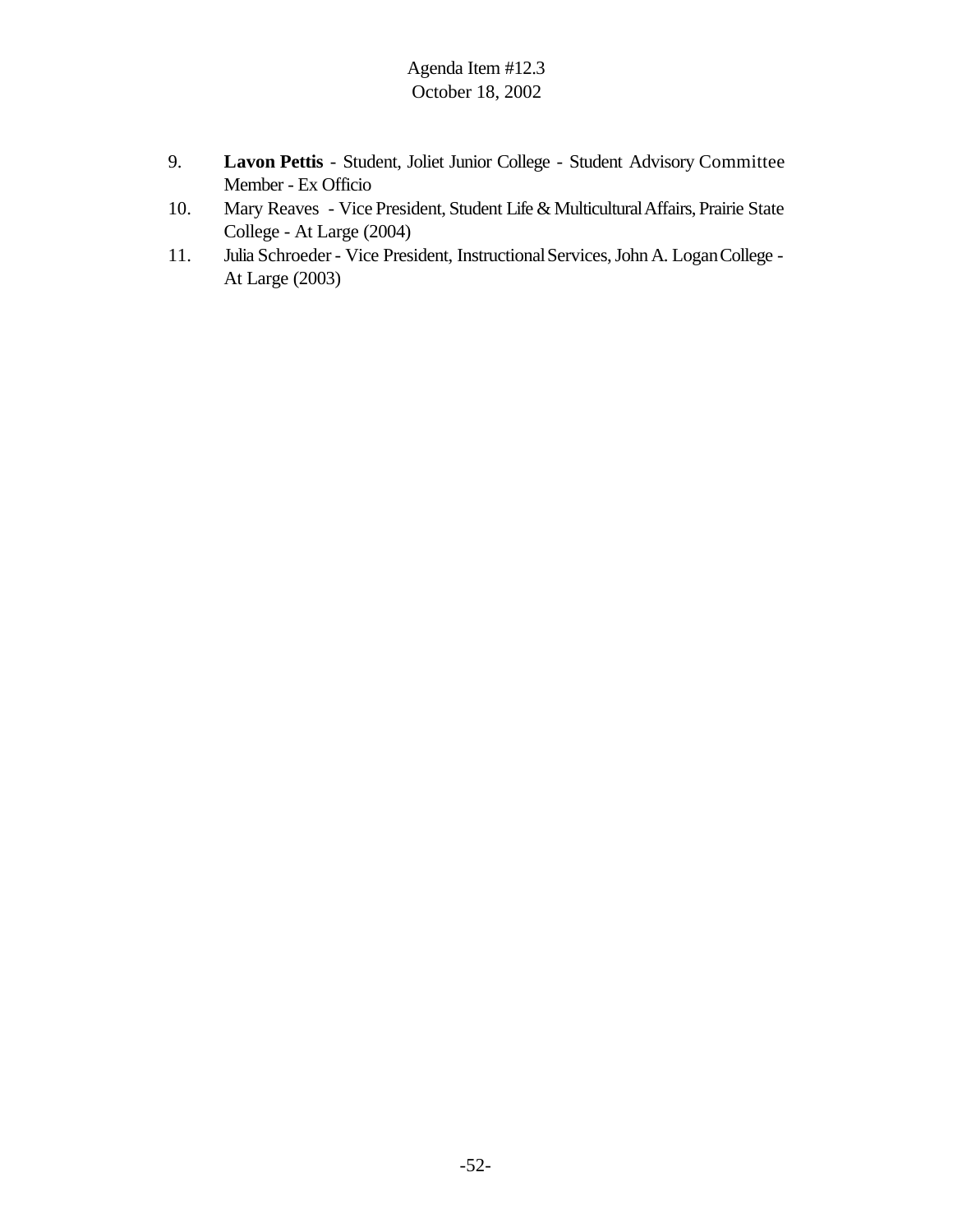Illinois Community College Board

# **STATUS REPORT ON THE PLAN FOR ENHANCING THE ROLE OF COMMUNITY COLLEGES IN TEACHER PREPARATION/QUALITY**

At a planning retreat in December 2000, members of the Illinois Community College Board identified as one of the Board's top priorities the enhancement of the role of community colleges in teacher preparation/quality. Subsequent to the Board's December retreat, the Board and ICCB staff identified three goals to guide implementation of a plan to enhance the role of the colleges in teacher preparation quality:

Goal 1: Capitalize on the accessibility of the statewide community system to tap new pools of students, particularly in communities withlarge minoritypopulations and/or those located in hard-to-serve areas.

**Goal 2:** Provide incentives to community colleges to support further involvement in teacher preparation and professional development.

**Goal 3:** Develop additional teacher preparation programs in the state that build on existing related community college programs.

A status report to the Board on June 17, 2002, described a number of activities and initiatives that support these three goals, including federal grant activities; college/university partnerships that advance alternative certification, baccalaureate completion opportunities on community college campuses, and recruitment of teachers in hard-to-serve and shortage areas; activities related to early childhood education, career and technical teachers, and the IAI education panels; and the development of an Associate of Arts in Teaching degree and a model communitycollege programto prepare education paraprofessionals to meet new federal requirements. All of these activities are moving forward.

The purpose of this status report is to provide the Board withanupdate ontwo particular initiatives which have made significant progress recently and which could have statewide impact as well as a summary of a recent policy summit conducted by one of the federal projects in which the Illinois Community College Board is involved.

**Associate of Arts in Teaching:** As reported to the Board in June, consensus has been building that an Associate of Arts in Teaching (AAT) degree is needed in Illinois to clarify the communitycollege role in teacher preparation. The degree would provide community college students with a clear set of expectations fortheir first two years of study and how that preparation relates to the full teacher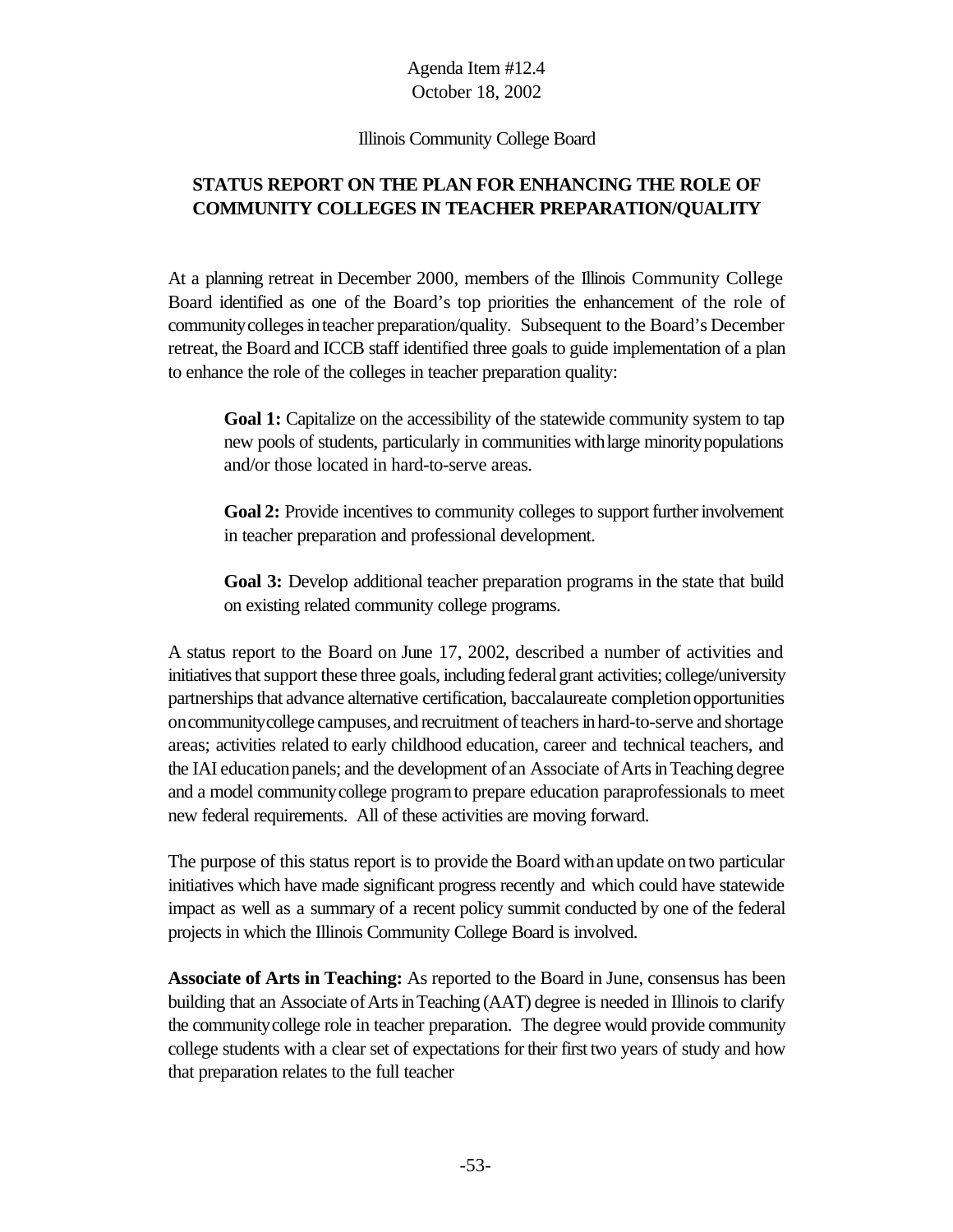preparation program. It would also allow faculty and administrators in baccalaureate teacher preparation programs to have common expectations of the knowledge and skill levels of students who complete the degree. Through a P-16 initiative, the University of Illinois has been in discussion with ICCB and Illinois State University about the development of an AAT degree. As a result, a P-16 Community College Partnership Task Force was created and met for the first time on September 10, 2002 at the UI/UC campus. A list of Task Force members followsthisitem. Major topics addressed at the meeting were: (1) the alignment of the general education curriculum along NCATE standards between community colleges and universities; and, (2) the curriculum design for anAATdegree to be offered bycommunitycolleges and articulated withthe State's major teacher preparation institutions. There was a frank discussion of the pressures Colleges of Education face to reform their programs using standards developed by both NCATE and the Illinois State Board of Education and the public accountabilitythey have for their graduates through the State's annualteacher preparationreport card. It was agreed that these issues will be key to the development of an AAT degree. The degree structure must clearly articulate the standards that are addressed. In addition, it must contain clearly defined accountability components. For example, students must be required to pass the basic skills test required for teacher certification as a condition of earning an AAT degree.

The Task Force agreed to focus its work on development of an AAT degree model that would address general education, core professional education components (including technology and language arts), and aspects ofthe content field to be addressed in the first two years. The committees' work will be informed by work that has been done by IAI education panels to identify standards that are appropriate for the first two years of a teacher preparation program, as well as models from other states. Initially, areas of teacher shortage will be addressed – mathematics, science, and special education. Four committees were formed to lead the work on the degree model(s):

| <b>General Education:</b> | Marguerite Boyd, Truman College                                                                              |
|---------------------------|--------------------------------------------------------------------------------------------------------------|
|                           | Mary Kay Kickles, Moraine Valley Community College                                                           |
|                           | Dianne Ashby, Illinois State University                                                                      |
|                           | Susan Fowler, University of Illinois-Urbana/Champaign                                                        |
| Special Education:        | Harriett Custer, Illinois Valley Community College<br>John McIntyre, Southern Illinois University/Carbondale |
| Mathematics:              | Gretchen Naff, College of Lake County                                                                        |
|                           | Doug Bower, Eastern Illinois University                                                                      |
| Science:                  | Larry Choate, Shawnee Community College                                                                      |
|                           | Sandra Westbrooks, Chicago State University                                                                  |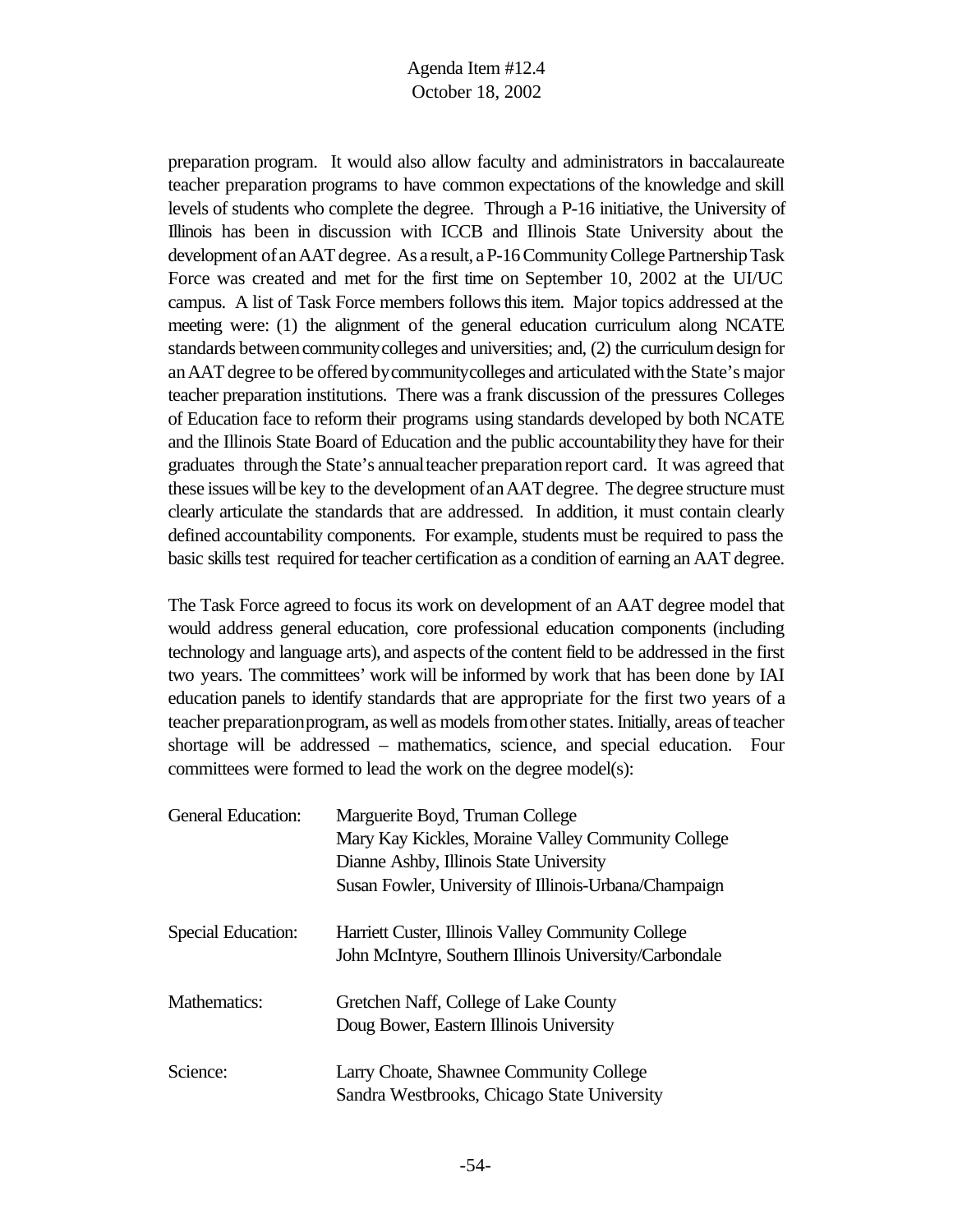These individuals will lead the work of the committees and will call upon others to assist in the work as determined necessary. The target date for the committees to complete their initial recommendations is November 15, 2002. The Task Force will meet again after that date to discuss next steps, including obtaining broad input from community colleges and universities.

**Teacher Aide Programs:** As reported to the Board in June, the reauthorization of the federal Elementary Secondary Education Act, titled "No Child Left Behind" (NCLB), was enacted January 8, 2002. Provisions in the act will have significant impact on teacher aides/assistants in Illinois. Under NCLB, education paraprofessionals hired after January 8, 2002 to assist with instructional duties in schools/programs that receive federal Title I funds must have either completed two years of study at an institution of higher education, obtained an associate's degree or higher, or met a rigorous standard of quality through a formal state of local assessment. Paraprofessionals who are currently employed have until 2005 to meet these requirements. Currently, in Illinois, paraprofessionals are required to have completed 30 semester credit hours of higher education. To date, the Illinois State Board of Education (ISBE) has no plans to identify a state assessment for paraprofessionals, although local districts may do so. It is believed that college coursework will be the primary method available to paraprofessionals in the state to meet the requirements of NCLB.

AnumberofIllinois communitycolleges offer programs to prepare paraprofessionals. The majority of the programs are at the certificate level, since state requirements have not generated a demand for the associate degree. Clearly, the colleges can play a majorrole in preparing paraprofessionals to meet the new requirements of NCLB. ICCB and ISBE staff have been in discussion about the development of a statewide model associate degree curriculum to 1) prepare paraprofessionals to meet the NCLB requirements, and 2) closely align with the first years of teacher preparation and provide a pathway for paraprofessionals to complete a teacher preparation program if they desire. On August 12, 2002, staff hosted a focus group comprised of representatives of both secondary and postsecondaryeducationto discussthe issues and needs surrounding NCLB and to seek input on the best way to proceed to meet those needs. The group unanimously recommended that models for both an Associate in Applied Science degree and an option within a transfer degree should be developed. They also recommended that consideration be given to the development of shorter preparation programs for individuals who already have some college credit and that policies and procedures be examined to address currently employed paraprofessionals who may have received significant professional development that was not offered as college credit. Based on this input, ICCB and ISBE staff convened a Paraprofessional Task Force on September 23, 2002. A list of the members follows this item. Following discussion of the focus group input and information provided by staff, the Task Force formed three subcommittees: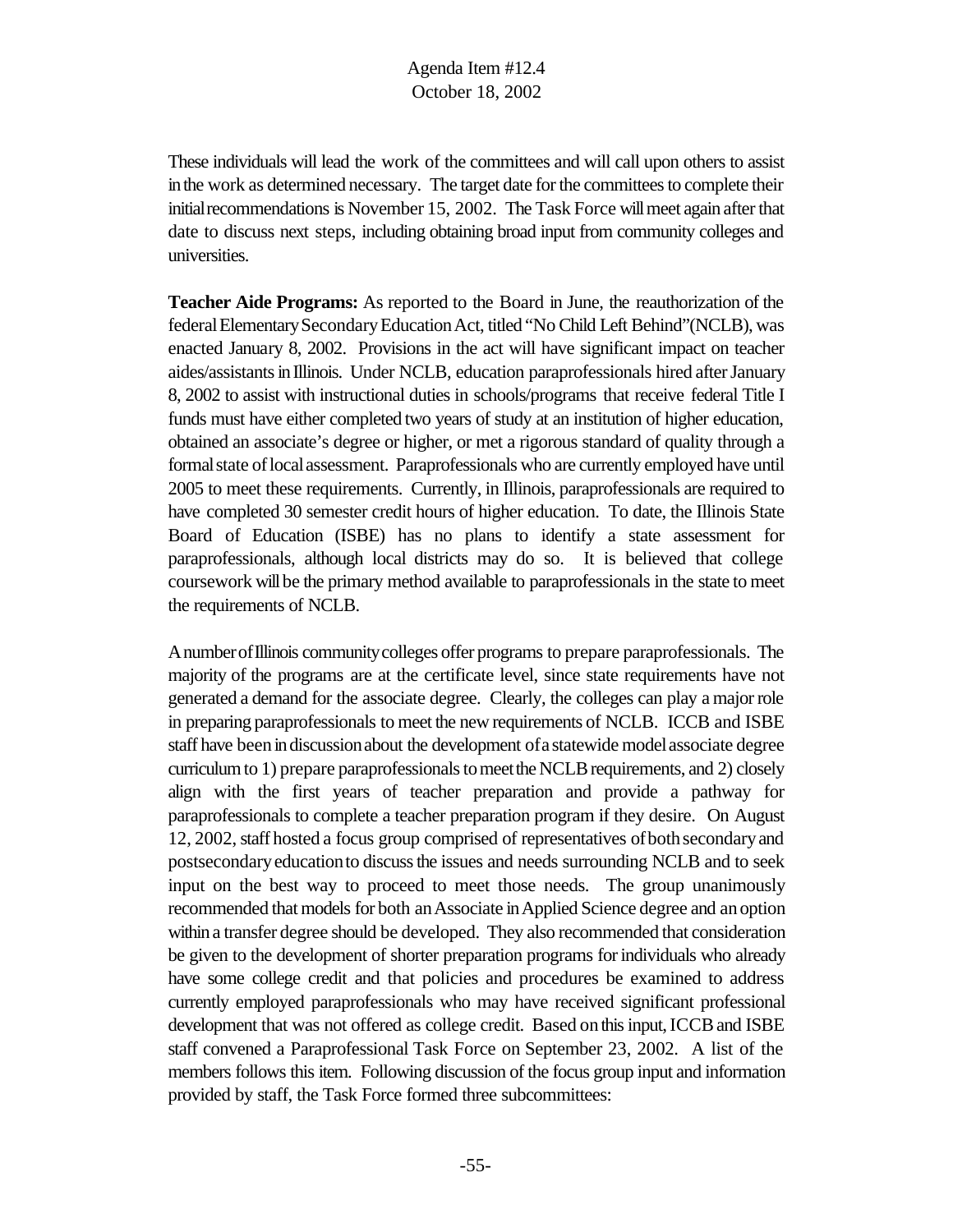- 1. The curriculum subcommittee, chaired by Margaret Lehner from Moraine Valley Community College and Bernard Ferrerifrom City Colleges of Chicago, will focus its work onthe development of an AAS model. The group chose to delay work on a transfer option until more information about an Associate of Arts in Teaching degree is available.
- 2. The policy and procedures subcommittee, chaired by Denis Wright from Joliet Junior College, will develop recommendations and/or guidelines for colleges regarding policies and procedures that address the needs of currently employed paraprofessionals, such as credit for prior learning.
- 3. The affordability/accessibility/delivery subcommittee, chaired by Sandy Krsak from the Illinois Federation of Teachers, will development recommendations regarding approaches that can be used to ensure that all individuals that need paraprofessional coursework are able to avail themselves of it.

The subcommittees will meet as necessary to develop recommendations, with a goal of completing recommendations by the beginning of December. The Task Force will meet again in early December to review the subcommittee recommendations and determine next steps.

The Board will be kept fully informed of these two important initiatives as they move forward, as well as progress that is achieved on the many other teacher preparation initiatives that are underway.

**Education Commission of the States/PT3 Policy Summit:** Many of the specific initiatives in teacher education are components of a federally funded project coordinated by the Education Commission of the States (ECS). Both of the initiatives summarized above were an integral part of discussion that took place the last week in September when representatives from Illinois joined their partner states representatives in a summit in Colorado to discuss policies revolving around the "Role of Community Colleges in Teacher Education."sponsored bythis ECS federalgrant project. Illinois, Texas, and Nevada are the partner states in this federal grant coordinated by ECS. Each state brought teams of policy makers together to access the status of community college involvement in teacher education in their respective states. Representatives from two additional states - Maryland and Florida - were invited to participate due to innovative activity in their states. Representing Illinois were Deputy Governor Hazel Loucks; Representative Judy Erwin; Representative David Wirsing; Gary Alexander representing the Board of Higher Education; David Pierce, President Emeritus of the American Associationof Community Colleges and coordinator of the University of Illinois P-16 Community College Partnership Task Force; Joe Cipfl, President/CEO of the ICCB; and Virginia McMillan, Executive Vice President of the ICCB and the project coordinator for Illinois.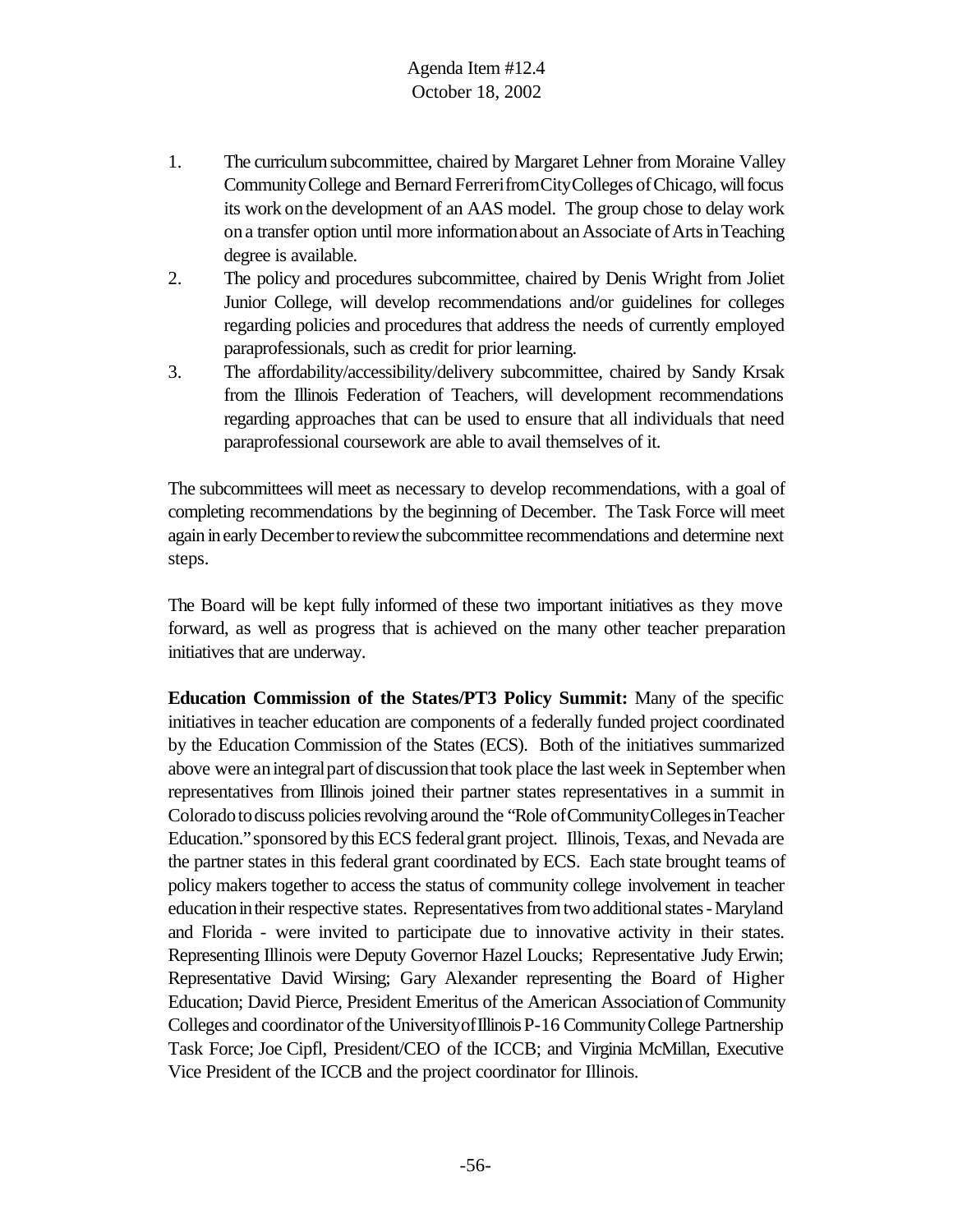Each of the states is attempting to address similar issues with teacher education but each is taking a different approach. These approaches were discussed from a perspective of what is working and what is not and what the next steps should be. As a result of the meeting, the Illinois team reaffirmed is areas of focus and identified some potential future activities. The establishment of the Associate of Arts in Teaching (AAT) degree should remain a high priority along with encouragement of baccalaureate completionopportunities on community college campuses. Recruitment activities and research should also remain among the priorities. Building on what is already taking place with paraprofessional education, the establishment of career ladders and lattices for paraprofessionaleducators should take on increased importance. It was agreed that Illinois is not doing what it should in marketing what it is doing in teacher education and particularly in cooperative and exemplary programs involving community colleges and their partnerships with universities and K-12. The latter will be critical in establishing and affirming the role of community colleges in teacher education. Additional focus needs to placed on professional development and the role of community colleges. Community colleges have a critical role to play in enhancing the use of technology in education within the general education core, career courses, and in professional development. Ties between teacher education and technology initiatives need to be strengthened.

ECS and its partner states are in their second year of this three-year federal project. The sharing of what the states are doing will remain an important component as the project begins to develop resources to be shared across the country.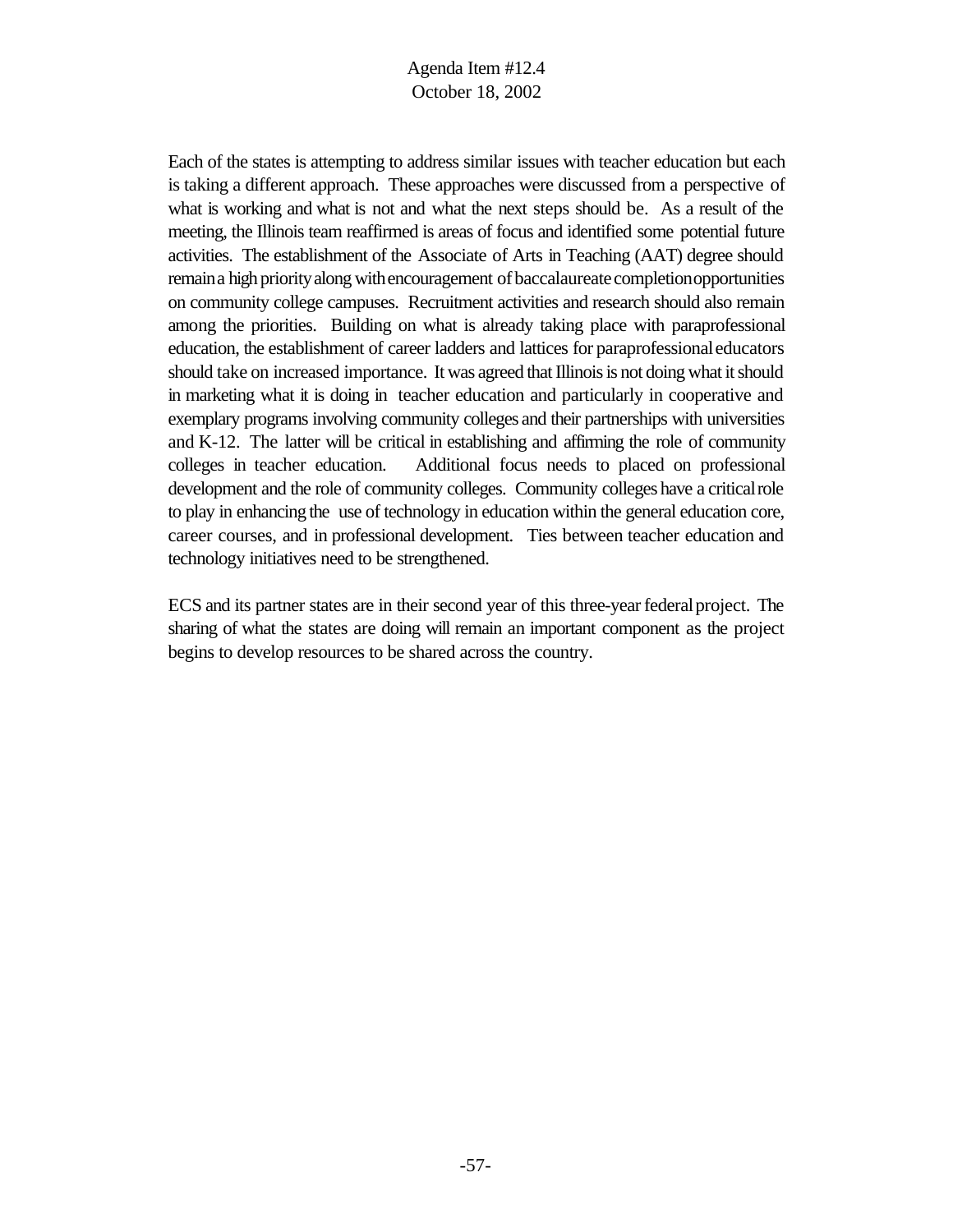#### Illinois Community College Board

# **STATUS REPORT ON THE STATEWIDE LEADERSHIP AND CORE VALUES INITIATIVE**

In recent months, accounting irregularities and improprieties in major American corporations have generated significant discussion and debate among American citizens and the media about questions of ethics and ethical decision-making in business and all areas ofsociety. For the past five years, Illinois community colleges have lead an initiative to discuss and identify shared values and model ethical behaviors among students, faculty and staff of Illinois' community colleges. The Leadership and Core Values Initiative, implemented by the Illinois Community College Board (ICCB), has fostered discussion on values and ethical decision-making among multiple constituents. Training on the identification of shared institutional and community values has been offered to diverse audiences, from high school students, to community college students and personnel, to business and civic leaders.

In 1997, the ICCB encouraged collegesto engage indiscussions about values and ethics, to embrace their own ethical standards and practices, and to explore and develop methods for including the study of ethical practices into community college curriculum and teaching. The underlying premise of the Initiative was that college constituents have the latitude to explore their own values and equip staff and faculty with the leadership skills to operationalize those values. To assist colleges in strengthening a campus climate steeped in an agreed-upon set of shared values, annual Leadership and Core Values Institutes, professional development seminars coordinated by the Center for Applied Ethics, and grants for campus-based programs were made available.

Leadership and Core Values activities on college campuses cover one of four topics:  $(1)$  influencing changes in organizational practices, structures, and processes;  $(2)$  involving students in discussions on ethics and values;  $(3)$  incorporating ethics incollege teaching and the curriculum; and (4) educating business and community leaders about ethical decision making. Colleges were awarded grants from the ICCB and sponsored projects that addressed at least one of the four topics. Several colleges combine one or more of the four areas to meet the needs of their different communities. Funding was made available to colleges to explore shared values through focused small and large group discussions, surveying constituents, and developing programs to address identified needs. From fiscal year 1999 through fiscal year 2002, 121 community college initiatives had received funding totaling \$770,000.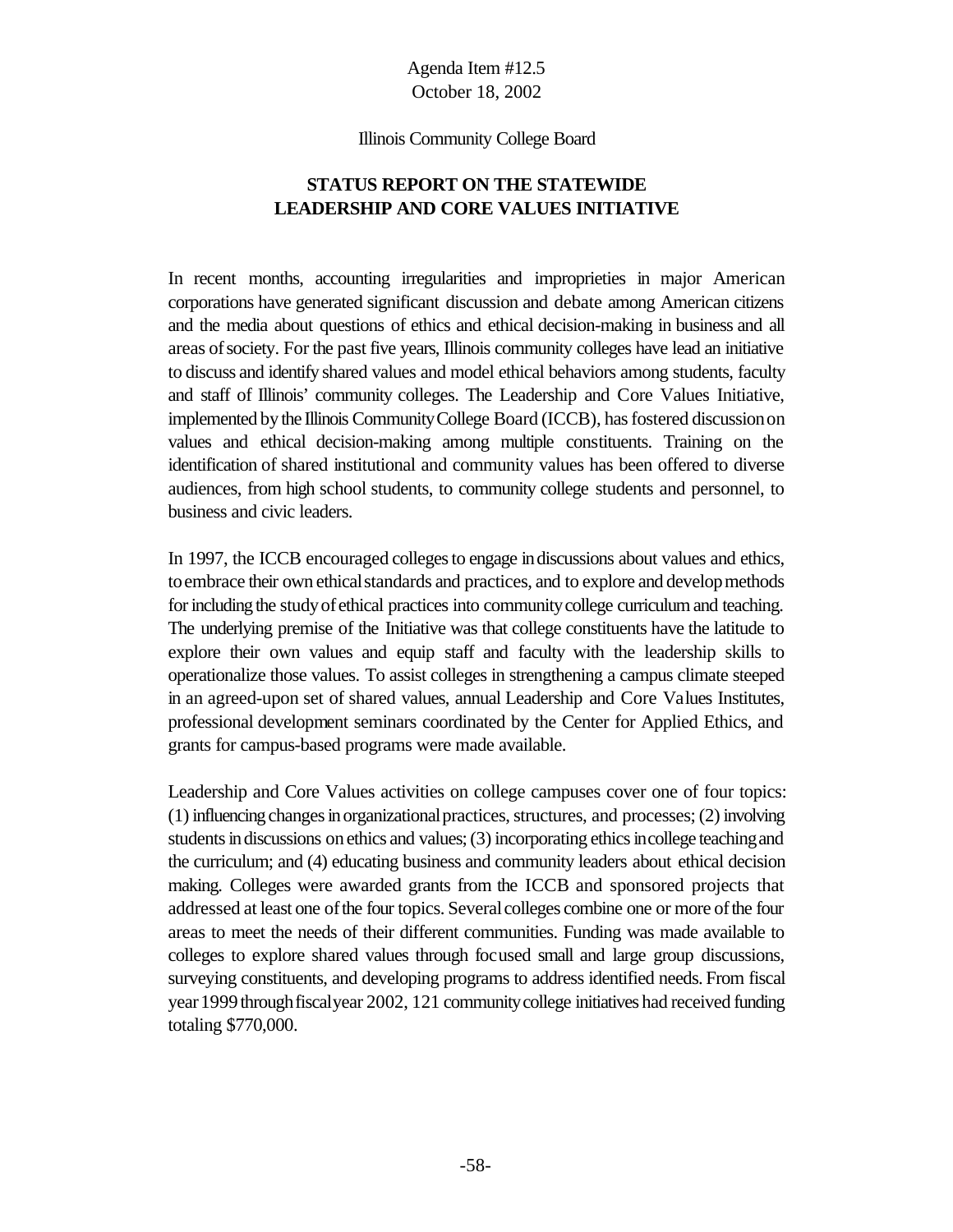To meet the goals of exploring, adopting and teaching ethical behavior and community values, colleges engaged in extensive discussions about individual and collective values. Constituents, including members of Boards of Trustees, adopted agreed upon values that influenced policies and practices at their institutions. After arriving at agreed-uponvalues, colleges engaged in the process of aligning their institutional policies and practices with their core values. Alignment activities ranged from incorporating core values as criteria for performance appraisals to adopting core values in the strategic planning process.

Colleges developed activities that involved students indiscussions on ethics both inside and outside ofthe classroom. Many colleges conductedleadership workshopsto help students better understand the importance of adopting a personal set of core values. Workshops were sponsored through different student organizations such as student senates, Phi Theta Kappa and Student Ambassador programs. One college sponsored a tour of the Chicago Board of Trade and conducted a presentation on ethical issues in stock market trading. With the knowledge of why ethics is so important, students became involved in service learning and community service projects. As part of the Leadership and Core Values activities, for example, students helped in shelters for the homeless and for battered women, worked with area middle and high school students, and volunteered to work on campus events. One college has created an interactive training program written and produced by students for students.

Teaching core values has become critical to intellectual processes at community colleges. College administrators and faculty want to ensure that students are exposed to the topic through numerous courses. Faculty members reported that they incorporated the topics of ethics and values in their courses, from business to English composition. Ethics and values are introduced at student orientations, seminars on campuses, and student club and organization events. Professional development activities help maintain the momentum of teaching values both inside and outside of the classroom. Faculty and staff at several colleges participated in professional development activities throughout the year. One college has developed a sixteen-week seminar during which faculty produce a final project on the topic. Many colleges introduce new employees to the topic in staff orientations. Some colleges introduce the college's values to prospective employees prior to employment by including the college values brochure in their employment application packets.

Communitycolleges provide a valuable service to communityand businessleadersthrough their Leadership and Core Values activities. Across the state, colleges are including the topics of ethics and ethical decision-making in their continuing education programming. Business and community leaders are exposed to these topics through seminars and community service activities. One college published a book of case studies to be used in helping local businesses better understand ethical values